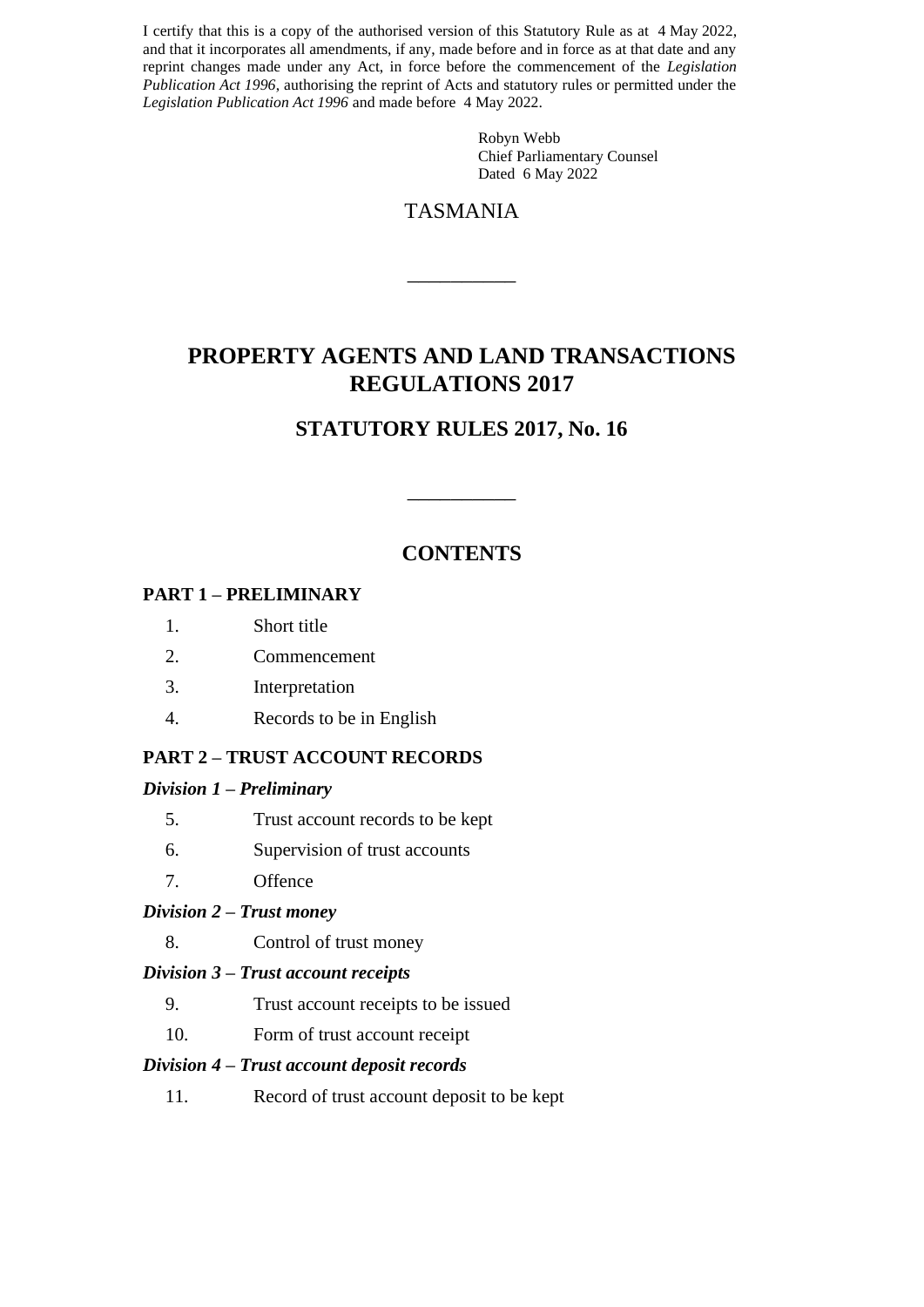#### *Division 5 – Trust account payments*

| 12. | Trust account payments |
|-----|------------------------|
|-----|------------------------|

- 13. Trust account cheques
- 14. Payments by electronic funds transfer

#### *Division 6 – Trust account cash book*

- 15. Trust account cash books
- 16. Receipt records in trust account cash books
- 17. Payment records in trust account cash books

#### *Division 7 – Trust account journals*

18. Trust account general journal

#### *Division 8 – Trust account ledgers*

- 19. Trust account ledger
- 20. Ledger accounts

#### *Division 9 – Reconciliations*

21. Monthly reconciliations

#### *Division 10 – Schedule of invested trust money*

22. Schedule of invested trust money

#### *Division 11 – Preparation and keeping of trust account records*

- 23. Where trust account records are to be kept
- 24. Records may be prepared and stored electronically

#### *Division 12 – Retention and disposal of trust account records*

- 25. Retention and disposal of trust account records
- 26. Disposal of records where property agent no longer carrying on business

#### *Division 13 – Miscellaneous*

- 27. Notice of trust account
- 28. Trust account reports

#### **PART 3 – INVESTING TRUST MONEY**

29. Investment of trust money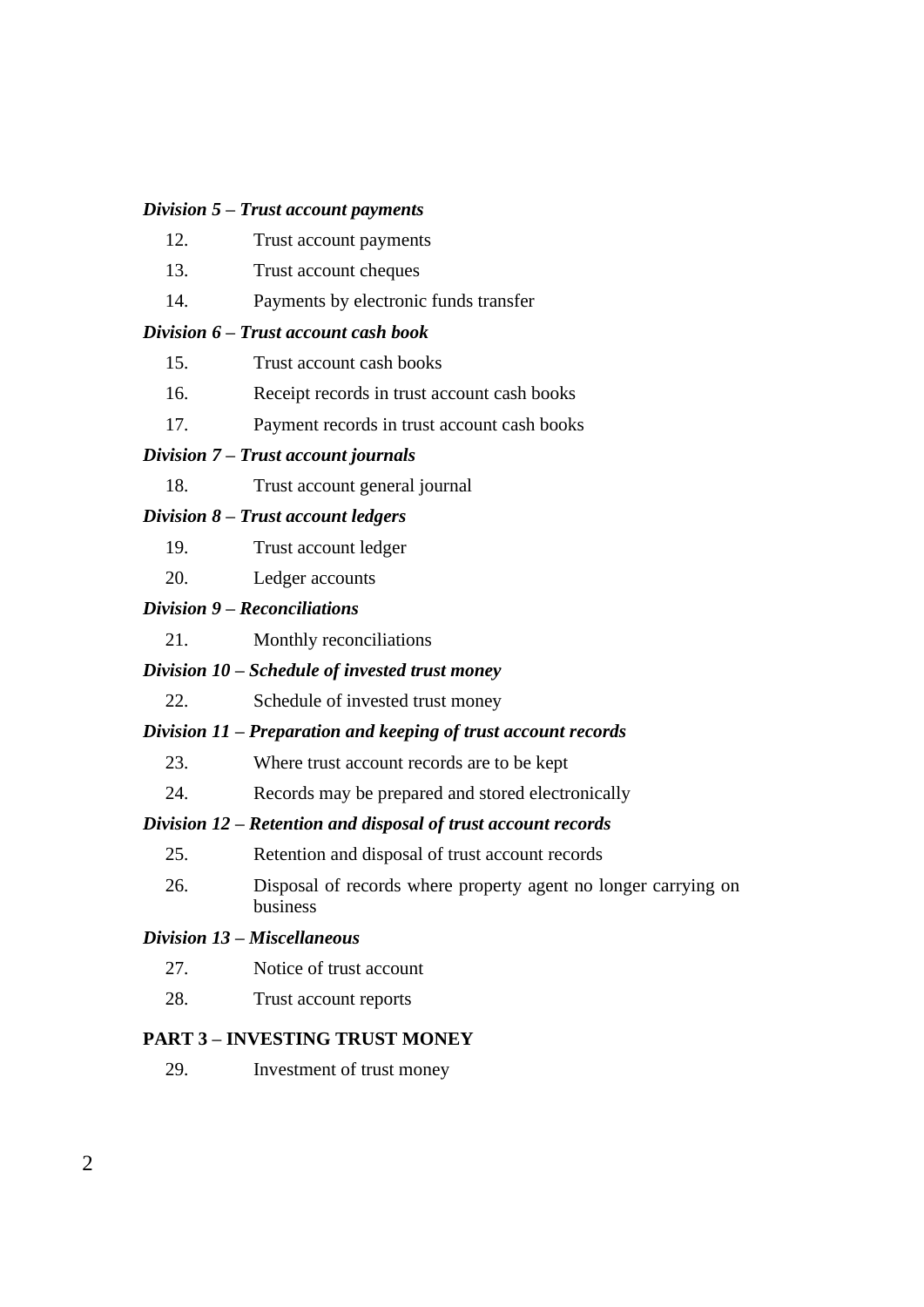### **PART 4 – AUDIT AND INSPECTION**

#### *Division 1 – Audits*

- 30. Interpretation
- 31. Trust account records to be audited
- 32. Exemptions
- 33. Conduct of audits
- 34. Completion of audits
- 35. Audit report
- 36. Irregularity report by auditor
- 37. Audit report to be given to Board

#### *Division 2 – Inspections*

| 38. | Interpretation |
|-----|----------------|
|-----|----------------|

- 39. Authorised officers
- 40. Inspection of records

#### **PART 5 – MISCELLANEOUS**

- 42. Obligation of partners
- 43. Exemption from application of Act
- 44. Fees
- 45. Infringement notices
- 46. Legislation rescinded

#### **SCHEDULE 1 – FEES**

#### **SCHEDULE 2 – INFRINGEMENT NOTICE OFFENCES AND PENALTIES**

#### **SCHEDULE 3 – LEGISLATION RESCINDED**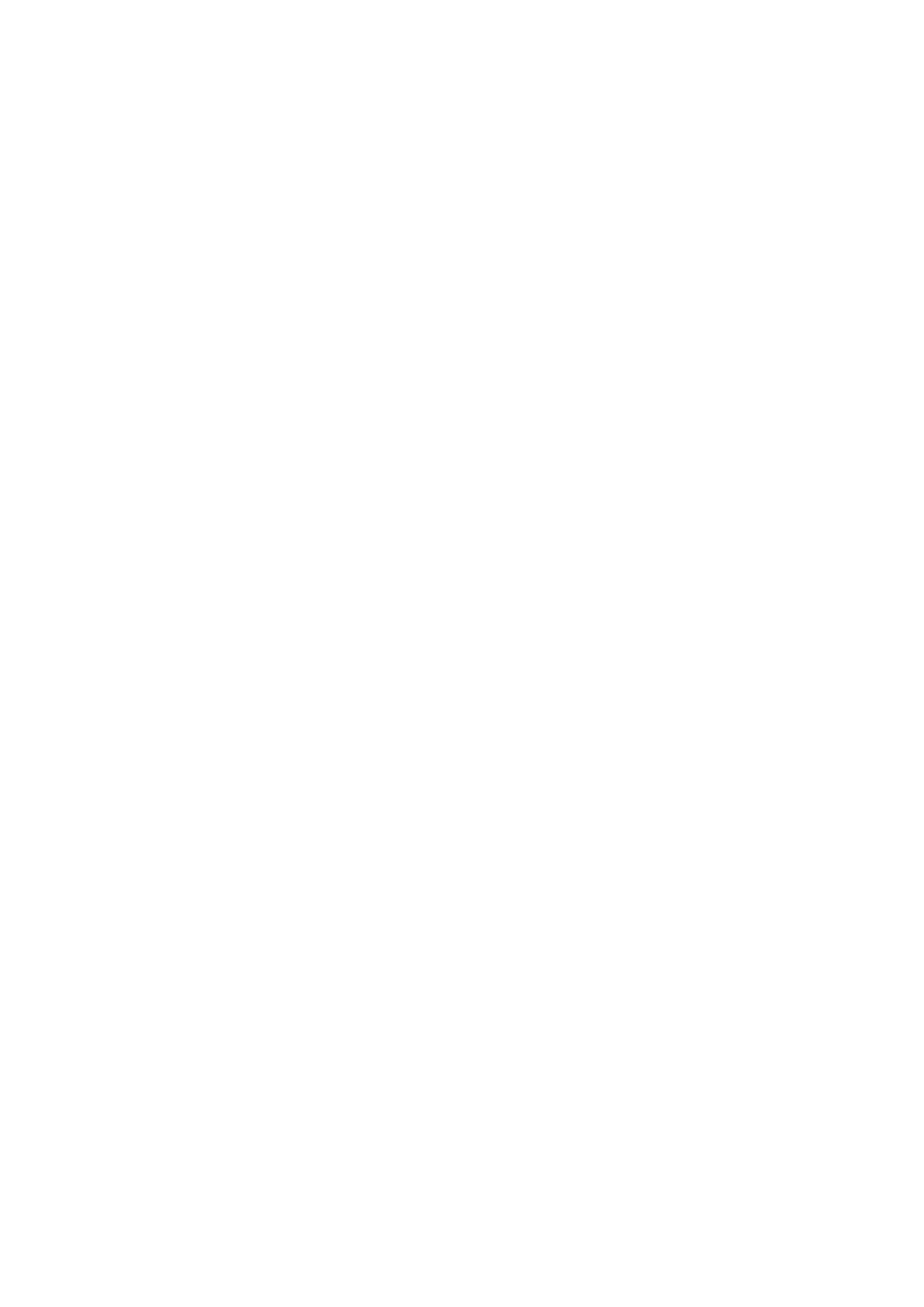# **PROPERTY AGENTS AND LAND TRANSACTIONS REGULATIONS 2017**

I, the Governor in and over the State of Tasmania and its Dependencies in the Commonwealth of Australia, acting with the advice of the Executive Council, make the following regulations under the *Property Agents and Land Transactions Act 2016*.

Dated 21 March 2017.

C. WARNER Governor

By Her Excellency's Command,

GUY BARNETT Minister for Building and Construction

## **PART 1 – PRELIMINARY**

### **1. Short title**

These regulations may be cited as the *Property Agents and Land Transactions Regulations 2017*.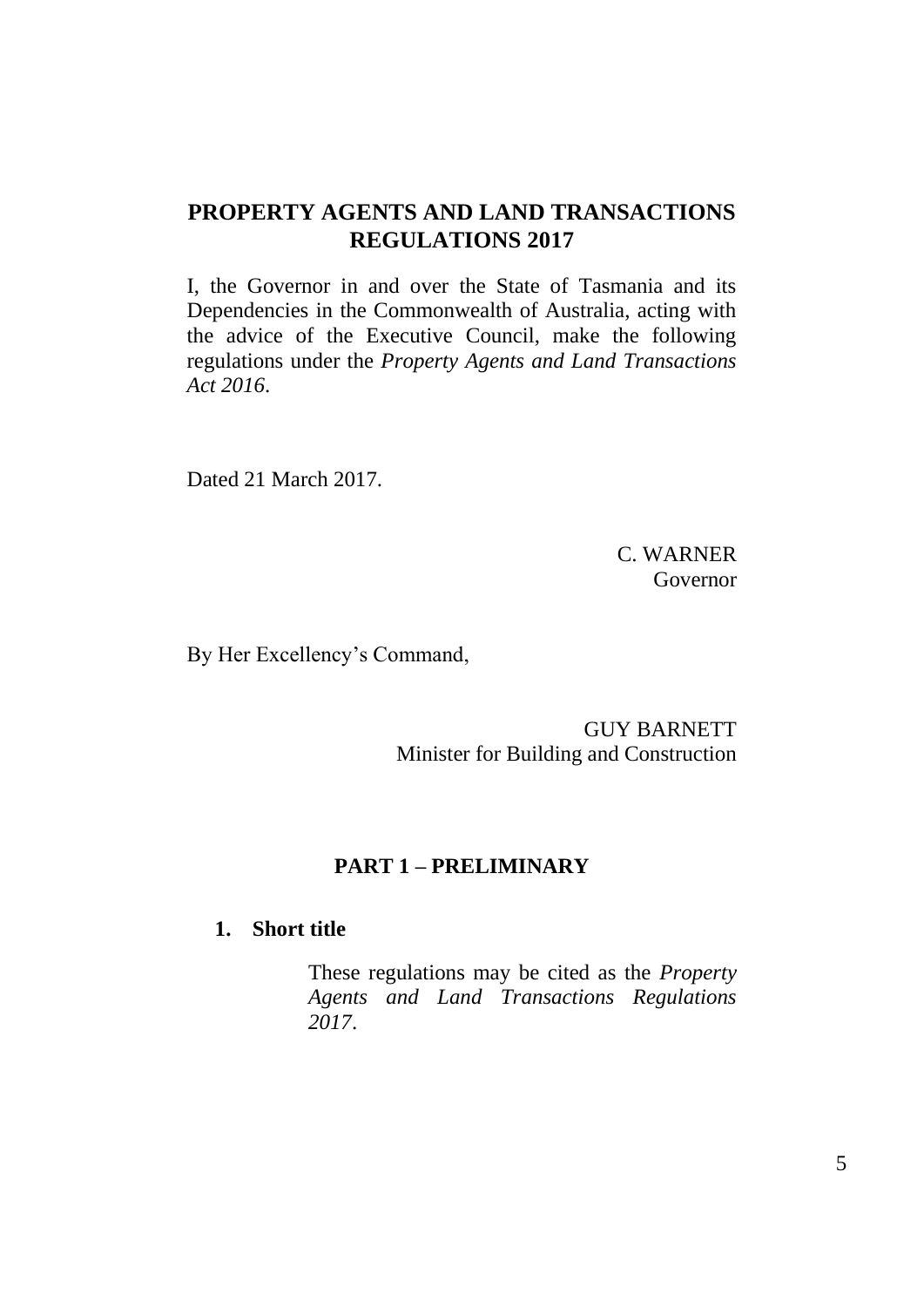**r. 2** Part 1 – Preliminary

#### **2. Commencement**

These regulations take effect on the day on which the provisions of the *Property Agents and Land Transactions Act 2016* commence.

#### **3. Interpretation**

- (1) In these regulations  $-$ 
	- *Act* means the *Property Agents and Land Transactions Act 2016*;
	- *ledger account* means an account required under regulation 20(1) to be kept in the trust account ledger in respect of a person, property or transaction;
	- *licensed conveyancer* means a conveyancer licensed under the *Conveyancing Act 2004*;
	- *personal representative*, of a deceased person, means the executor or administrator of the estate of the deceased person;
	- *reconcile* has the meaning given by regulation 21(2);
	- *reconciliation record* means the record of the reconciliation of a trust account made under regulation 21;
	- *schedule of invested trust money* means a schedule required to be prepared under regulation 22(1);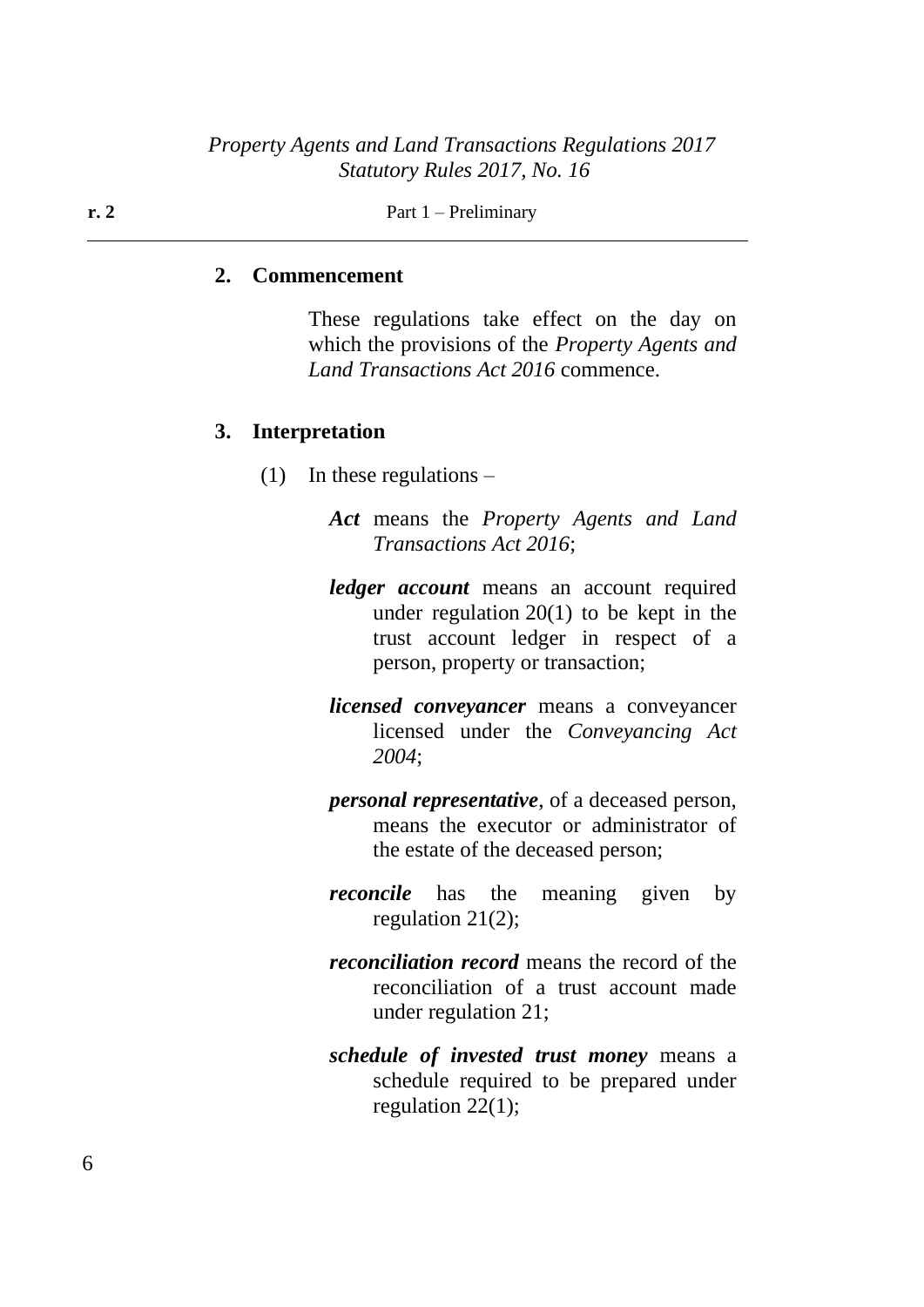Part 1 – Preliminary **r. 4** 

*trust account cash book* means a cash book required to be kept under regulation 15(1);

- *trust account deposit record* means a record required to be kept under regulation 11(1) after trust money is deposited;
- *trust account general journal* means the journal of trust money transfers required to be kept under regulation 18(1);
- *trust account ledger* means a ledger required to be kept under regulation 19;
- *trust account receipt* means a receipt required to be issued under regulation 9(2);
- *trust account records* means the records and accounts required to be kept under regulation 5 whether kept on paper or electronically.
- (2) In these regulations, a person ceases to carry on the business of a property agent if that person's property agent licence is no longer valid.

### **4. Records to be in English**

A person required to keep a record or account under these regulations must ensure that the record or account is in English.

Penalty: Fine not exceeding 50 penalty units.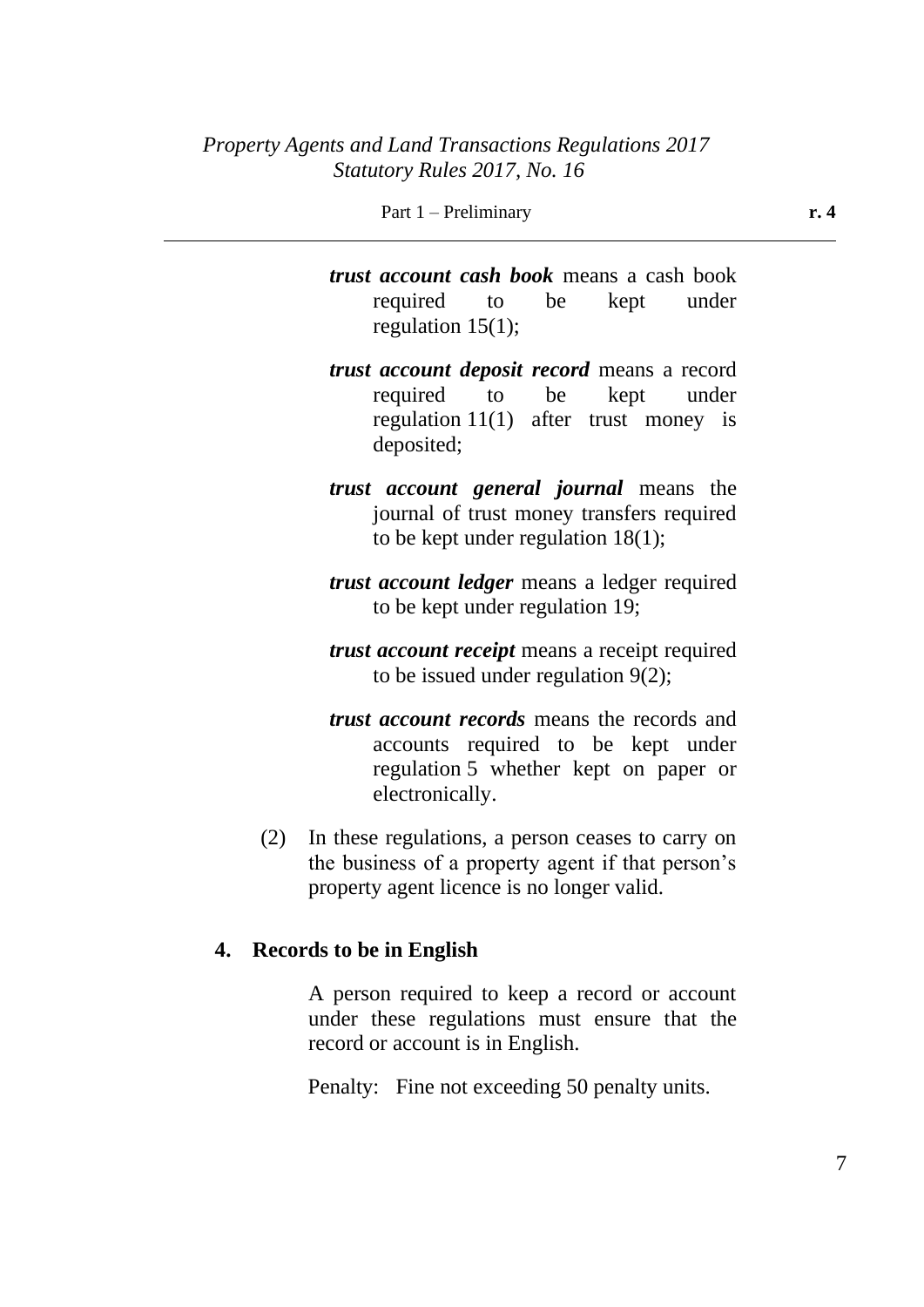#### **PART 2 – TRUST ACCOUNT RECORDS**

#### *Division 1 – Preliminary*

#### **5. Trust account records to be kept**

- (1) This regulation applies to a property agent who  $i\mathbf{s}$  –
	- (a) a real estate agent named in Part 1(1) of the Register; or
	- (b) a property manager named in Part 2(1) of the Register; or
	- (c) a general auctioneer named in Part 3(1) of the Register.
- (2) A property agent who receives trust money must keep the following records and accounts relating to the trust money in a secure place:
	- (a) at least one duplicate of each trust account receipt;
	- (b) at least one duplicate of each trust account deposit record;
	- (c) records relating to trust account payments made under Division 5;
	- (d) a trust account cash book;
	- (e) a trust account ledger;
	- (f) a trust account general journal;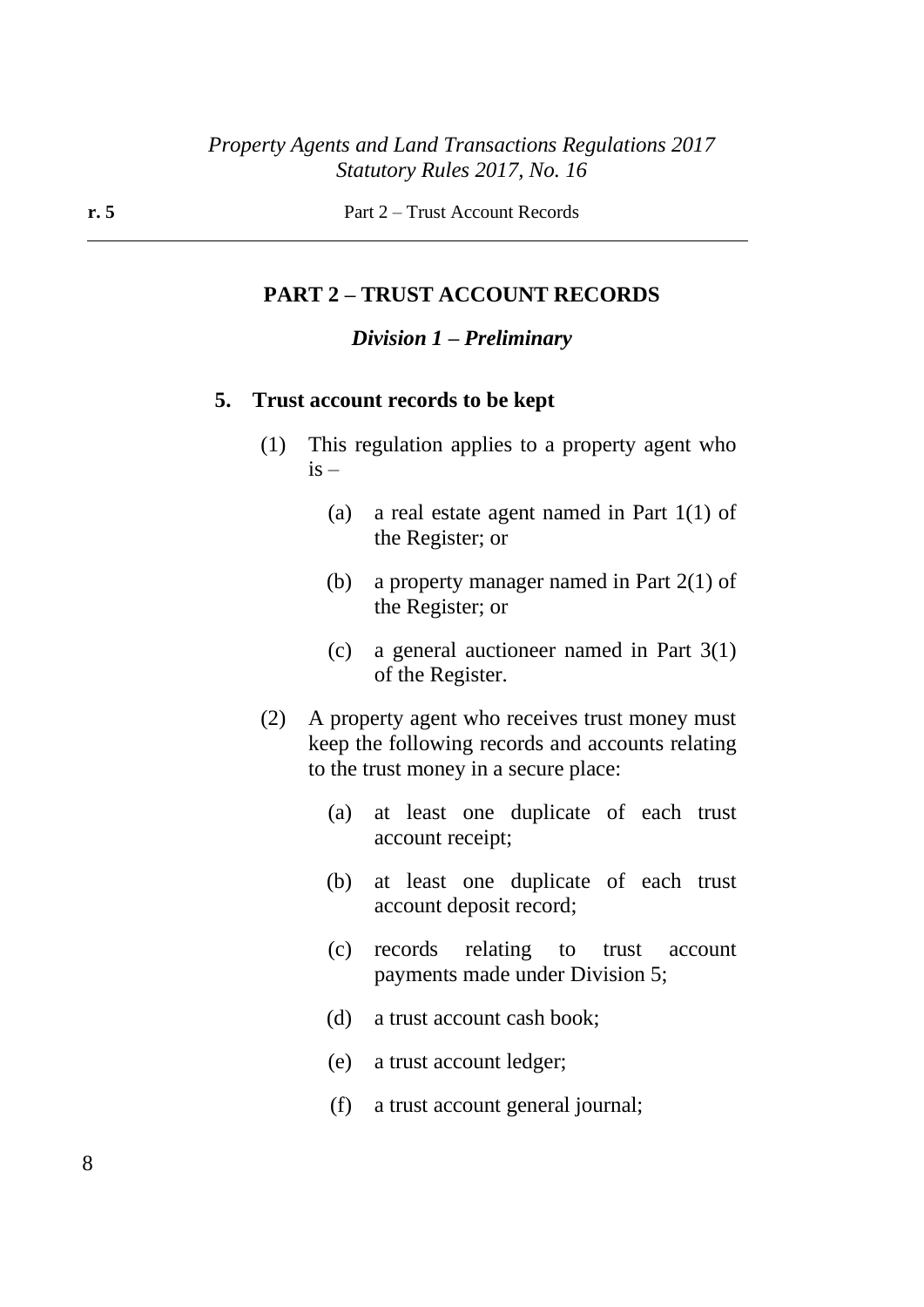- (g) the statements issued by an approved institution in respect of trust accounts;
- (h) reconciliation records;
- (i) if trust money has been invested, a schedule of invested trust money;
- (j) any other records or accounts that the Board thinks fit;
- (k) records or accounts that are specified by the Board as necessary to support the records kept under the above paragraphs.

Penalty: Fine not exceeding 50 penalty units.

#### **6. Supervision of trust accounts**

- (1) A property agent who receives trust money must –
	- (a) supervise the keeping of the trust account records relating to trust money received by the property agent; and
	- (b) ensure that the reconciliation records and schedule of ledger accounts are accurate; and
	- (c) within 2 days after the making of a reconciliation record, endorse the record with  $-$ 
		- (i) a statement that the record is complete and accurate; and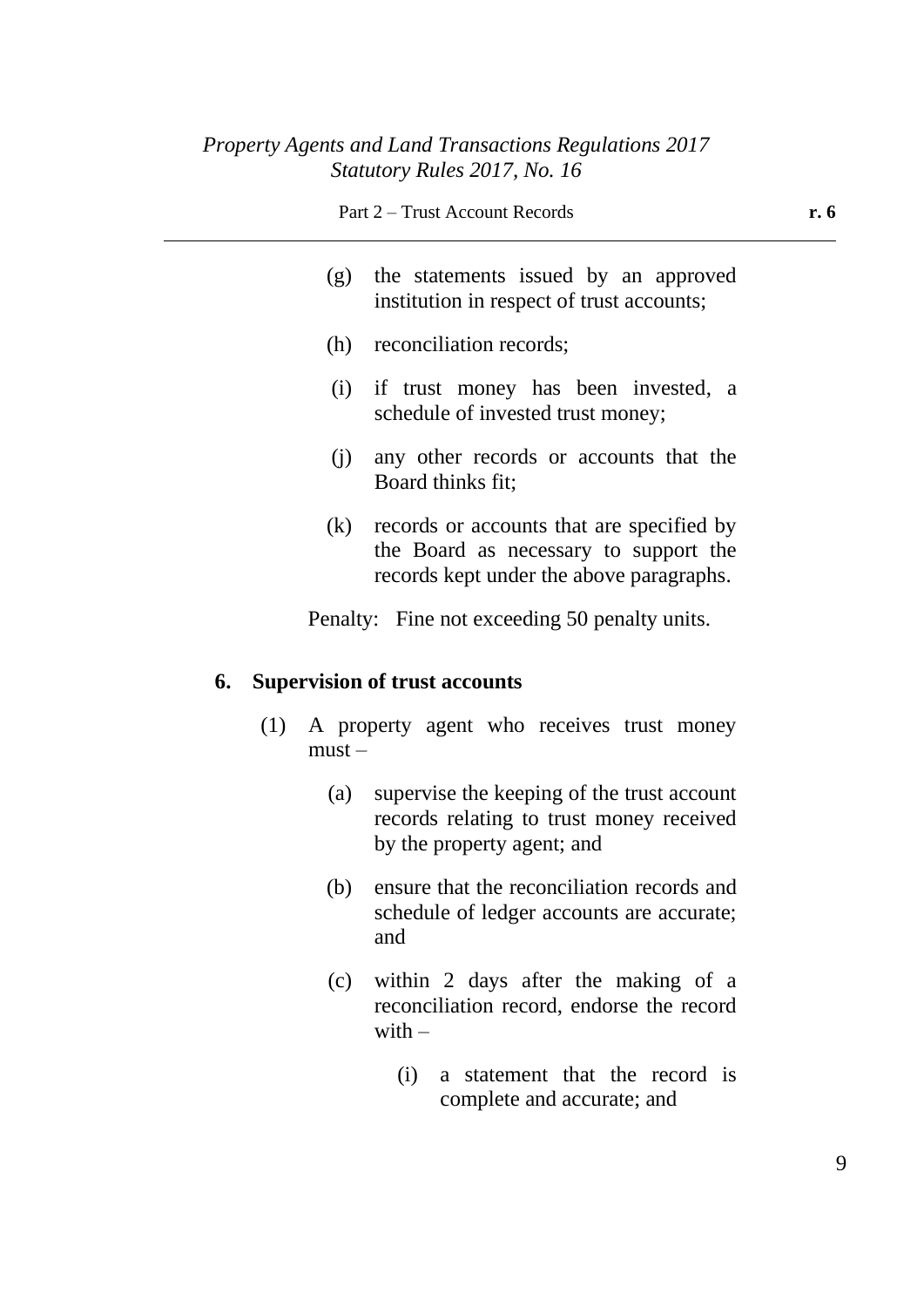(ii) his or her signature.

Penalty: Fine not exceeding 50 penalty units.

(2) If the property agent is a corporation, the property agent responsible for the management of the corporation is the property agent who must comply with subregulation (1).

#### **7. Offence**

A property agent must not knowingly –

- (a) include false or misleading information in trust account records; or
- (b) create false or misleading trust account records.

Penalty: Fine not exceeding 50 penalty units.

#### *Division 2 – Trust money*

#### **8. Control of trust money**

- (1) A property agent who has trust money in a trust account must retain the money in the account until the money is paid –
	- (a) to the person entitled to it; or
	- (b) to the legal practitioner or licensed conveyancer of the person entitled to it; or
	- (c) in accordance with the written directions of the person entitled to the money or his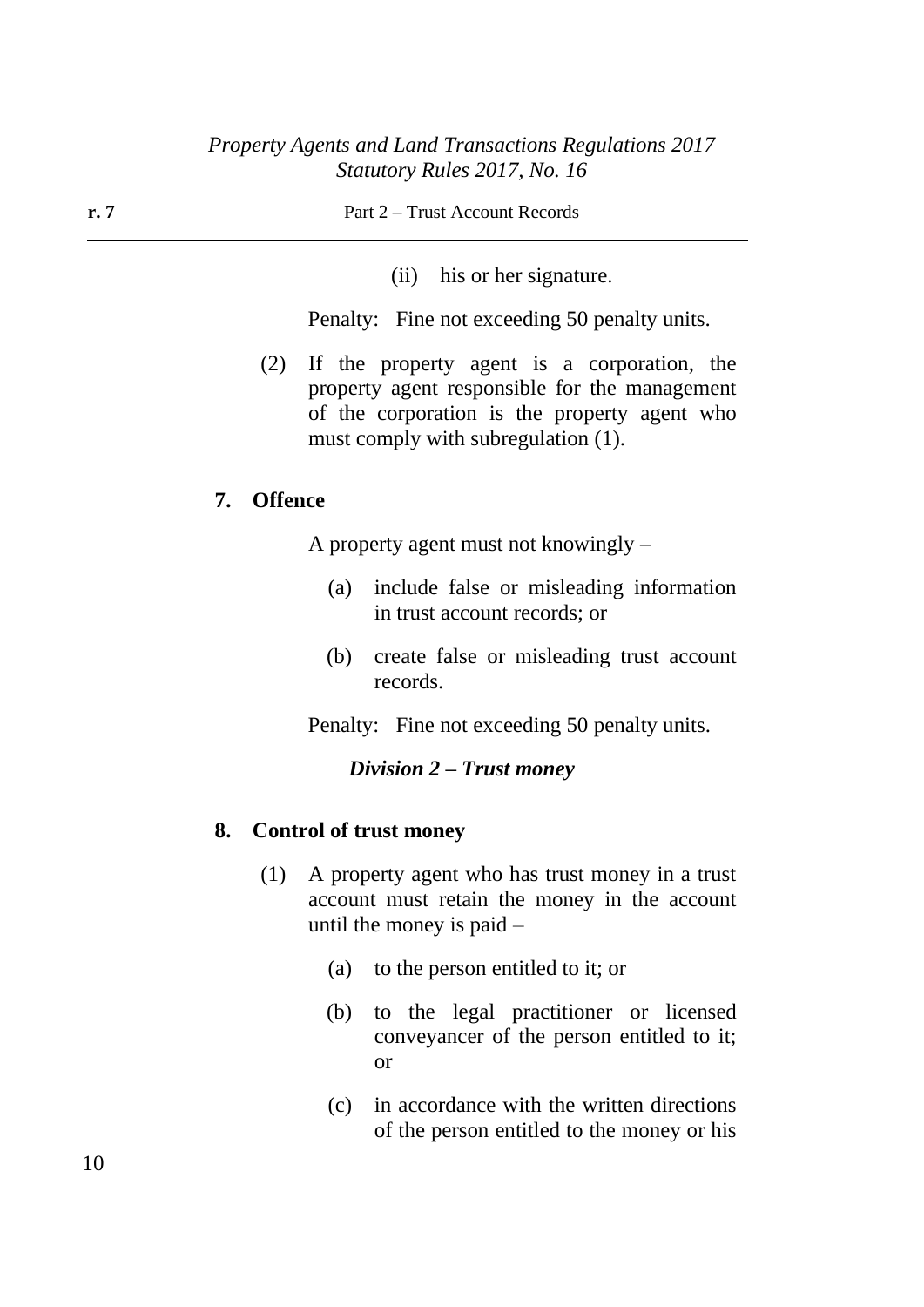Part 2 – Trust Account Records **r. 9**

or her legal practitioner or licensed conveyancer.

Penalty: Fine not exceeding 50 penalty units.

- (2) When a person ceases to carry on the business of a property agent, or a person who is a property agent dies, but the person holds trust money in a trust account, the person or the personal representative of the deceased person must, with the written approval of the parties to the transaction to which the money relates, immediately disburse the trust money –
	- (a) to the trust account of another property agent; or
	- (b) to the trust account of a legal practitioner, or licensed conveyancer, acting for either of the parties to the transaction.

Penalty: Fine not exceeding 50 penalty units.

### *Division 3 – Trust account receipts*

### **9. Trust account receipts to be issued**

(1) In this regulation  $-$ 

*coded deposit book* means a deposit book that is issued –

(a) by an approved institution; and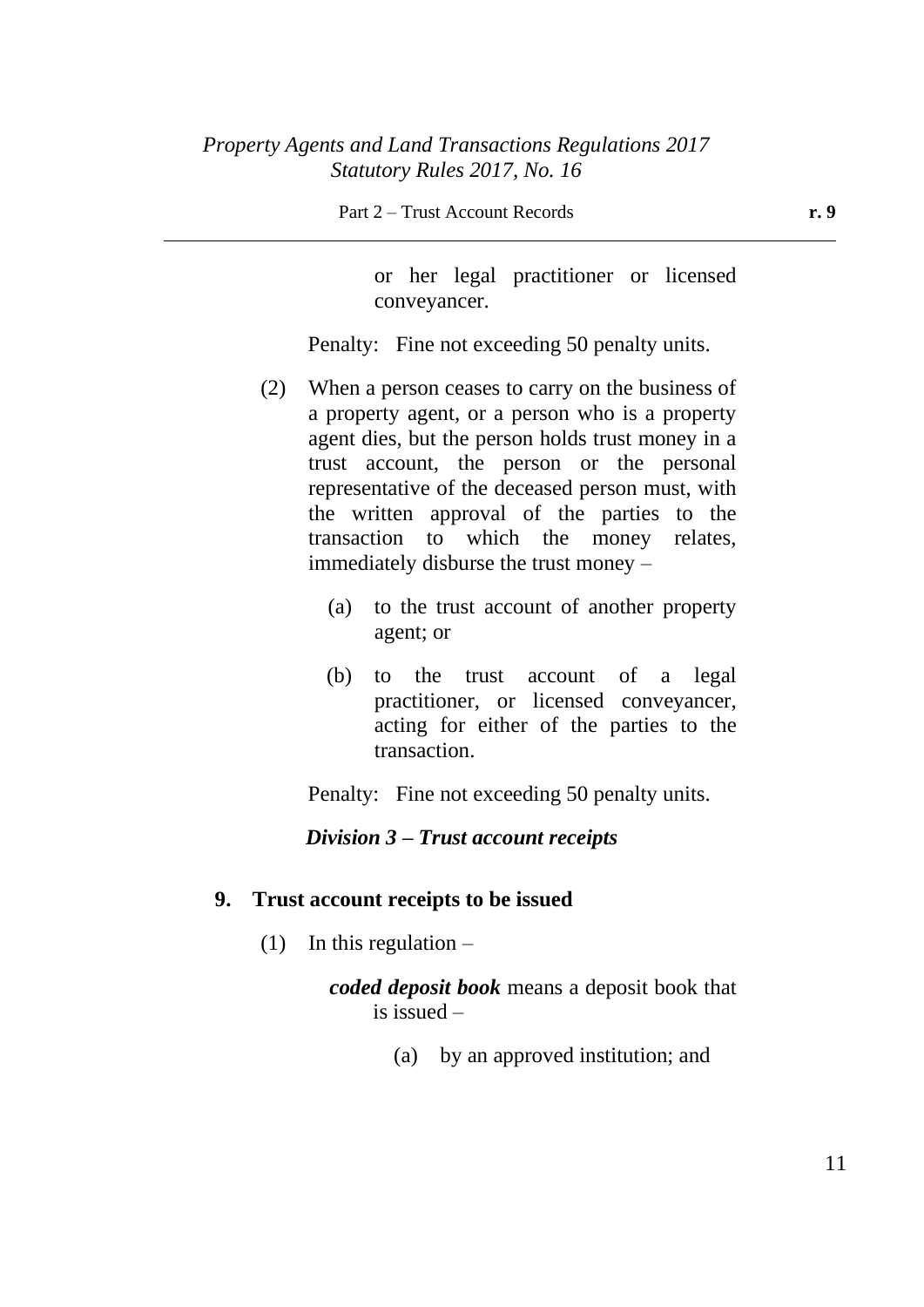**r. 9** Part 2 – Trust Account Records (b) with an identifying code that links the deposit book to a tenant or property. (2) A property agent must issue a receipt for any trust money received for or on behalf of a party to negotiations in which the property agent is involved. Penalty: Fine not exceeding 50 penalty units. (3) Unless requested to do so, a property agent does not need to issue a trust account receipt if the property agent receives the trust money by – (a) electronic funds transfer; or (b) deposit into the trust account, if a coded deposit book is given to the person paying the money; or

- (c) another means of direct deposit into the trust account.
- (4) However, if a trust account receipt is not required to be issued on the receipt of trust money, the property agent must –
	- (a) assign a unique reference number to the money received; and
	- (b) in each place a trust account receipt number is required to be recorded, record the unique reference number in place of the trust account receipt number.
- (5) If the property agent carries on business at more than one location, the property agent must ensure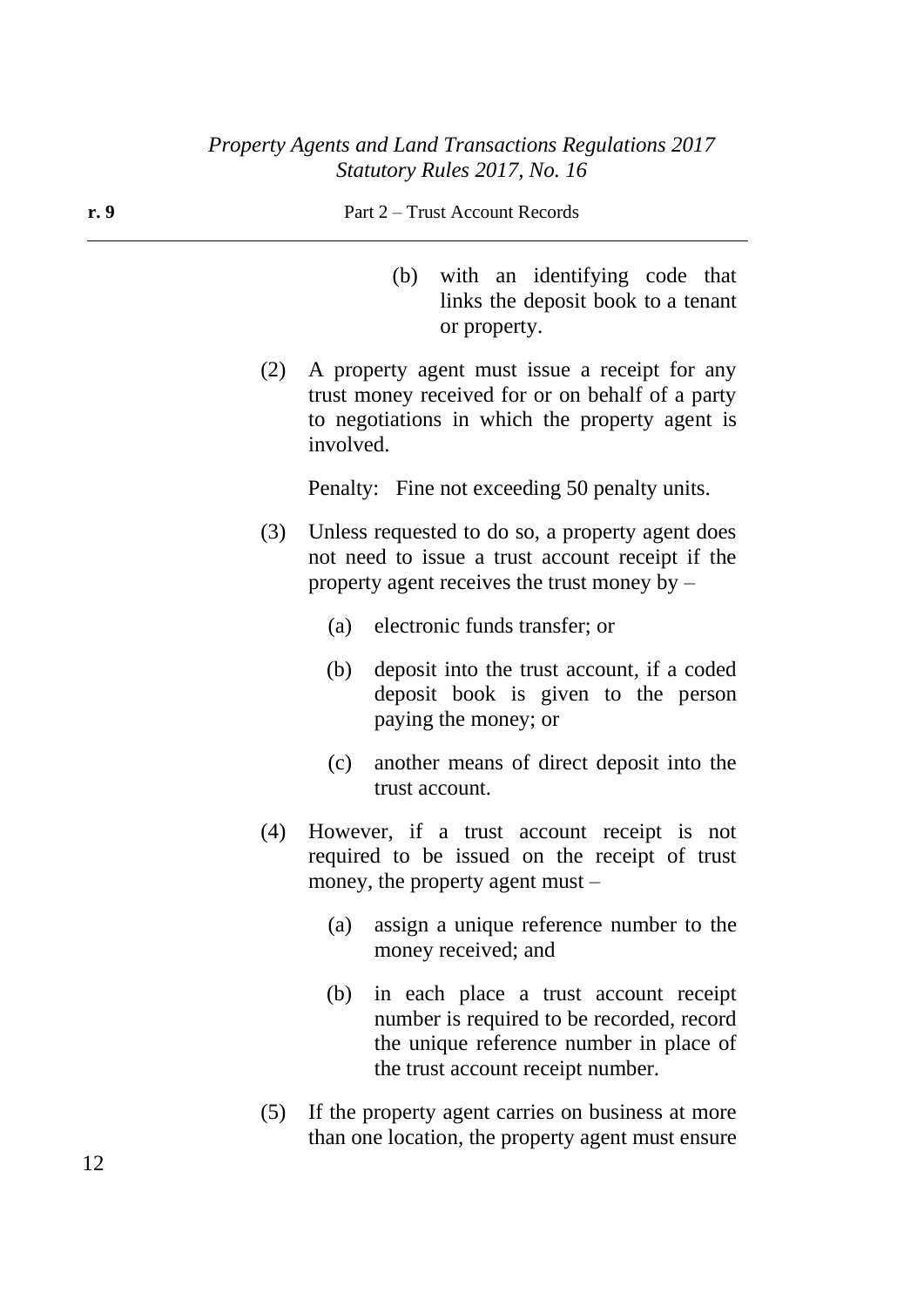that trust account receipts can be issued at all locations where the property agent carries on business.

Penalty: Fine not exceeding 50 penalty units.

(6) If an interim receipt is issued in respect of trust money, the interim receipt number must be recorded on any trust account receipt issued in respect of that trust money.

Penalty: Fine not exceeding 50 penalty units.

#### **10. Form of trust account receipt**

- (1) A trust account receipt is to  $-$ 
	- (a) have printed on it  $-$ 
		- (i) the property agent's name or the business name under which the property agent carries on business; and
		- (ii) the ABN or ACN for the property agent or business named; and
		- (iii) the receipt number; and
		- (iv) the words "trust account"; and
	- (b) state  $-$ 
		- (i) the date on which the trust money was received; and
		- (ii) the name of the person on whose behalf the money was paid; and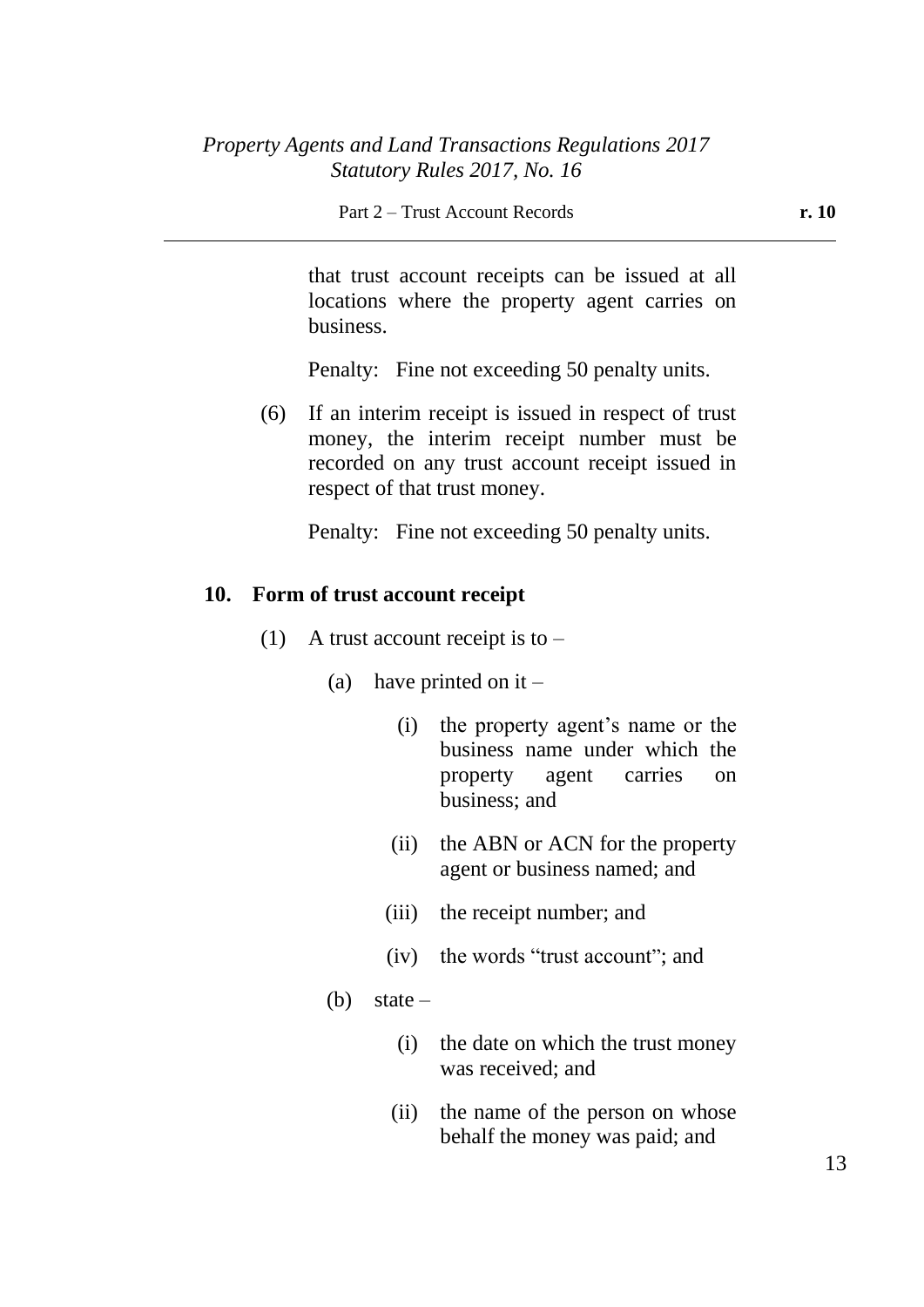| r. 11 | Part 2 – Trust Account Records                                                                       |  |  |
|-------|------------------------------------------------------------------------------------------------------|--|--|
|       | (iii)<br>the transaction to which the<br>money relates; and                                          |  |  |
|       | the form in which the money was<br>(iv)<br>received; and                                             |  |  |
|       | the amount of money received;<br>(V)<br>and                                                          |  |  |
|       | (c) be signed by $-$                                                                                 |  |  |
|       | (i) the property agent; or                                                                           |  |  |
|       | (ii)<br>a person approved by the<br>property agent to act for or on<br>behalf of the property agent. |  |  |
|       | (2)<br>A property agent must ensure that trust account<br>receipts are $-$                           |  |  |
|       | (a) consecutively numbered; and                                                                      |  |  |
|       | printed with those numbers by<br>(b)<br><sub>a</sub><br>machine.                                     |  |  |
|       | Penalty: Fine not exceeding 50 penalty units.                                                        |  |  |
|       | (3) A property agent must make at least one<br>duplicate of each trust account receipt.              |  |  |
|       | Penalty: Fine not exceeding 50 penalty units.                                                        |  |  |
|       | Division 4 – Trust account deposit records                                                           |  |  |
| 11.   | Record of trust account deposit to be kept                                                           |  |  |
|       | A property agent must keep a record of all<br>(1)<br>deposits of trust money into a trust account.   |  |  |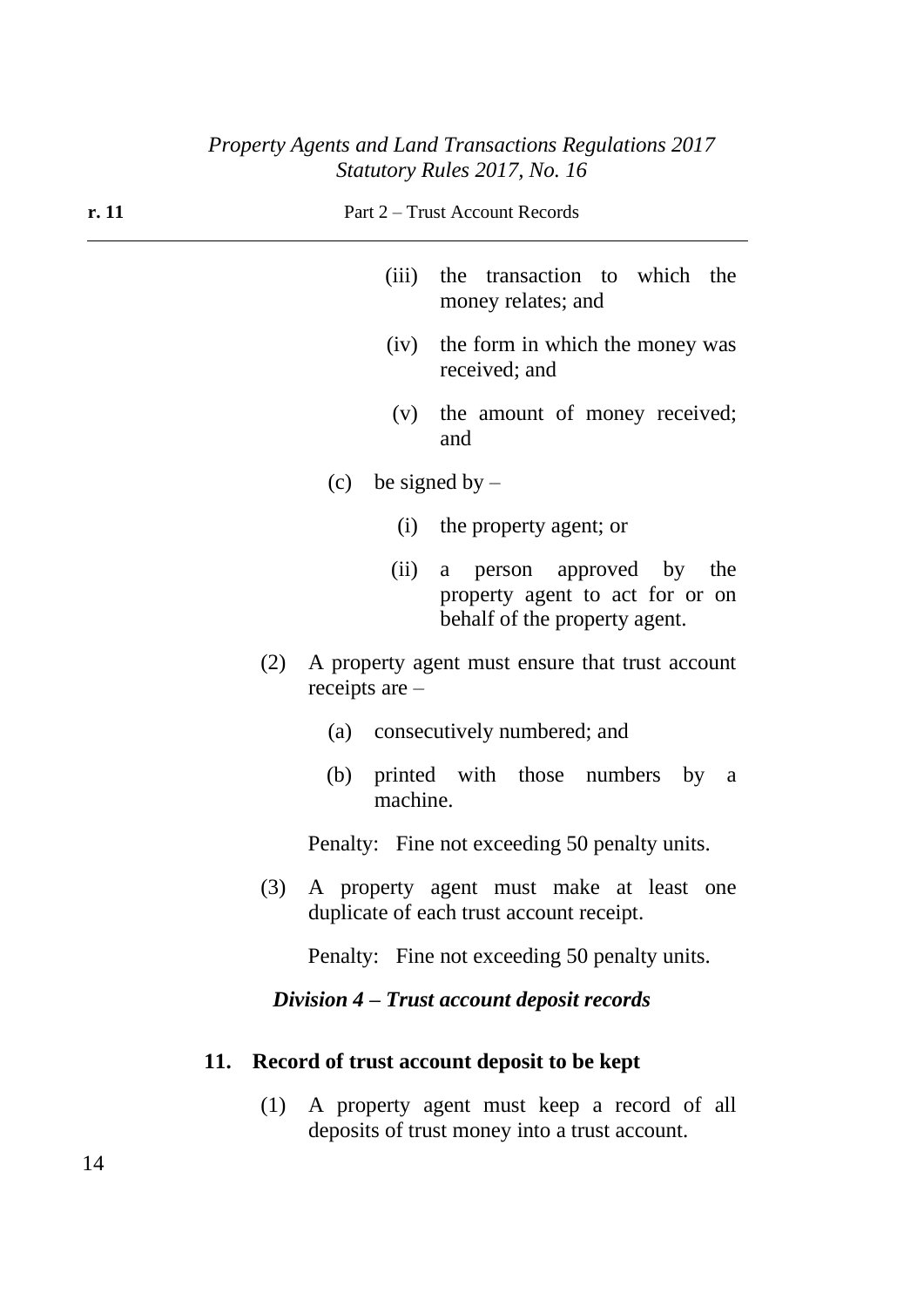Penalty: Fine not exceeding 50 penalty units.

- (2) The trust account deposit record is to  $-$ 
	- (a) have printed on it
		- (i) the property agent's name or the business name under which the property agent carries on business; and
		- (ii) the words "trust account"; and
	- (b) state  $-$ 
		- (i) the date on which the money was deposited into the trust account; and
		- (ii) the account number of the trust account; and
		- (iii) if the money was in the form of a cheque, the name of the drawer of the cheque; and
	- (c) be signed by  $-$ 
		- (i) the property agent; or
		- (ii) a person approved by the property agent to act for or on behalf of the property agent.
- (3) A property agent must make at least one duplicate of each trust account deposit record.

Penalty: Fine not exceeding 50 penalty units.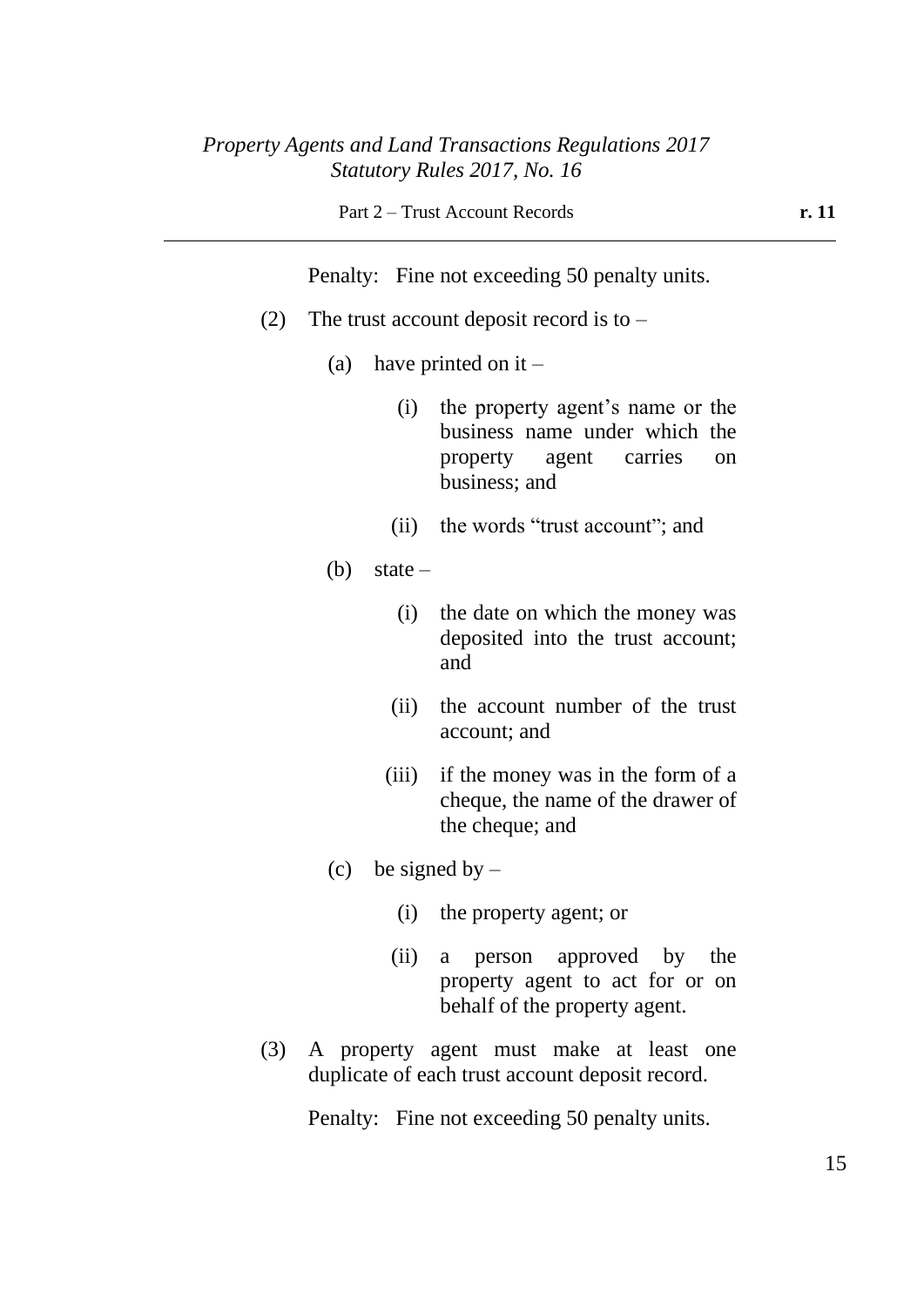#### *Division 5 – Trust account payments*

#### **12. Trust account payments**

A property agent must not make a payment of trust money except by –

- (a) a trust account cheque; or
- (b) if the parties to the transaction to which the trust money relates agree, electronic funds transfer.

Penalty: Fine not exceeding 50 penalty units.

#### **13. Trust account cheques**

- (1) A trust account cheque is to  $-$ 
	- (a) have printed on it  $-$ 
		- (i) the property agent's name or the business name under which the property agent carries on business; and
		- (ii) the ABN or ACN of the property agent or business named; and
		- (iii) the words "trust account"; and
		- (iv) the serial number of the cheque; and
	- (b) state  $-$

16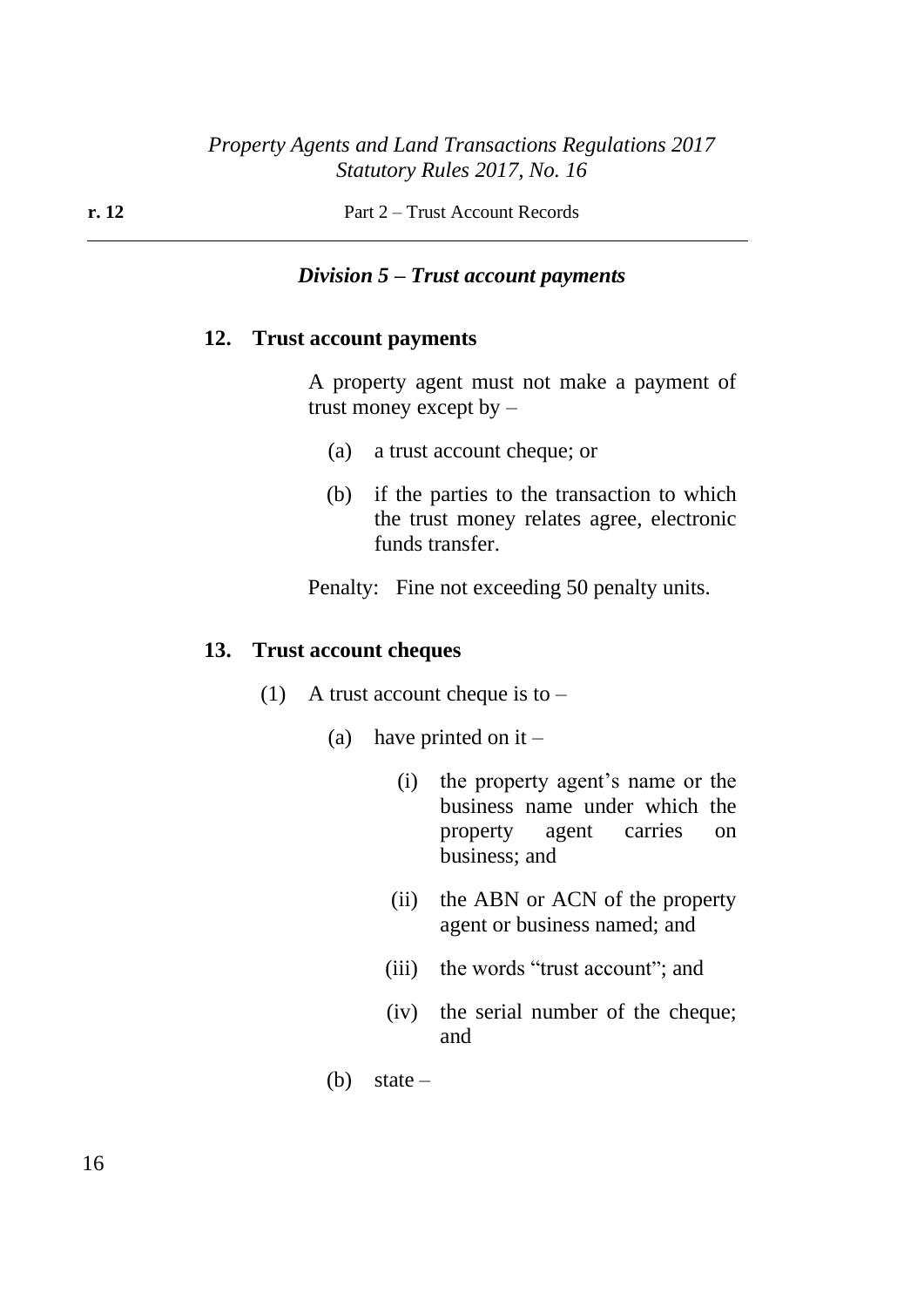| Part 2 – Trust Account Records | r. 14 |
|--------------------------------|-------|
|--------------------------------|-------|

- 
- (i) the name of the person to whom the payment is made; and
- (ii) the date on which the cheque is written; and
- (iii) the amount of the payment; and
- (c) be signed by  $-$ 
	- (i) the person in charge of the business; or
	- (ii) a person acting for or on behalf of the person in charge of the business with the approval of the person in charge.
- (2) A property agent must ensure that trust account cheques are –
	- (a) consecutively numbered; and
	- (b) printed with those numbers by a machine; and
	- (c) marked "Not Negotiable"; and
	- (d) not made out payable to "Cash".

Penalty: Fine not exceeding 50 penalty units.

#### **14. Payments by electronic funds transfer**

A property agent who makes a payment of trust money by electronic funds transfer must ensure  $that -$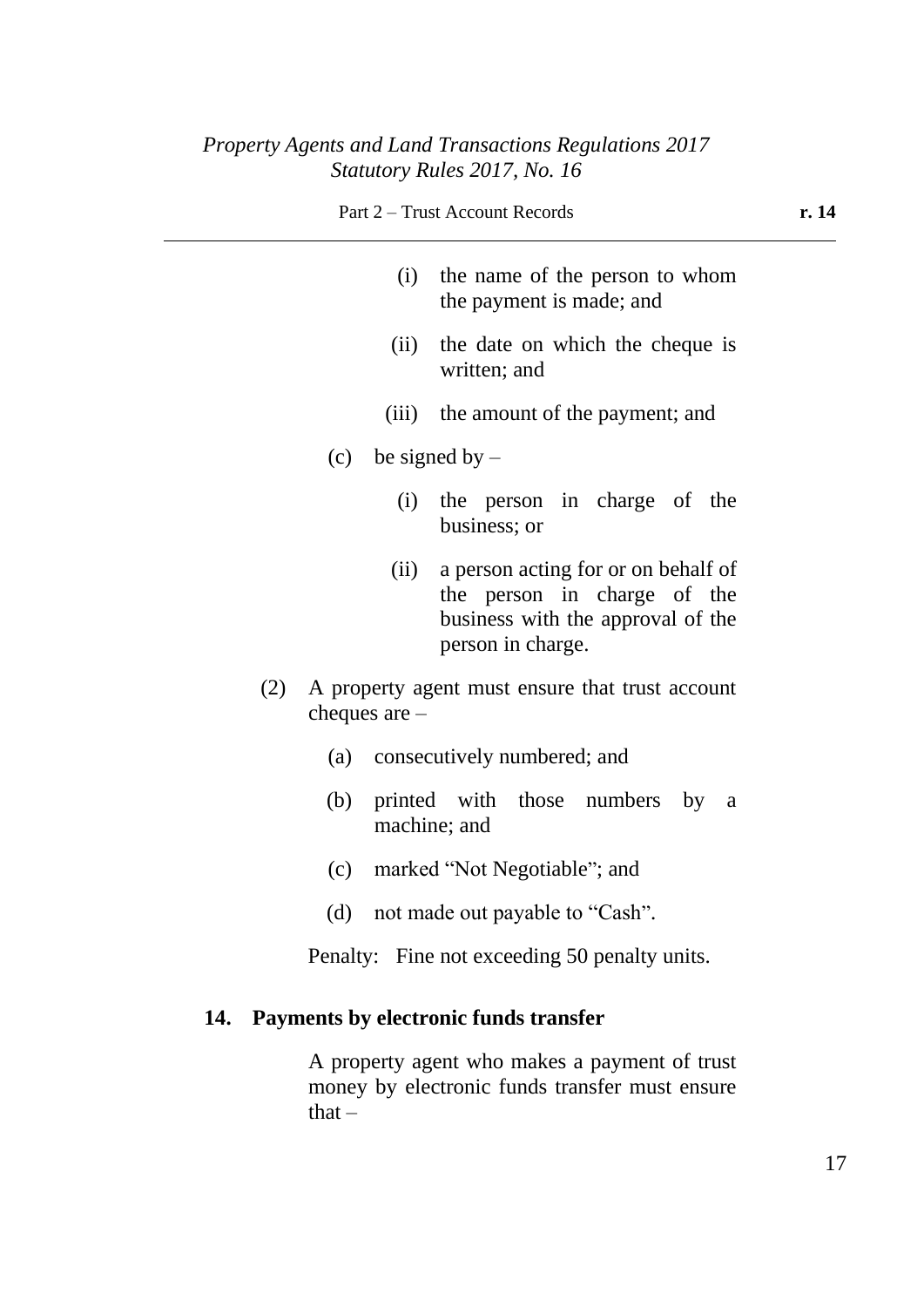| r. 15 |     | Part 2 – Trust Account Records                                                                                                       |
|-------|-----|--------------------------------------------------------------------------------------------------------------------------------------|
|       |     | (a) a written authority authorising the<br>payment has been given by the person on<br>whose behalf the payment has been<br>made; and |
|       | (b) | the transfer is authorised by $-$                                                                                                    |
|       |     | the person in charge of the<br>(i)<br>business premises at which the<br>payment is made; or                                          |
|       |     | a person acting for or on behalf of<br>(11)                                                                                          |

the person in charge of those business premises with the approval of the person in charge.

### *Division 6 – Trust account cash book*

### **15. Trust account cash books**

(1) A property agent must keep a cash book in respect of each trust account established and maintained by the property agent.

Penalty: Fine not exceeding 50 penalty units.

(2) The trust account cash book is to record receipt and payment particulars in the order in which the money is received or paid.

### **16. Receipt records in trust account cash books**

A property agent must ensure that the following details in respect of each trust account receipt are recorded in the trust account cash book: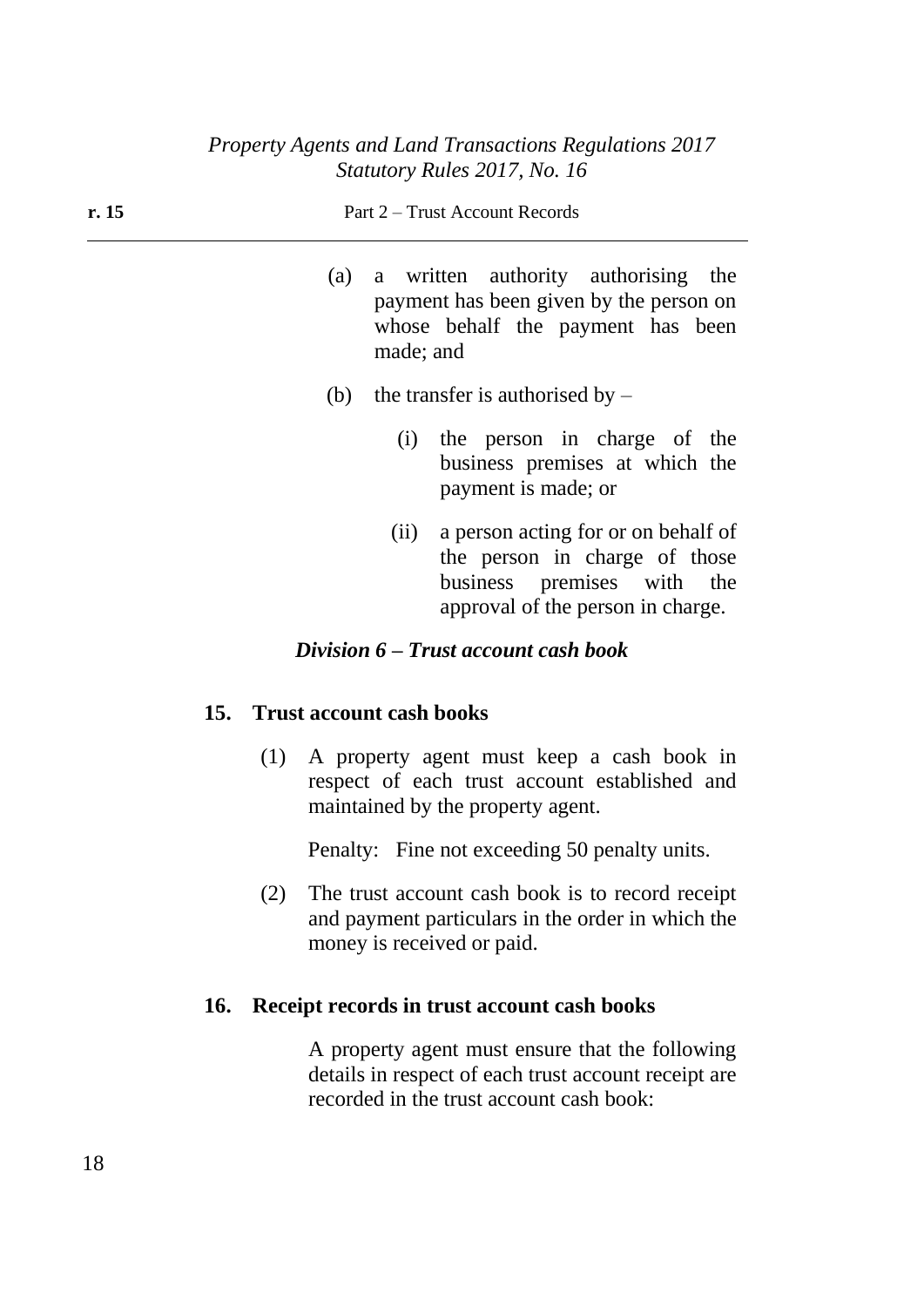| r. 17 |
|-------|
|       |
|       |
|       |
|       |
|       |
|       |
|       |
|       |

Penalty: Fine not exceeding 50 penalty units.

# **17. Payment records in trust account cash books**

A property agent must ensure that the following details in respect of each payment of trust money out of the trust account are recorded in the trust account cash book:

- (a) the date on which the payment was made;
- (b) the name of the person to whom the payment was made;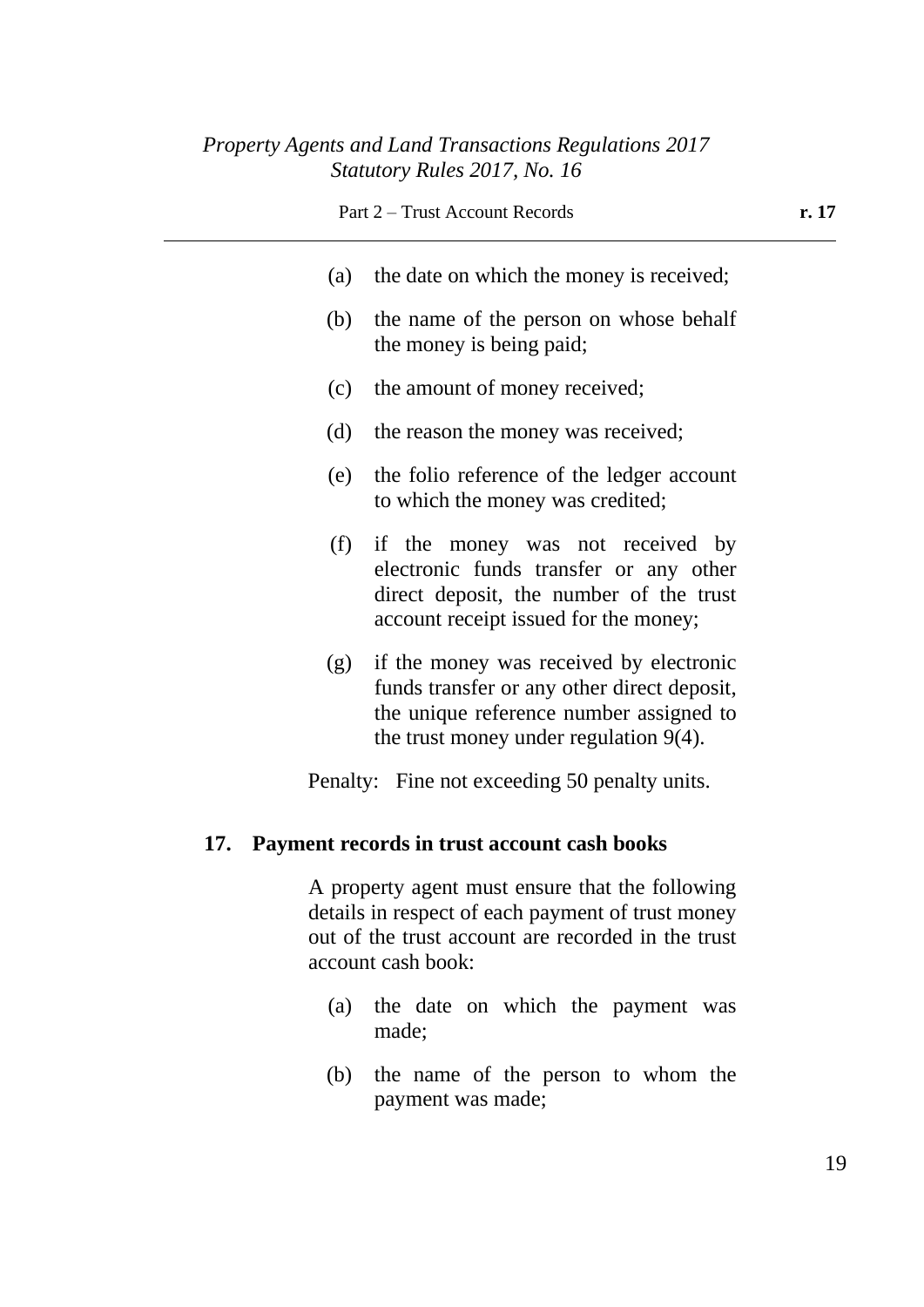| r. 18 |     |                                                                                                                                                                                                                          | Part 2 – Trust Account Records                                                   |
|-------|-----|--------------------------------------------------------------------------------------------------------------------------------------------------------------------------------------------------------------------------|----------------------------------------------------------------------------------|
|       |     |                                                                                                                                                                                                                          | (c) the amount of money paid;                                                    |
|       |     | (d) the reason the money was paid;                                                                                                                                                                                       |                                                                                  |
|       |     | (e)                                                                                                                                                                                                                      | the folio reference of the ledger account<br>from which the payment was debited; |
|       |     | (f)                                                                                                                                                                                                                      | if the payment was made by cheque, the<br>number of the cheque;                  |
|       |     | (g) if the payment was made by electronic<br>funds transfer, the reference number<br>issued by the authorised deposit-taking<br>institution, or a relevant journal or<br>reference number, in respect of the<br>payment. |                                                                                  |
|       |     |                                                                                                                                                                                                                          | Penalty: Fine not exceeding 50 penalty units.                                    |
|       |     |                                                                                                                                                                                                                          | Division 7 – Trust account journals                                              |
|       | 18. |                                                                                                                                                                                                                          | <b>Trust account general journal</b>                                             |
|       |     | (1) A property agent must keep a journal that<br>records the following details in respect of each<br>transfer of trust money from one ledger account<br>to another made by the property agent:                           |                                                                                  |
|       |     | (a)                                                                                                                                                                                                                      | the date of the transfer;                                                        |
|       |     | (b)                                                                                                                                                                                                                      | the amount of money transferred;                                                 |
|       |     | (c)                                                                                                                                                                                                                      | the purpose of the transfer;                                                     |
|       |     | (d)                                                                                                                                                                                                                      | the ledger account from which the money<br>was transferred;                      |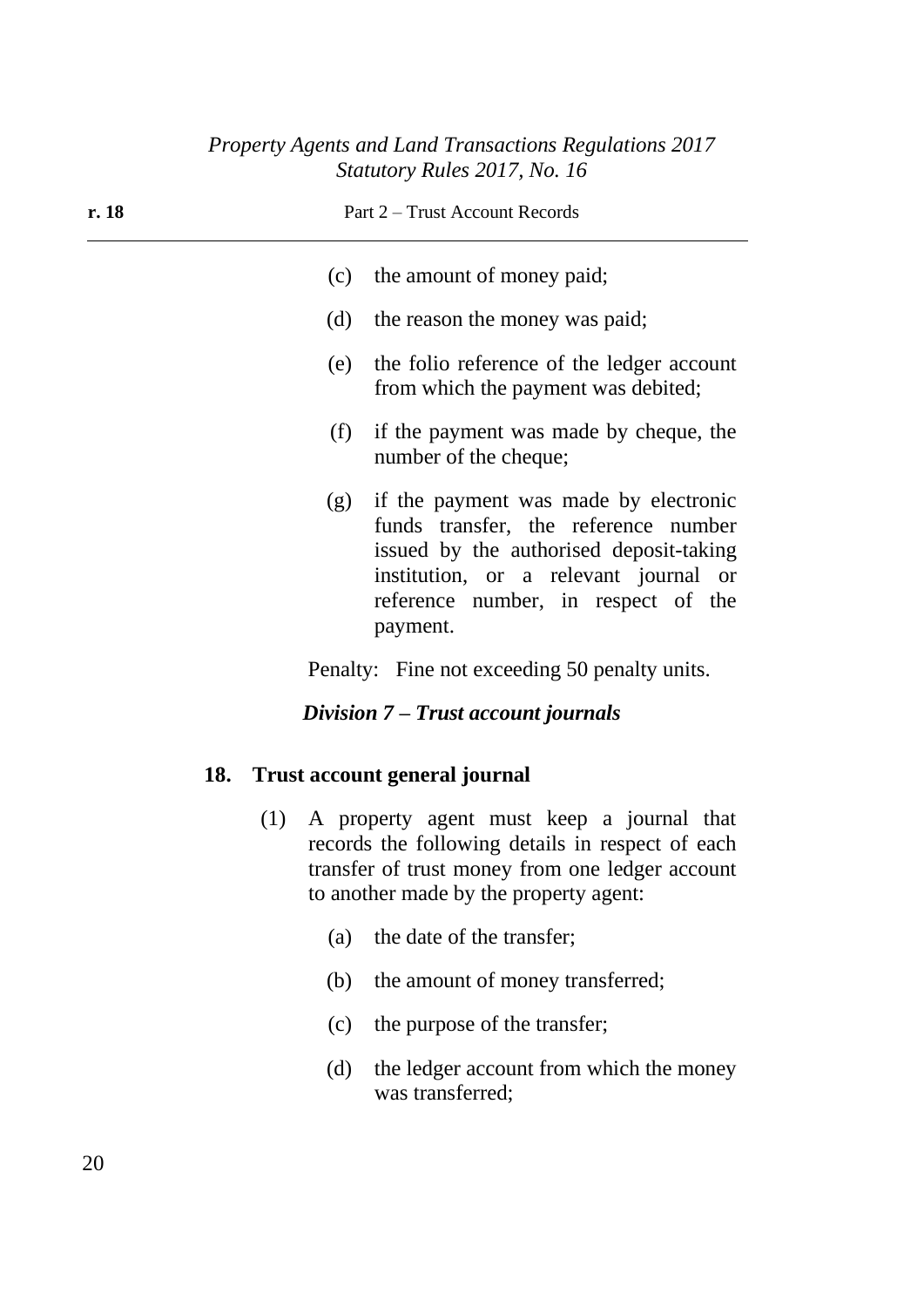(e) the ledger account to which the money was transferred.

Penalty: Fine not exceeding 50 penalty units.

(2) Entries in a trust account general journal must be made in the sequence in which the transfers are undertaken.

### *Division 8 – Trust account ledgers*

### **19. Trust account ledger**

A property agent must keep a ledger in respect of the trust money held by the property agent.

Penalty: Fine not exceeding 50 penalty units.

#### **20. Ledger accounts**

- (1) The trust account ledger is to contain a separate account for each person, property or transaction in respect of which the property agent holds trust money.
- (2) For each ledger account, a property agent must
	- (a) clearly identify the person, property or transaction for which the ledger account is kept; and
	- (b) if the ledger account is identified by the person or property, record a description of the transaction for which the ledger account is kept; and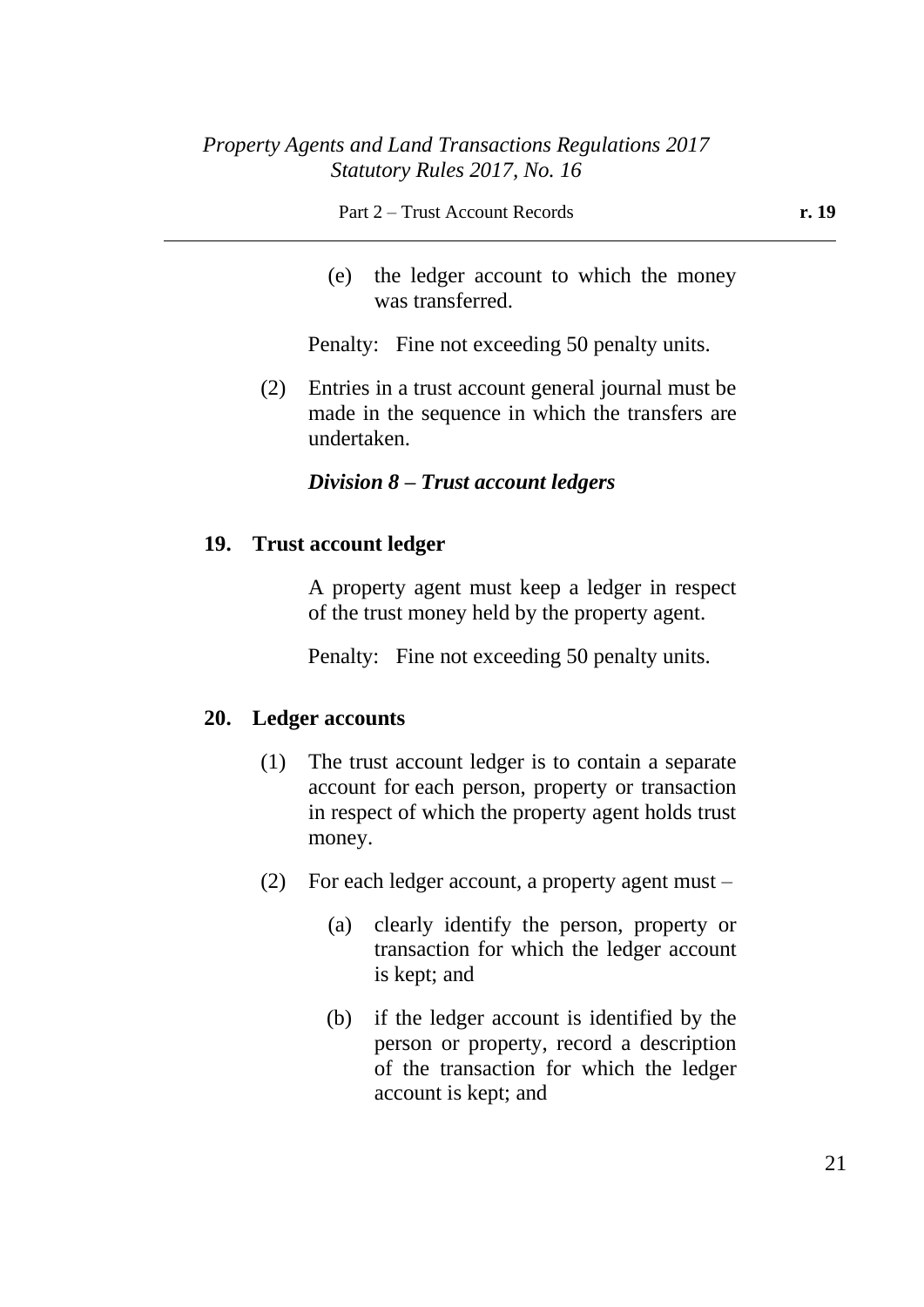# **r. 21** Part 2 – Trust Account Records (c) at all times, have sufficient information to enable calculation of the amount of the trust money held by the property agent in respect of which the ledger account is kept.

Penalty: Fine not exceeding 50 penalty units.

- (3) Despite subregulation (1), a general auctioneer, or real estate agent, conducting a chattel auction is not required to keep a ledger account for each party to the auction if –
	- (a) the auctioneer or agent keeps a ledger account in respect of the auction as a whole; and
	- (b) the transactions in the ledger account are clearly identifiable as transactions that relate to the auction; and
	- (c) the ledger account in respect of each auction is balanced independently from other ledger accounts.

## *Division 9 – Reconciliations*

## **21. Monthly reconciliations**

(1) A property agent must reconcile the property agent's trust account at least once in each calendar month.

Penalty: Fine not exceeding 50 penalty units.

(2) A property agent must reconcile a trust account  $by -$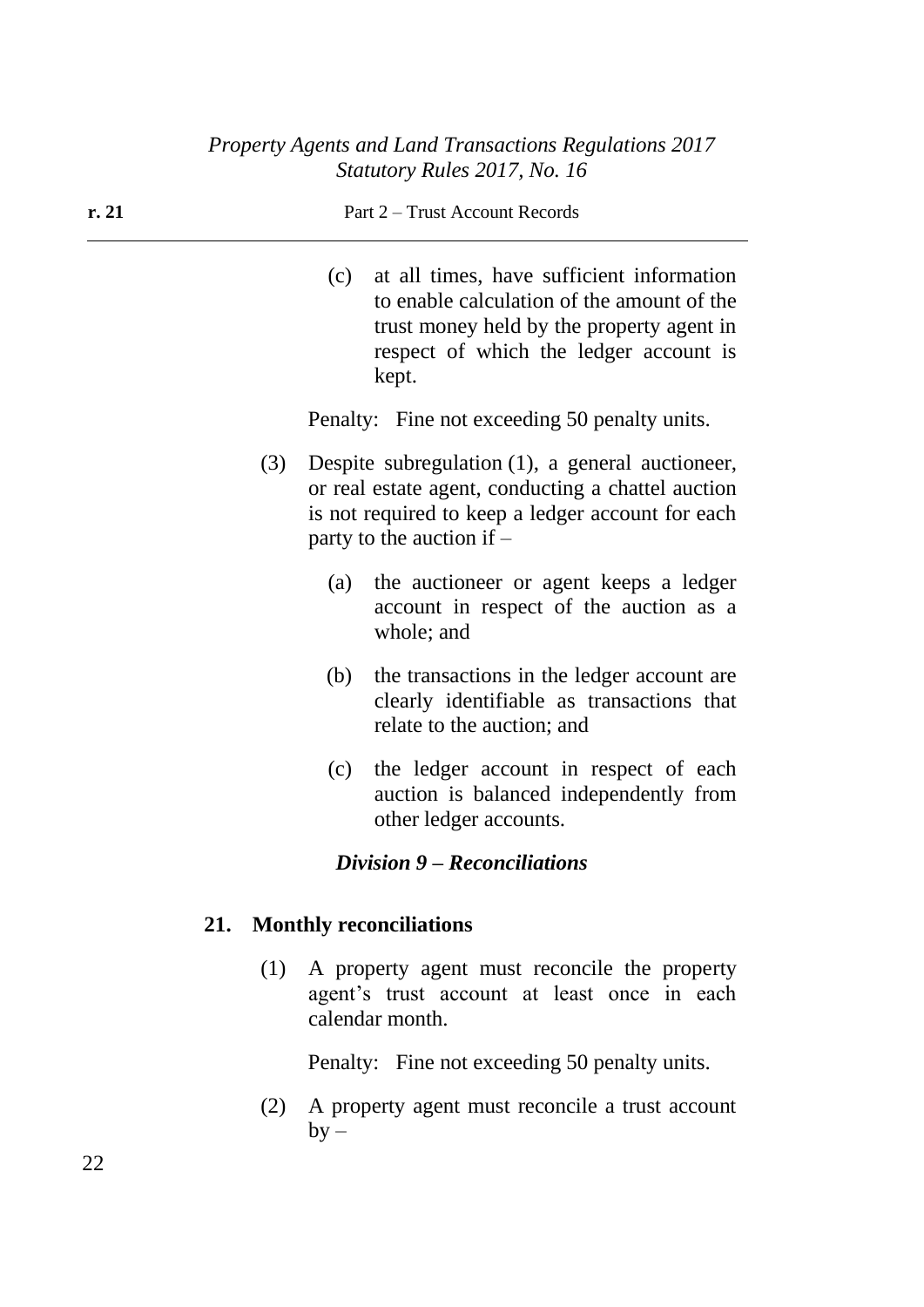- (a) calculating the balance of the trust account cash books; and
- (b) preparing a schedule to reconcile the balance of the trust account cash books calculated under paragraph (a) with the balance of the trust account –
	- (i) as specified in the statements issued by the approved institution; and
	- (ii) taking into account unpresented payments, deposits in transit and other adjustments; and
- (c) preparing a schedule of the property agent's ledger accounts that –
	- (i) records the name of each client, property or transaction for whom the property agent holds trust money; and
	- (ii) states the amount of money held in each ledger account; and
	- (iii) results in a total amount held in the trust account that is equal to the balances referred to in paragraphs (a) and (b) when the amounts specified in the schedule are tallied.
- Penalty: Fine not exceeding 50 penalty units.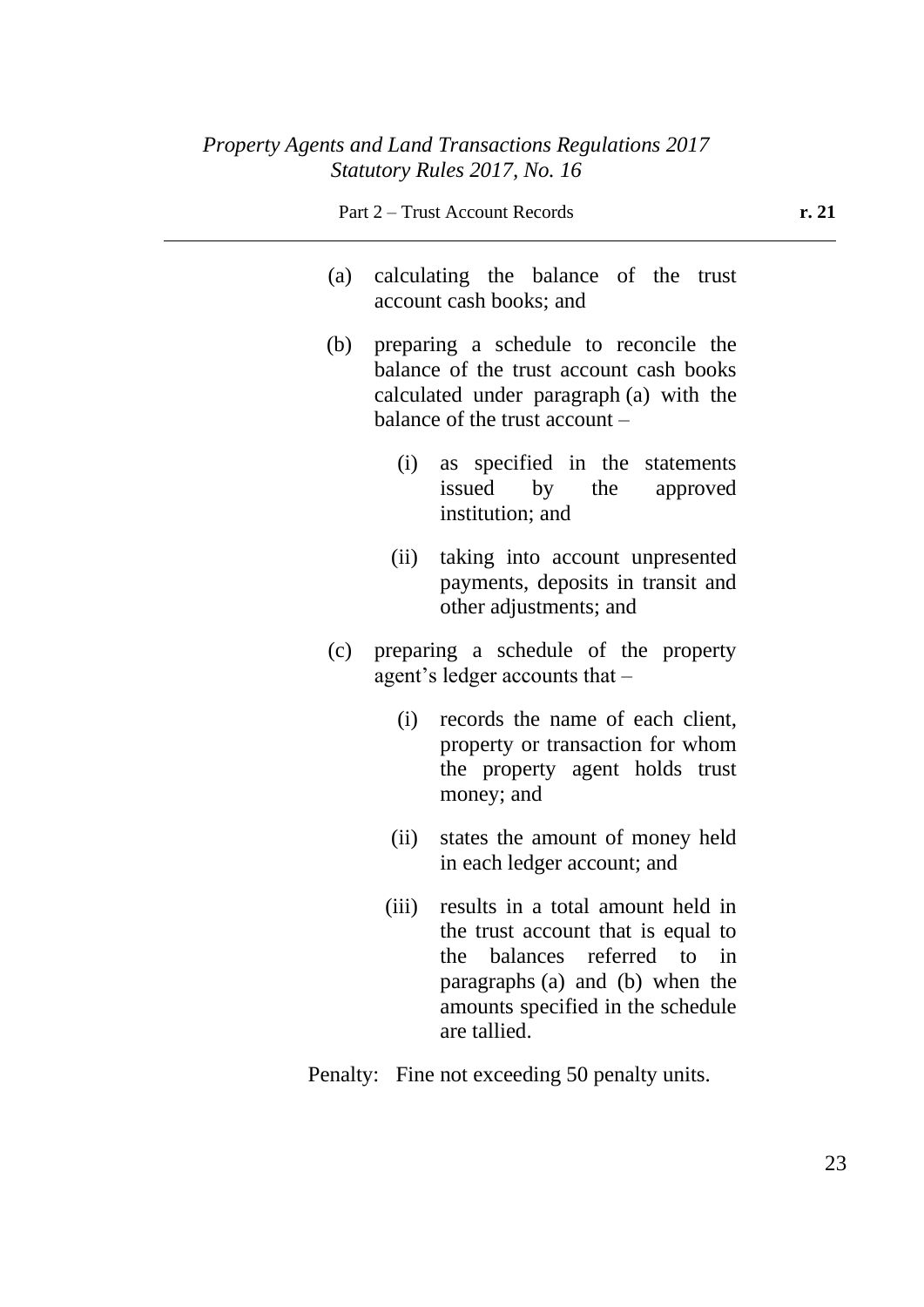### *Division 10 – Schedule of invested trust money*

#### **22. Schedule of invested trust money**

(1) If a property agent has invested trust money under regulation 29, the property agent must prepare a schedule of the invested trust money each time the property agent reconciles the trust account under regulation 21.

Penalty: Fine not exceeding 50 penalty units.

- (2) The schedule of invested trust money is to contain –
	- (a) the names in which the trust money has been invested; and
	- (b) a statement of how the trust money has been invested for and on behalf of the parties to the transaction; and
	- (c) the amount of trust money that has been invested and, if the trust money has been invested with more than one person or in more than one manner, the amount of trust money invested with each such person or in each such manner.
- (3) The property agent must keep the schedules of invested trust money with the reconciliation records and schedule of ledger accounts reconciled under regulation 21.

Penalty: Fine not exceeding 50 penalty units.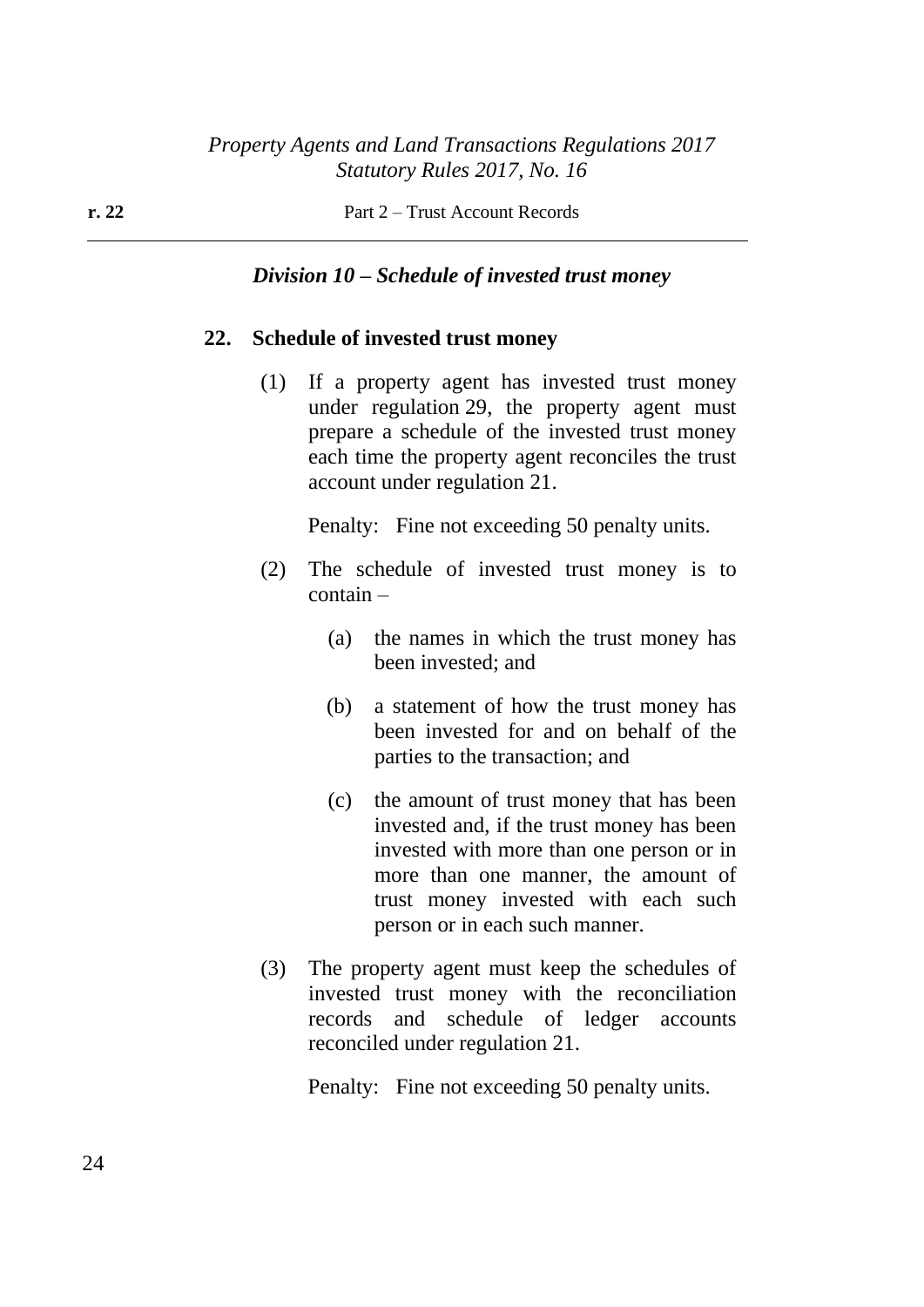# *Division 11 – Preparation and keeping of trust account records*

### **23. Where trust account records are to be kept**

- (1) A property agent must keep all the trust account records for the property agent's business at –
	- (a) the property agent's authorised place of business; or
	- (b) such other place as the Board may approve.

Penalty: Fine not exceeding 50 penalty units.

- (2) Despite subregulation (1), if a property agent carries on business at more than one location, the trust account records for each place of business may be kept at the respective locations if the Board approves.
- (3) The approval of the Board under subregulation (1) or (2) is to be provided to the property agent in writing.

## **24. Records may be prepared and stored electronically**

- (1) Subject to subregulation (3), a property agent may prepare and store trust account records in writing or electronically.
- (2) If trust account records are prepared and stored electronically, the property agent must –

25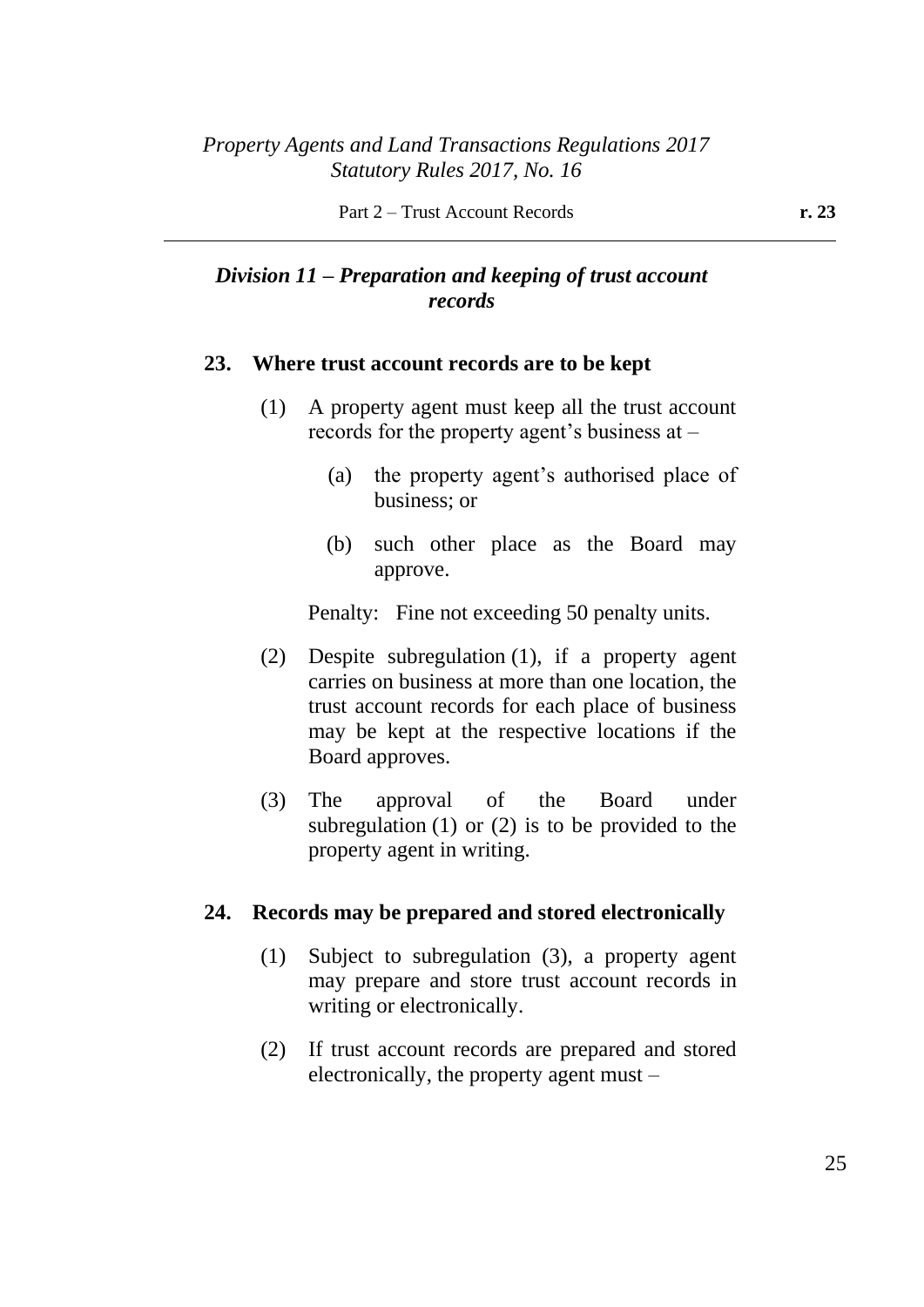| r. 25                                               | Part 2 – Trust Account Records |                                                                                                                                                                        |  |
|-----------------------------------------------------|--------------------------------|------------------------------------------------------------------------------------------------------------------------------------------------------------------------|--|
|                                                     | (a)                            | at least once in each calendar month,<br>separate the electronic trust account<br>records into individual accounts for each<br>month; and                              |  |
|                                                     | (b)                            | have a means of retrieving the electronic<br>records; and                                                                                                              |  |
|                                                     | (c)                            | record, in writing, details of how the<br>electronic records may be retrieved.                                                                                         |  |
|                                                     |                                | Penalty: Fine not exceeding 50 penalty units.                                                                                                                          |  |
|                                                     | (3)                            | The Board, by written notice, may require a<br>property agent to store specified trust account<br>records in writing for such period as is specified<br>in the notice. |  |
|                                                     | (4)                            | A property agent must comply with a notice<br>under subregulation (3).                                                                                                 |  |
|                                                     |                                | Penalty: Fine not exceeding 50 penalty units.                                                                                                                          |  |
|                                                     |                                | Division 12 – Retention and disposal of trust account records                                                                                                          |  |
| 25. Retention and disposal of trust account records |                                |                                                                                                                                                                        |  |
|                                                     | (1)                            | A property agent must retain the property<br>agent's trust account records for a period of not<br>less than 6 years.                                                   |  |
|                                                     |                                | Penalty: Fine not exceeding 50 penalty units.                                                                                                                          |  |
|                                                     | (2)<br>years.                  | Subregulation (1) does not apply to paper copies<br>of trust account records that are<br>kept<br>electronically for a period of not less than 6                        |  |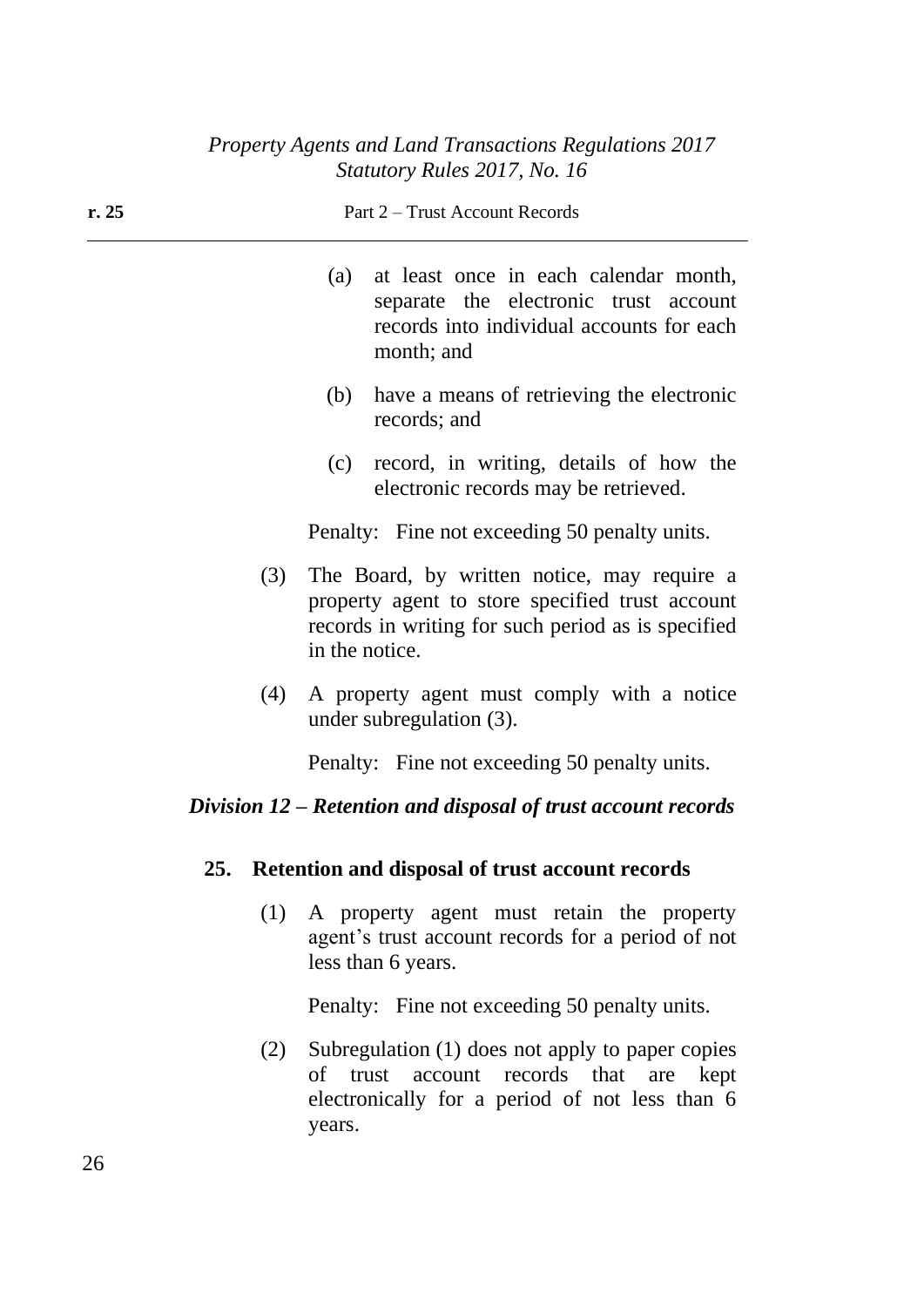(3) A property agent must not remove the property agent's trust account records from the State without the written approval of the Board.

Penalty: Fine not exceeding 50 penalty units.

- (4) A property agent who disposes of trust account records must do so by –
	- (a) burning, shredding, pulping or burying them; or
	- (b) disposing of them in any other way authorised by the Board.

Penalty: Fine not exceeding 50 penalty units.

## **26. Disposal of records where property agent no longer carrying on business**

- (1) A person who ceases to carry on the business of a property agent, or the personal representative of a deceased property agent, as soon as practicable after the cessation of the business or the death, must –
	- (a) give the trust account records held by the person or personal representative –
		- (i) if the records relate to an active matter and trust account money held in respect of the matter has been disbursed to another property agent under regulation  $8(2)(a)$ , to the property agent holding the trust money for the matter; or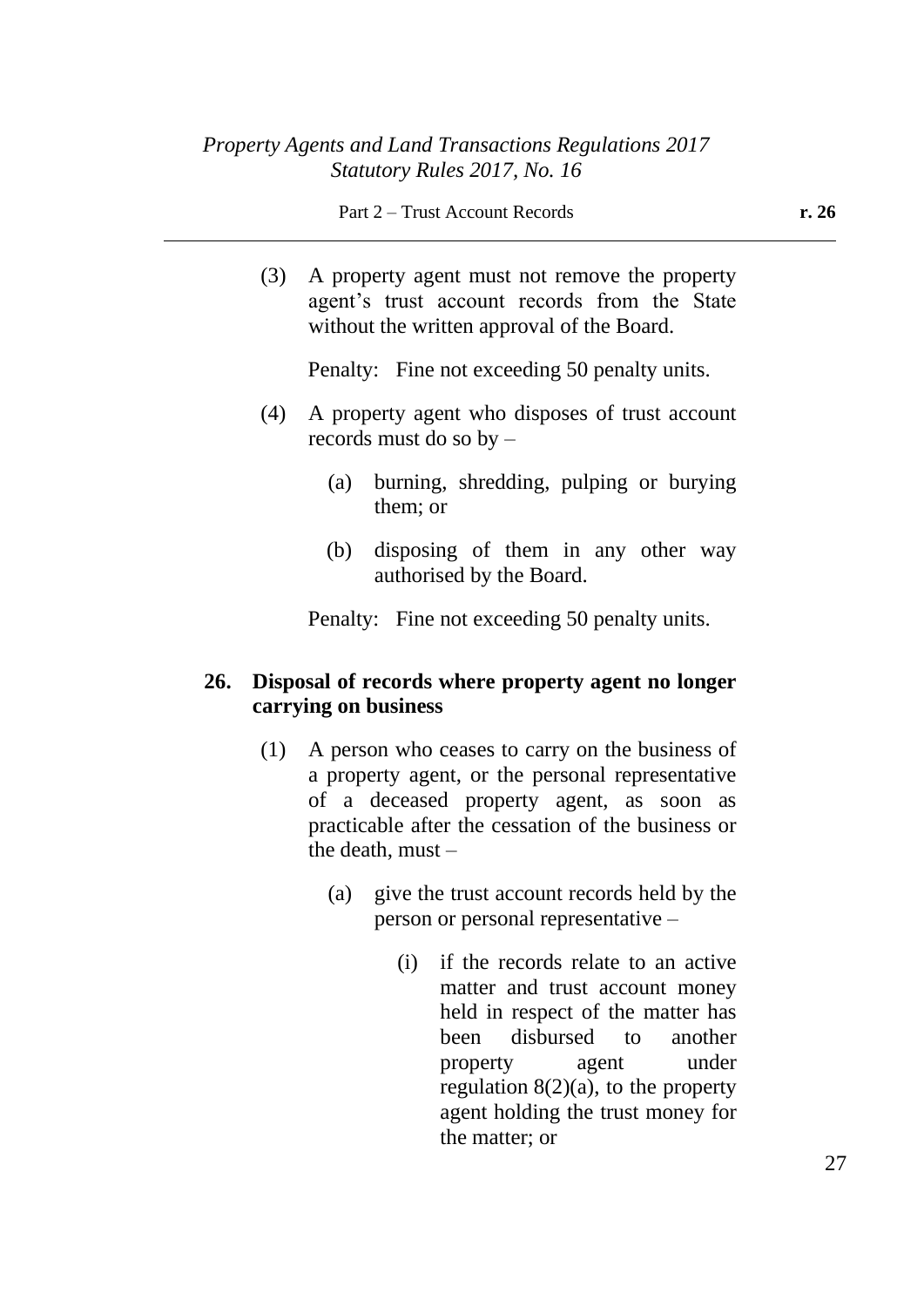**r. 26** Part 2 – Trust Account Records (ii) if the records relate to an active matter and trust account money held in respect of the matter has been disbursed under regulation  $8(2)(b)$ , to a property agent; or (iii) if the records relate to an active matter and no trust account money is held in respect of the matter, to a property agent; or (iv) if the records relate to a closed matter but the records cannot be disposed of under regulation 25, to a property agent or to the Board; or (b) if the records relate to a closed matter and the records can be disposed of under regulation 25, dispose of those records in accordance with that regulation. Penalty: Fine not exceeding 50 penalty units. (2) A property agent who receives trust account records under subregulation (1) for an active matter must notify the client in writing that  $-$ (a) the property agent is holding the records; and (b) the client must authorise, in writing, a new property agent to act on the client's

behalf in the matter.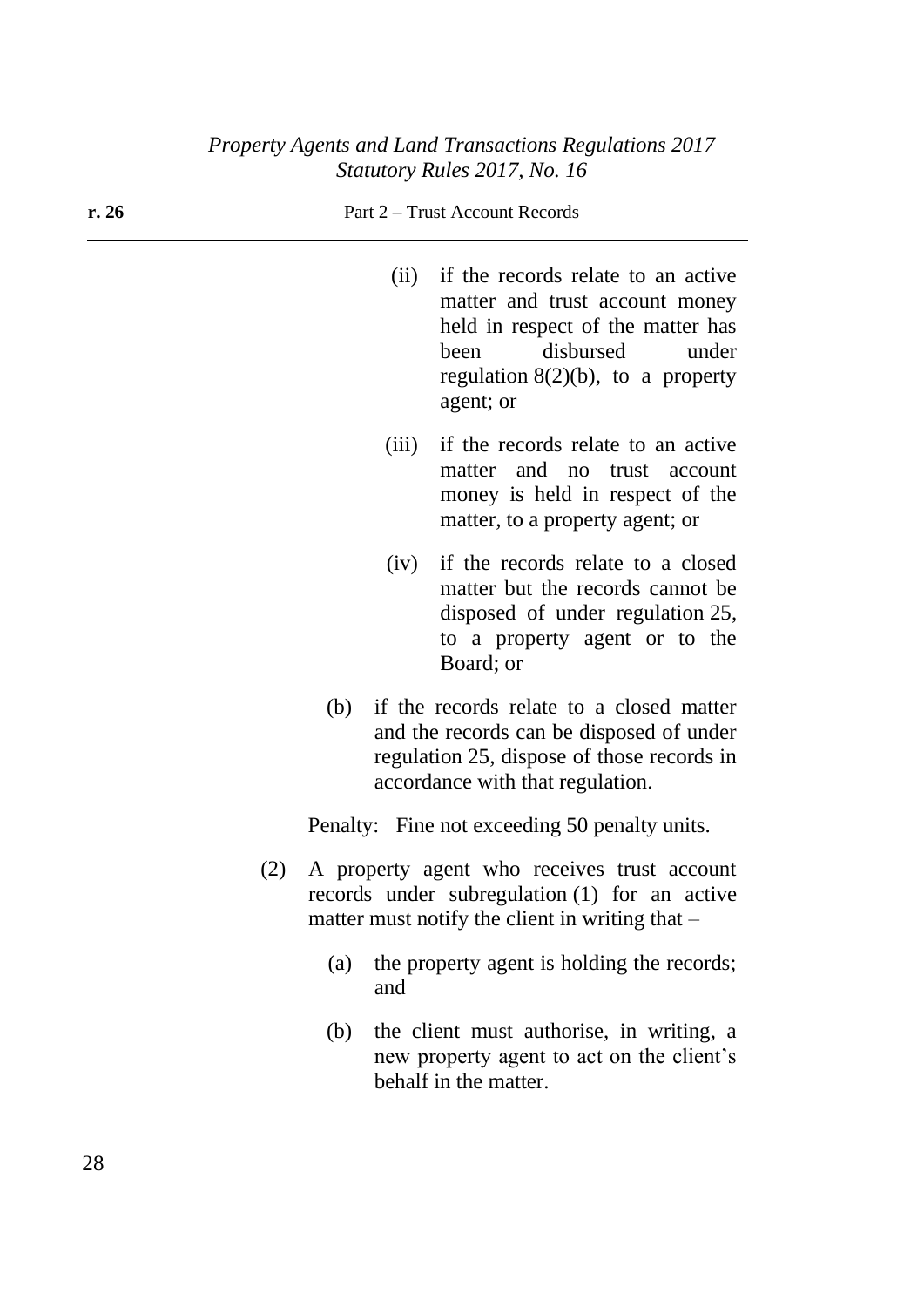(3) A trust account record that is given to a property agent under subregulation (1) is taken to be a trust account record kept by the property agent.

## *Division 13 – Miscellaneous*

### **27. Notice of trust account**

- (1) Within 7 days after opening a trust account, a property agent must give the Board written notice of  $-$ 
	- (a) the name of the approved institution where the trust account was opened; and
	- (b) the branch of the approved institution; and
	- (c) the name and number of the account.

Penalty: Fine not exceeding 50 penalty units.

(2) Within 7 days after closing a trust account, a property agent or a person who ceases to carry on the business of a property agent, must give the Board written notice of the closure of the account by reference to the name and number of the account.

#### **28. Trust account reports**

(1) In this regulation  $-$ 

*reporting period* means –

(a) the period of 6 months ending on 30 June each year; or

29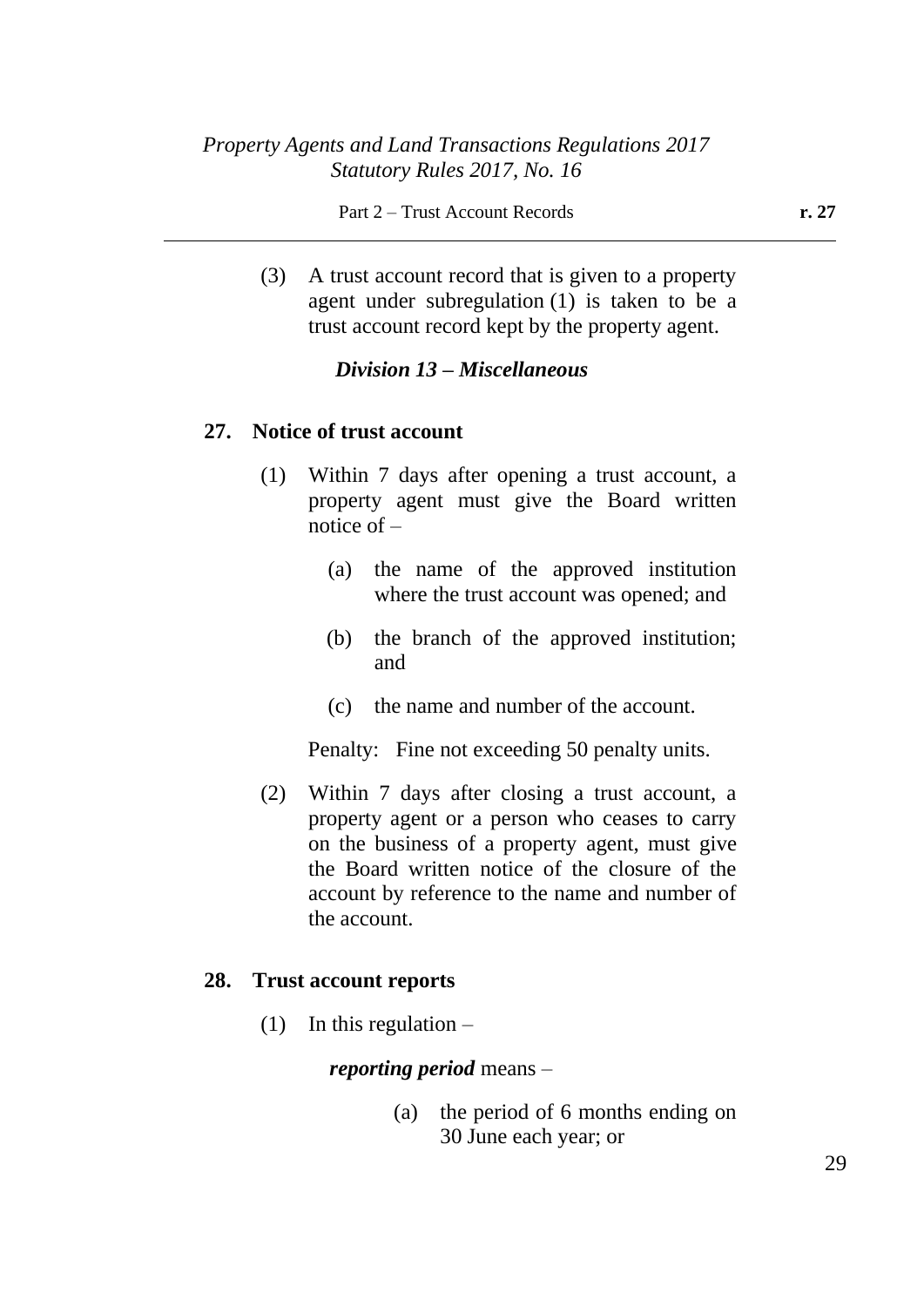| r. 28 | Part 2 – Trust Account Records                                                                                                  |  |  |
|-------|---------------------------------------------------------------------------------------------------------------------------------|--|--|
|       | (b) the period of 6 months ending on<br>31 December each year;                                                                  |  |  |
|       | <i>trust account report</i> means a written report<br>required to be completed<br>under<br>subregulation $(2)(a)$ or $(3)(c)$ . |  |  |
| (2)   | If a property agent keeps a trust account at any<br>time during the reporting period, the property<br>agent must $-$            |  |  |
|       | complete a written report on the trust<br>(a)<br>accordance<br>with<br>account<br>in<br>this<br>regulation; and                 |  |  |
|       | give the report to the Board within one<br>(b)<br>month after the end of the reporting<br>period to which the report relates.   |  |  |
|       | Penalty: Fine not exceeding 50 penalty units.                                                                                   |  |  |
| (3)   | If, during a reporting period, a person $-$                                                                                     |  |  |
|       | keeps a trust account at any time; and<br>(a)                                                                                   |  |  |
|       |                                                                                                                                 |  |  |

(b) ceases to carry on the business of a property agent –

that person must –

- (c) complete a written report on the trust account in accordance with this regulation; and
- (d) give the report to the Board within one month after the person ceases to carry on the business of a property agent.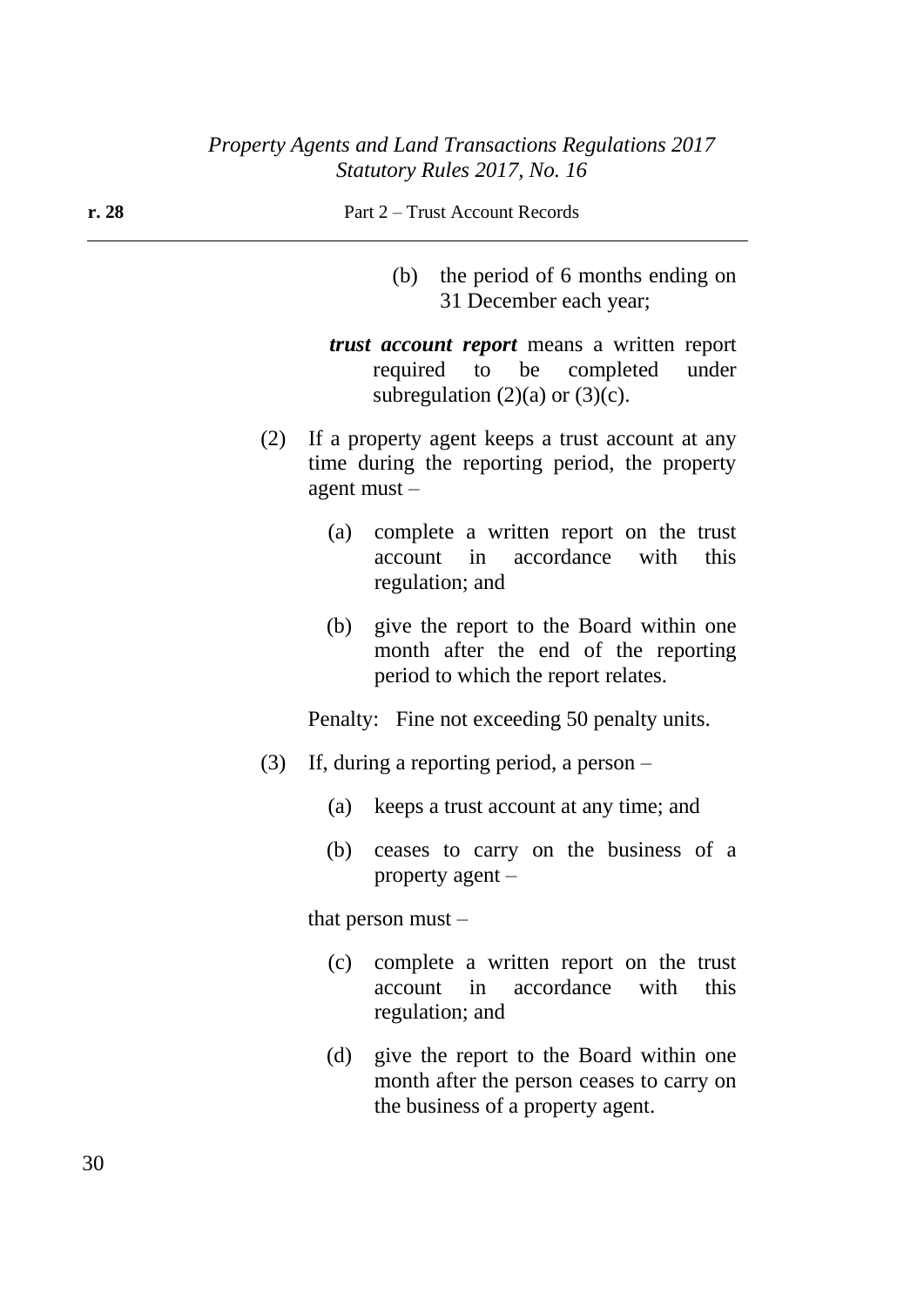Penalty: Fine not exceeding 50 penalty units.

- (4) A trust account report must include the following information:
	- (a) a statement by the person making the report that the person made all possible enquiries to ensure that the information provided is true and correct;
	- (b) a statement as to whether the trust account was reconciled in accordance with regulation 21 for each month during the reporting period in which the trust account was kept;
	- (c) a statement as to whether a schedule of invested trust money was prepared, if required, in accordance with regulation 22 during the reporting period;
	- (d) a statement as to whether the trust account was overdrawn or had any overdrawn balances, or had any unexplained credit balances or debit transactions, at any time during the reporting period;
	- (e) a statement as to whether the person making the report drew any commission from, or made any other payment out of, the trust account without the written authority of the parties to the transaction to which the trust money relates;
	- (f) a statement as to whether the trust account was kept at an approved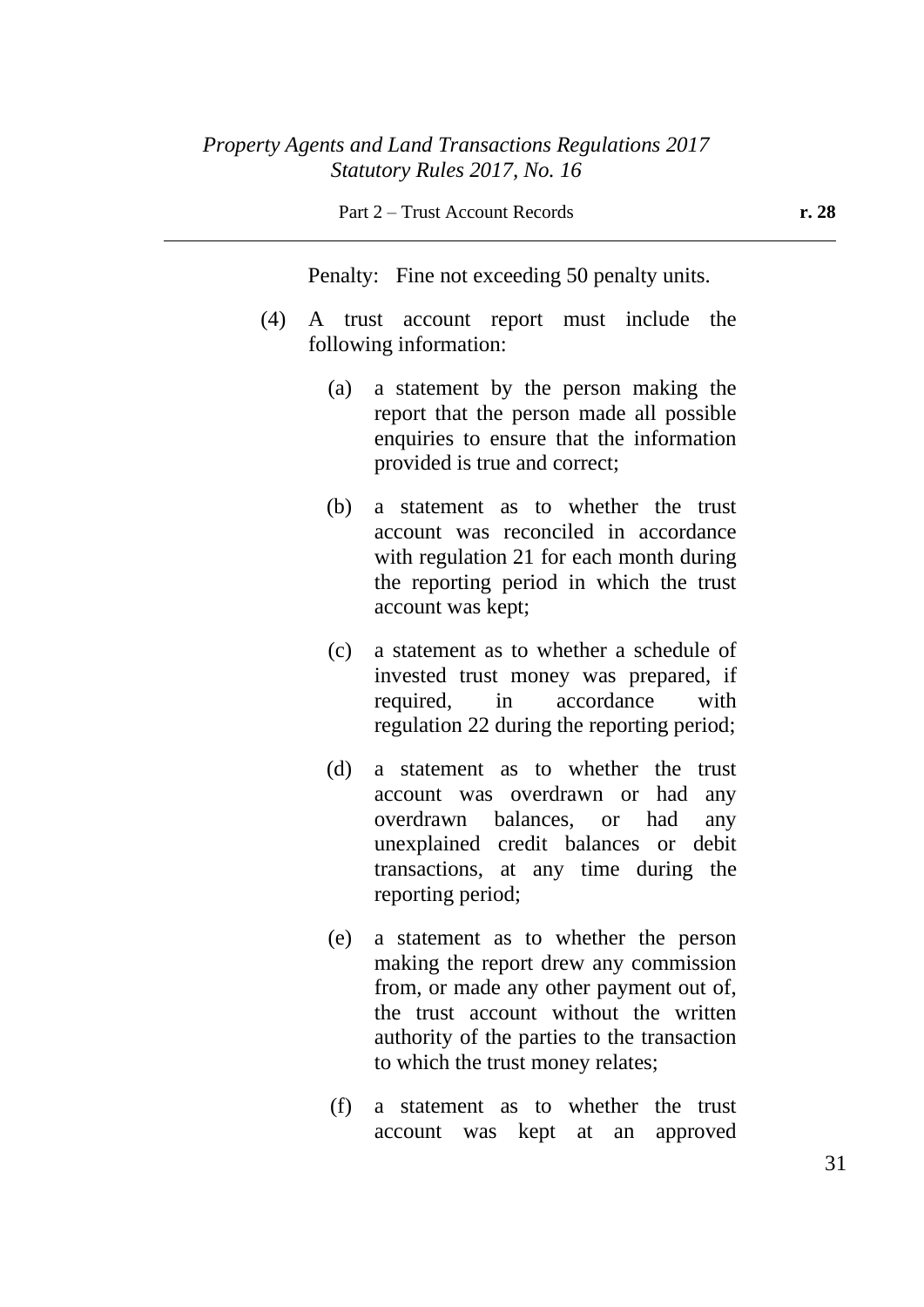| r.28 | Part 2 – Trust Account Records                                                                                                                                               |  |  |
|------|------------------------------------------------------------------------------------------------------------------------------------------------------------------------------|--|--|
|      | institution reported to the Board under<br>regulation $27(1)$ .                                                                                                              |  |  |
| (5)  | A trust account report is to be in a form<br>approved by the Board, if any.                                                                                                  |  |  |
| (6)  | A trust account report must not be false or<br>misleading.                                                                                                                   |  |  |
| (7)  | The trust account report must be signed by $-$                                                                                                                               |  |  |
|      | if the person making the report is a<br>(a)<br>natural person who carries on business<br>on his or her own account, that person; or                                          |  |  |
|      | if the person making the report is a<br>(b)<br>natural person who carries on business in<br>partnership with another property agent,<br>a partner of the partnership; or     |  |  |
|      | if the person making the report is a body<br>(c)<br>corporate, a director of the<br>body<br>corporate who is a real estate agent,<br>property manager or general auctioneer. |  |  |
|      |                                                                                                                                                                              |  |  |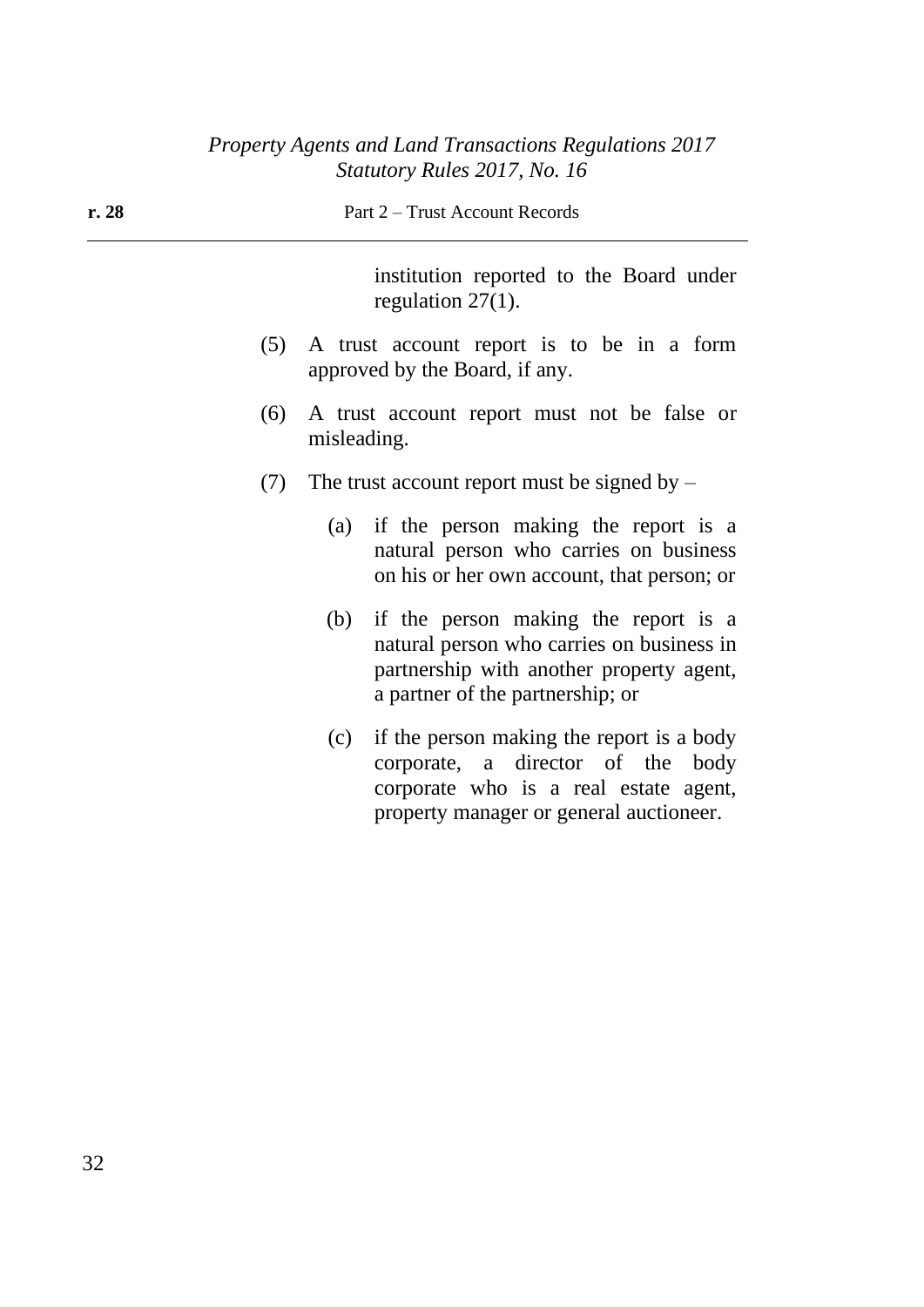Part 3 – Investing Trust Money **r. 29** 

### **PART 3 – INVESTING TRUST MONEY**

## **29. Investment of trust money**

A property agent must not invest trust money unless –

- (a) the parties to the transaction to which the trust money relates agree in writing to the investing of the trust money; and
- (b) the trust money is invested for and on behalf of the parties to the transaction; and
- (c) the trust money is invested in accordance with that written agreement.

Penalty: Fine not exceeding 50 penalty units.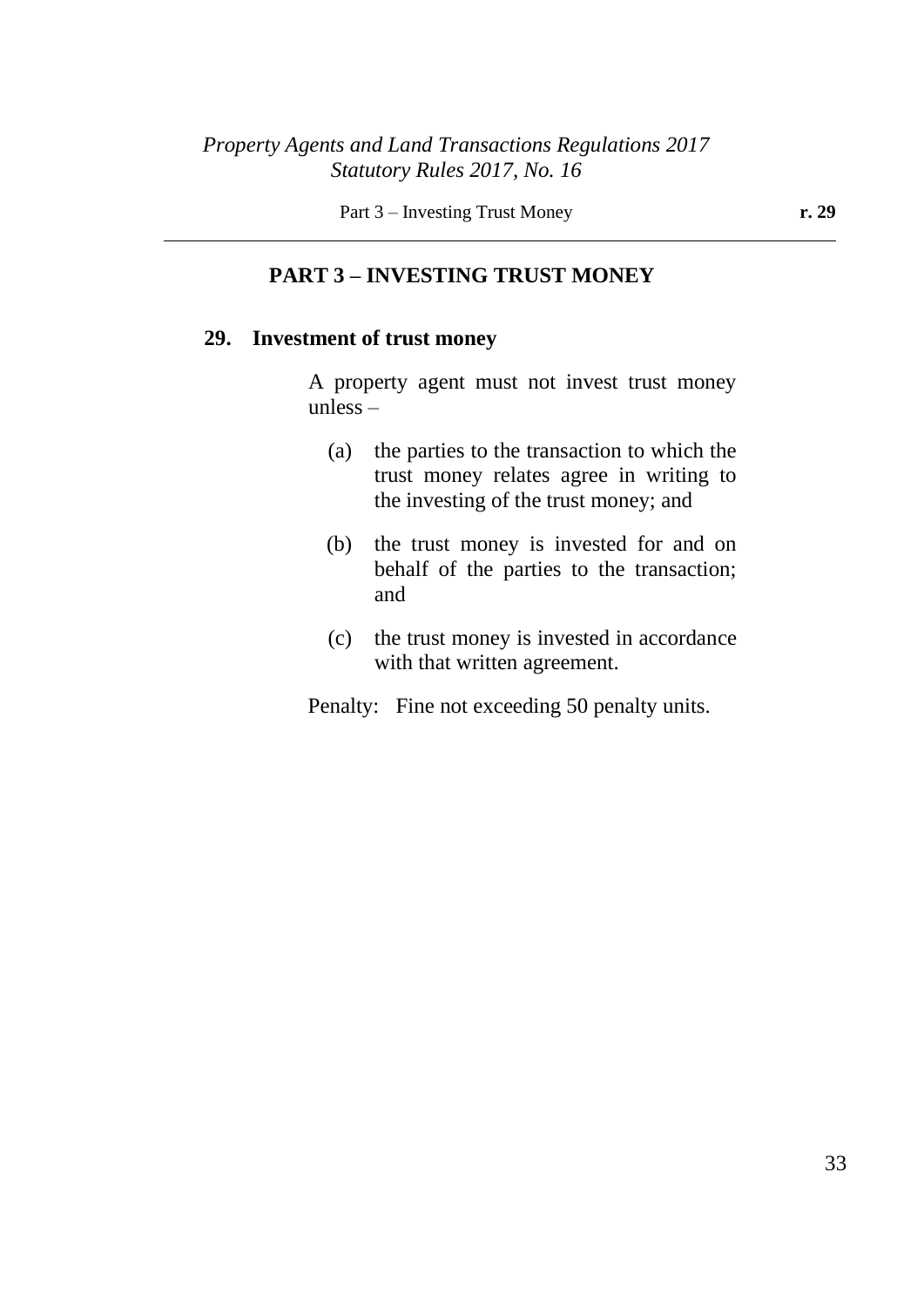# **PART 4 – AUDIT AND INSPECTION**

#### *Division 1 – Audits*

### **30. Interpretation**

In this Division, unless the contrary intention appears –

*audit year* means the period of 12 months ending on 30 June each year;

*prescribed period*, in relation to a property agent who dies or a person who ceases to carry on the business of a property agent in any audit year, means the period from immediately after the end of the previous audit year to the day in the audit year on which the person dies or ceases to carry on the business.

#### **31. Trust account records to be audited**

(1) A property agent must cause the trust account records kept by the property agent in an audit year to be audited by an auditor within 3 months after the end of the audit year.

Penalty: Fine not exceeding 50 penalty units.

(2) A person who ceases to carry on the business of a property agent must cause the trust account records kept by the person in respect of the prescribed period to be audited by an auditor within 3 months after the end of the prescribed period.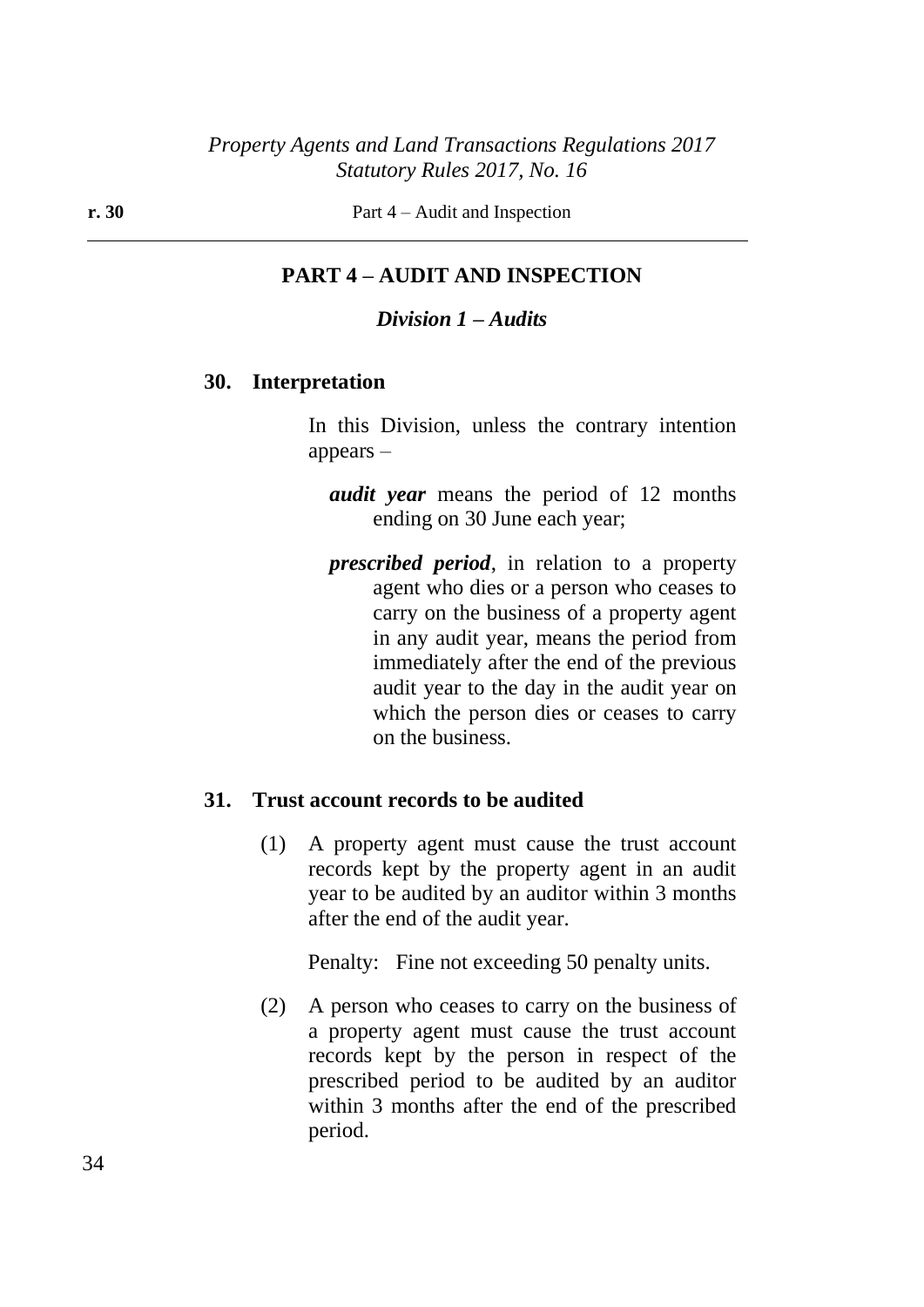Part 4 – Audit and Inspection **r. 31** 

Penalty: Fine not exceeding 50 penalty units.

- (3) If a property agent dies, the property agent's personal representative must cause the trust account records kept by the property agent in respect of the prescribed period to be audited by an auditor within –
	- (a) 3 months after the end of the prescribed period; or
	- (b) such later period as the Board may allow.

Penalty: Fine not exceeding 50 penalty units.

- (4) The Board, at any time and at its own expense, may cause the trust account records of a property agent, a property agent who has died or a person who has ceased to carry on the business of a property agent to be audited by an auditor.
- (5) It is a defence in proceedings for an offence
	- (a) under subregulation (1) if the property agent carries on business in partnership with one or more other property agents; or
	- (b) under subregulation (2) if the person, before ceasing to carry on the business of a property agent, carried on business in partnership with one or more other property agents; or
	- (c) under subregulation (3) if the deceased property agent, before his or her death,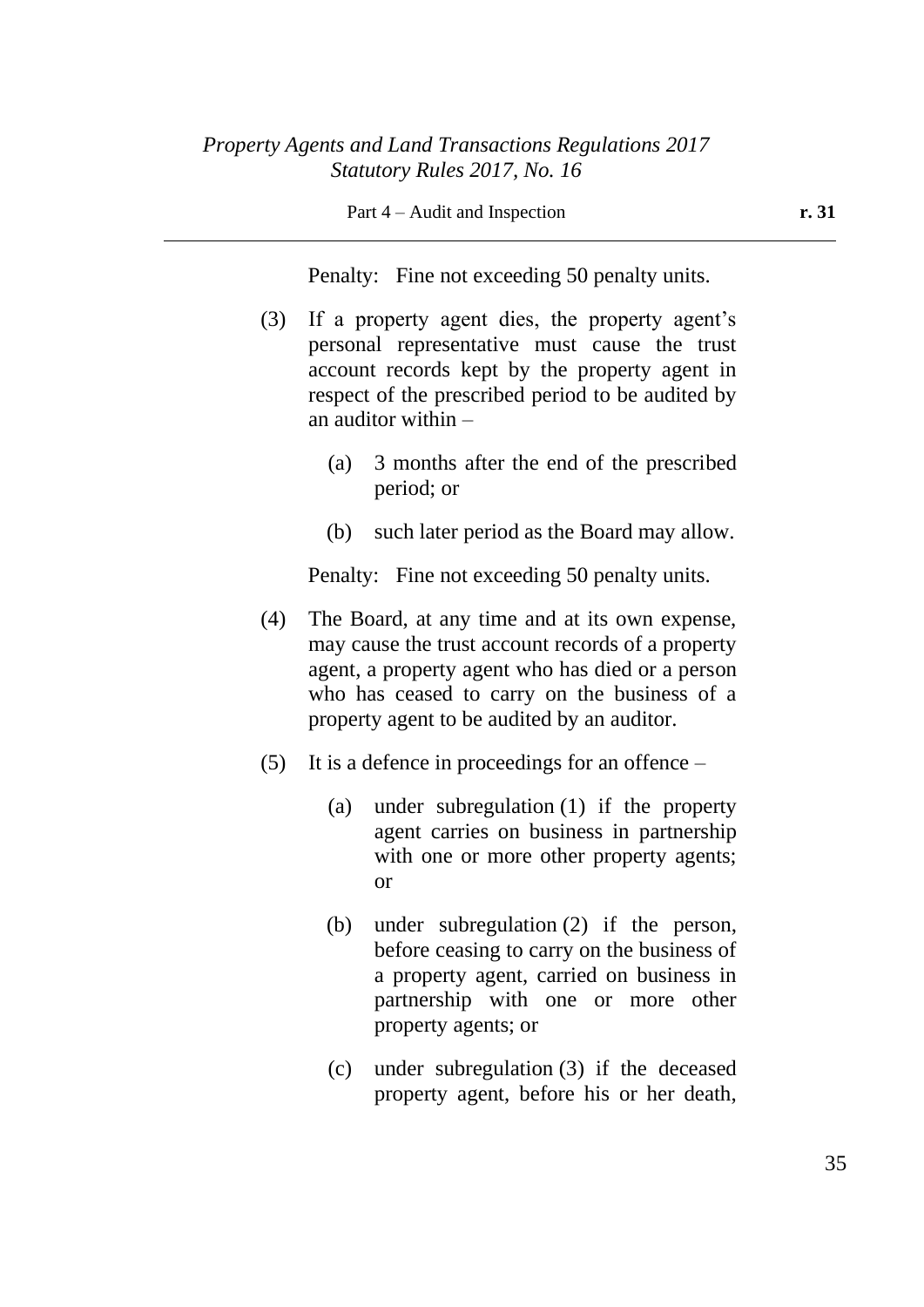#### **r. 32** Part 4 – Audit and Inspection

carried on business in partnership with one or more other property agents –

and another property agent in the partnership has caused the trust account records of the business to be audited.

### **32. Exemptions**

- (1) Regulation 31(1) does not apply in respect of trust account records kept by a property agent in an audit year if the property agent has given a declaration in an approved form to the Board stating that the property agent did not receive or hold trust money during the audit year.
- (2) Regulation 31(2) does not apply in respect of trust account records kept by a property agent who ceases to carry on the business of a property agent if the property agent has given a declaration in an approved form to the Board stating that the property agent did not receive or hold trust money during the prescribed period.
- (3) Regulation 31(3) does not apply in respect of trust account records kept by a deceased property agent prior to his or her death if the personal representative of the deceased property agent has given a declaration in an approved form stating that the deceased property agent did not receive or hold trust money during the prescribed period.
- (4) A declaration under this regulation is to be given to the Board –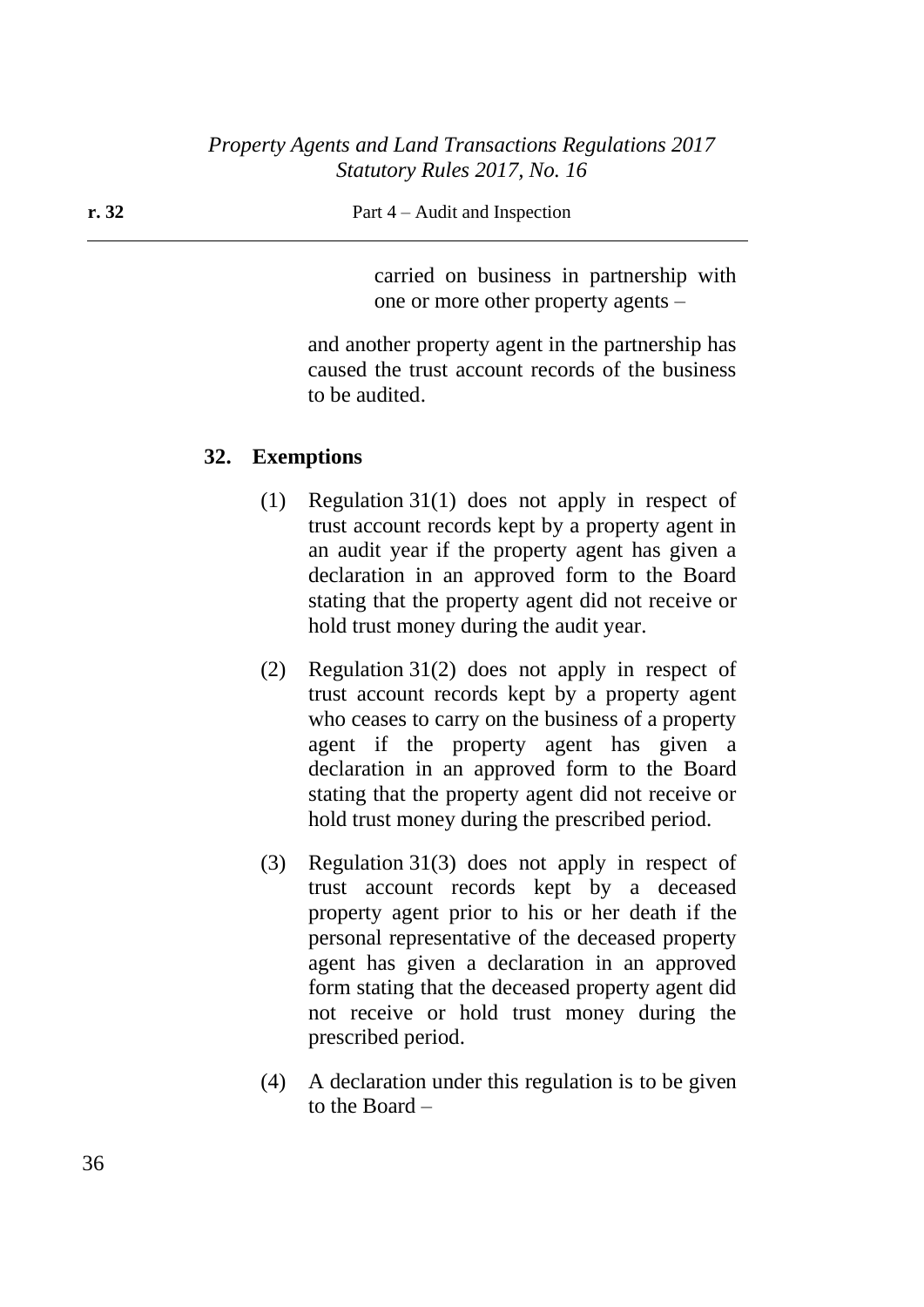#### Part 4 – Audit and Inspection **r. 33**

- (a) in the case of a property agent carrying on the business of a property agent, within  $-$ 
	- (i) 3 months after the end of the audit year; or
	- (ii) a longer period as determined by the Board; and
- (b) in the case of a person who ceases to carry on the business of a property agent, or a property agent who dies, within –
	- (i) 3 months after the end of the prescribed period; or
	- (ii) a longer period as determined by the Board.

### **33. Conduct of audits**

- (1) This regulation applies to a property agent who
	- (a) appoints an auditor to carry out an audit under regulation  $31(1)$ , (2) or (3); or
	- (b) is subject to an audit under regulation 31(4).
- (2) At all times during business hours, a property agent must –
	- (a) allow an auditor access to the trust account records; and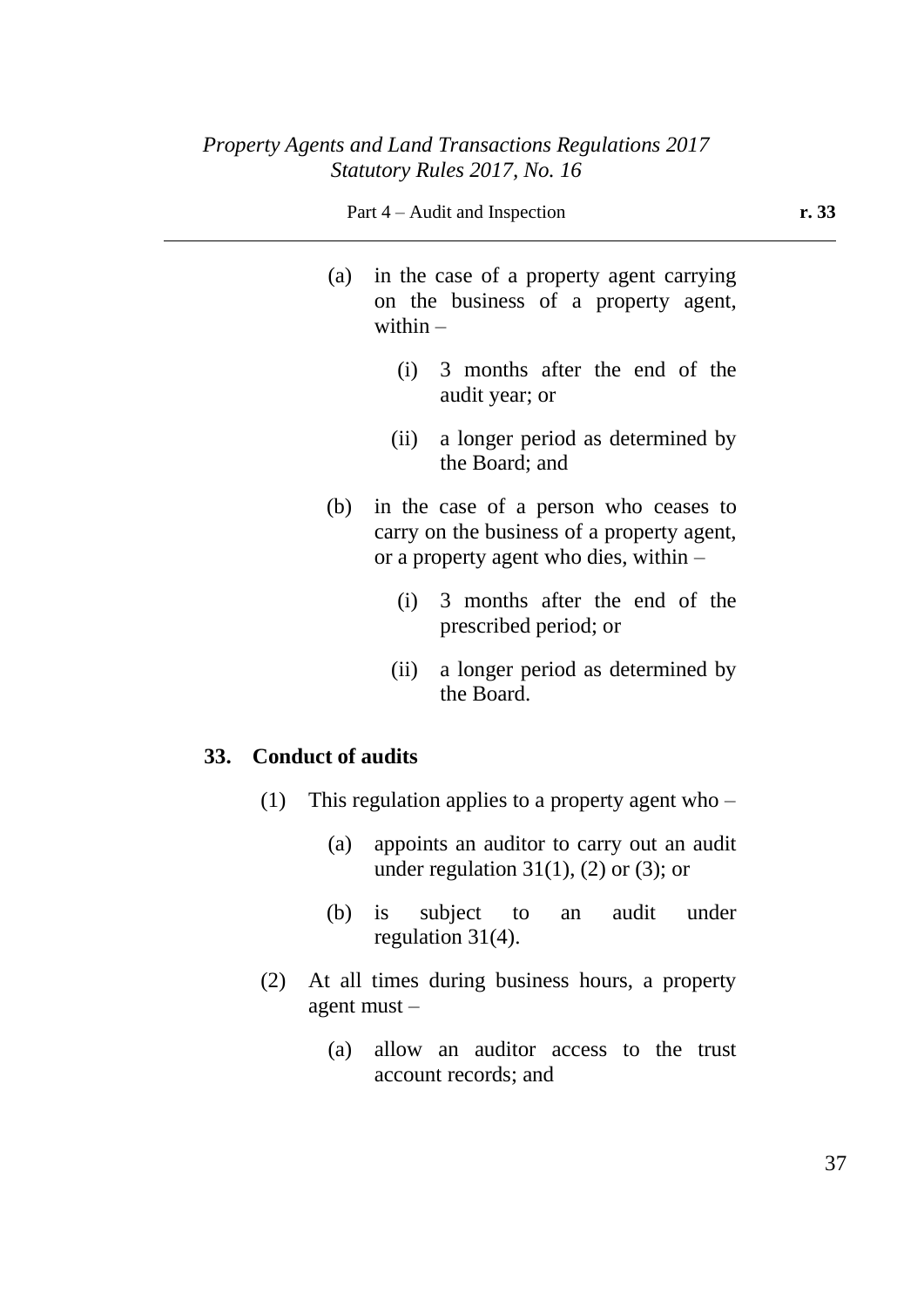| r.33 | Part $4 -$ Audit and Inspection |                                                                                                                                                                      |  |
|------|---------------------------------|----------------------------------------------------------------------------------------------------------------------------------------------------------------------|--|
|      | (b)                             | allow the auditor to make notes and<br>copies of, and take extracts from, any<br>such trust account records; and                                                     |  |
|      | (c)                             | provide any information or explanation<br>that the auditor requires to complete the<br>audit; and                                                                    |  |
|      | (d)                             | provide such assistance as the auditor<br>reasonably requires for the purpose of the<br>audit.                                                                       |  |
|      |                                 | Penalty: Fine not exceeding 50 penalty units.                                                                                                                        |  |
|      | (3)                             | A person must not $-$                                                                                                                                                |  |
|      | (a)                             | fail to comply with a reasonable request<br>of an auditor in relation to an audit; or                                                                                |  |
|      | (b)                             | wilfully obstruct, hinder or delay the<br>performance of an audit; or                                                                                                |  |
|      | (c)                             | threaten or attempt to intimidate<br>an<br>auditor; or                                                                                                               |  |
|      |                                 | (d) give, or agree or offer to give, any gift,<br>reward or other inducement for the<br>auditor to do or abstain from doing<br>anything in relation to the audit; or |  |
|      | (e)                             | knowingly give false or misleading<br>information or documents to an auditor;<br><b>or</b>                                                                           |  |
|      | (f)                             | conceal any information or record that<br>relates to the trust account records that<br>are being audited.                                                            |  |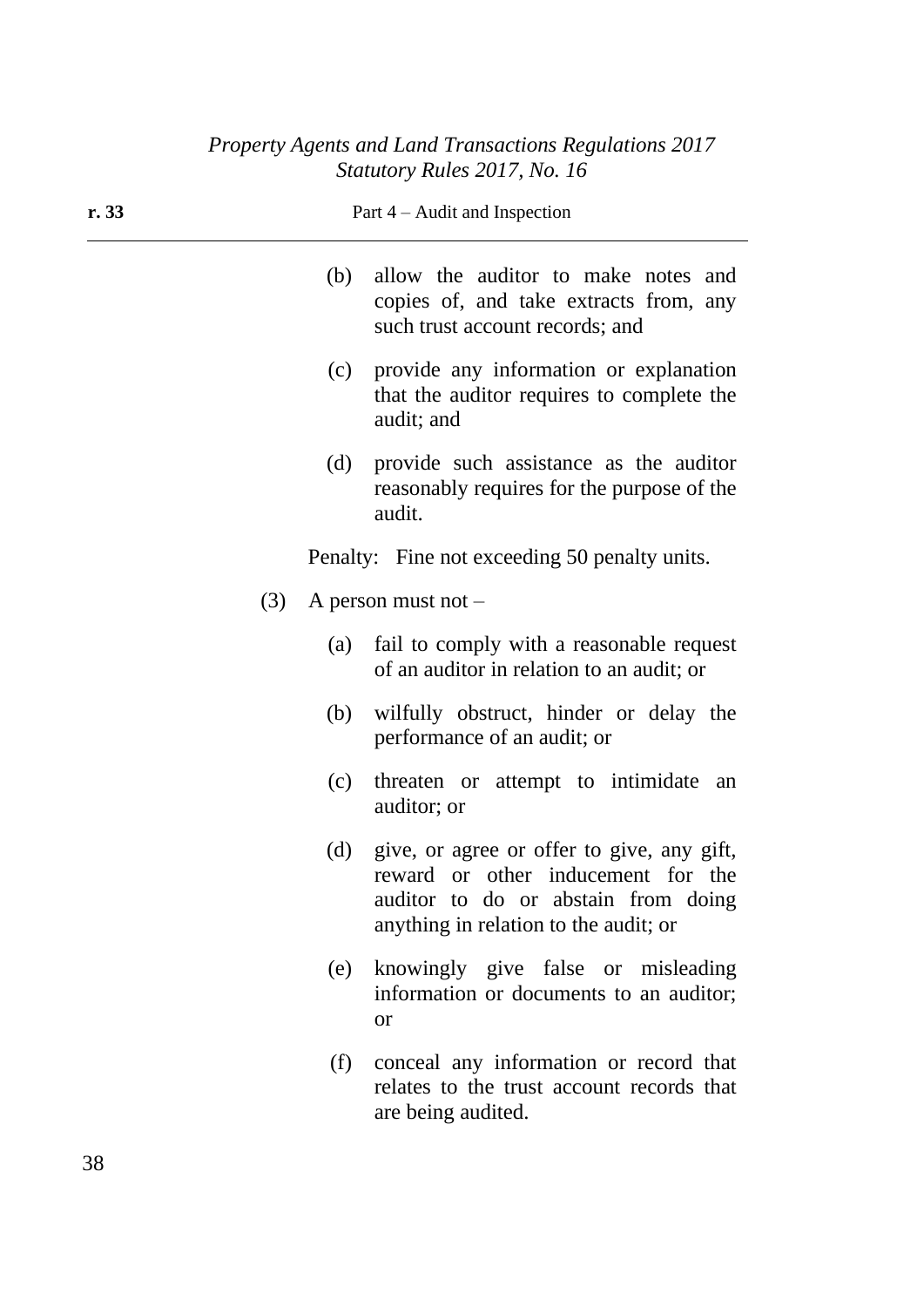Penalty: Fine not exceeding 50 penalty units.

### **34. Completion of audits**

- (1) An auditor performing an audit under this Part must complete the audit –
	- (a) in the case of an audit in respect of the trust account records of a property agent, within 3 months after the end of the audit year to which the audit relates; or
	- (b) in the case of an audit in respect of the trust account records of a person who ceases to carry on the business of a property agent, or a deceased property agent, within –
		- (i) 3 months after the end of the prescribed period; or
		- (ii) such longer period as the Board has allowed; or
	- (c) in the case of an audit under regulation 31(4), within the period specified by the Board for its completion.

Penalty: Fine not exceeding 50 penalty units.

- (2) It is a defence in proceedings for an offence under subregulation (1) if the auditor proves  $that -$ 
	- (a) he or she requested access to the trust account records; and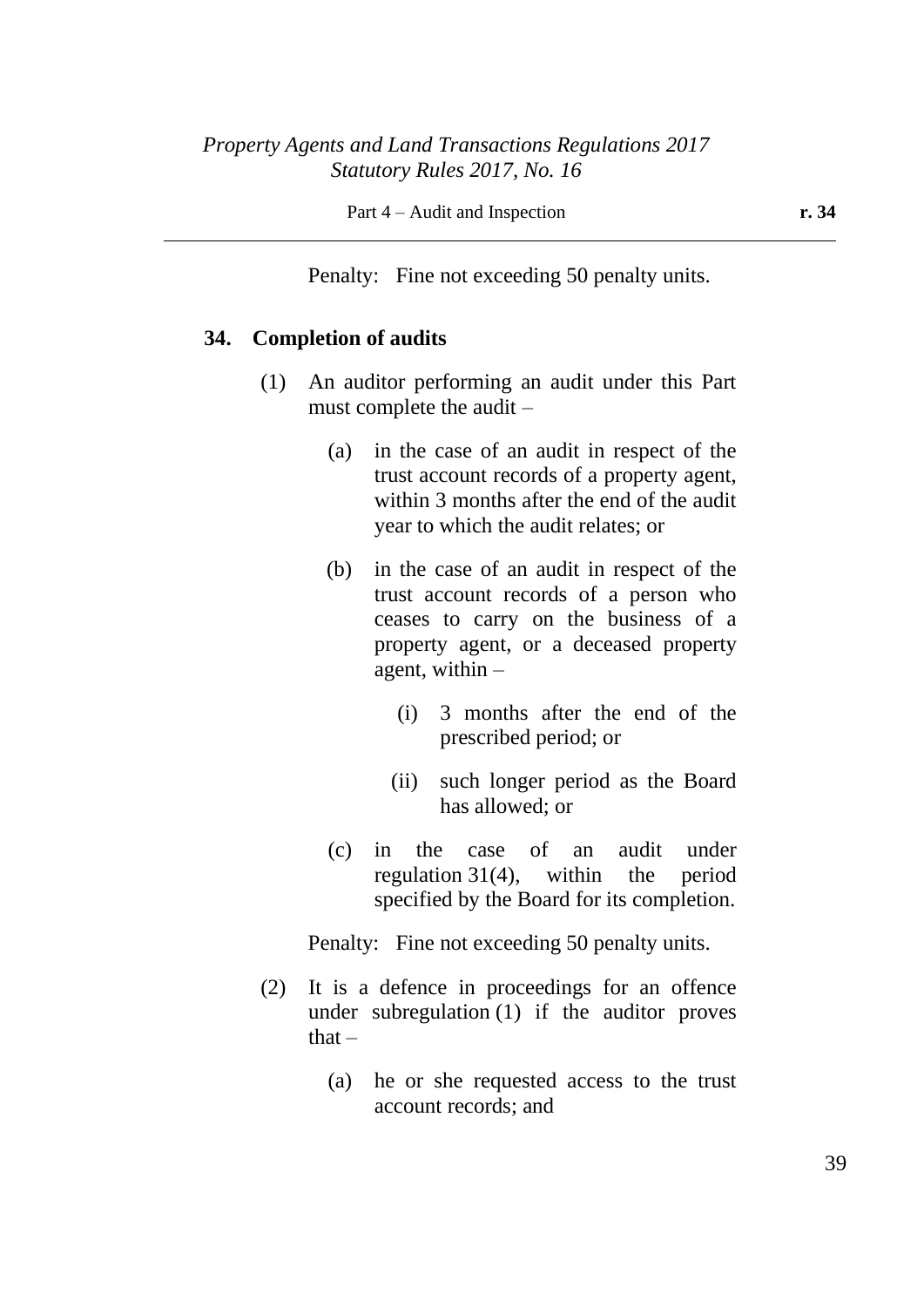#### **r. 35** Part 4 – Audit and Inspection

(b) the property agent, person or personal representative did not provide access to the trust account records in sufficient time for the auditor to comply with subregulation (1).

### **35. Audit report**

- (1) As soon as practical after completing an audit under this Part, the auditor must give to the person who appointed him or her the audit report.
- (2) The audit report is to be in a form approved by the Board and is to state, in the opinion of the auditor, whether –
	- (a) the trust account records being audited were properly drawn up and kept in accordance with the Act; and
	- (b) there is any defect or irregularity in the trust account records; and
	- (c) the amount in each trust account after being reconciled under regulation 21 and the amount of trust money invested under regulation 29 were sufficient to meet all the trust account liabilities at the end of the period being audited; and
	- (d) the auditor obtained all the information, documents, explanations and assistance that he or she required to complete the audit; and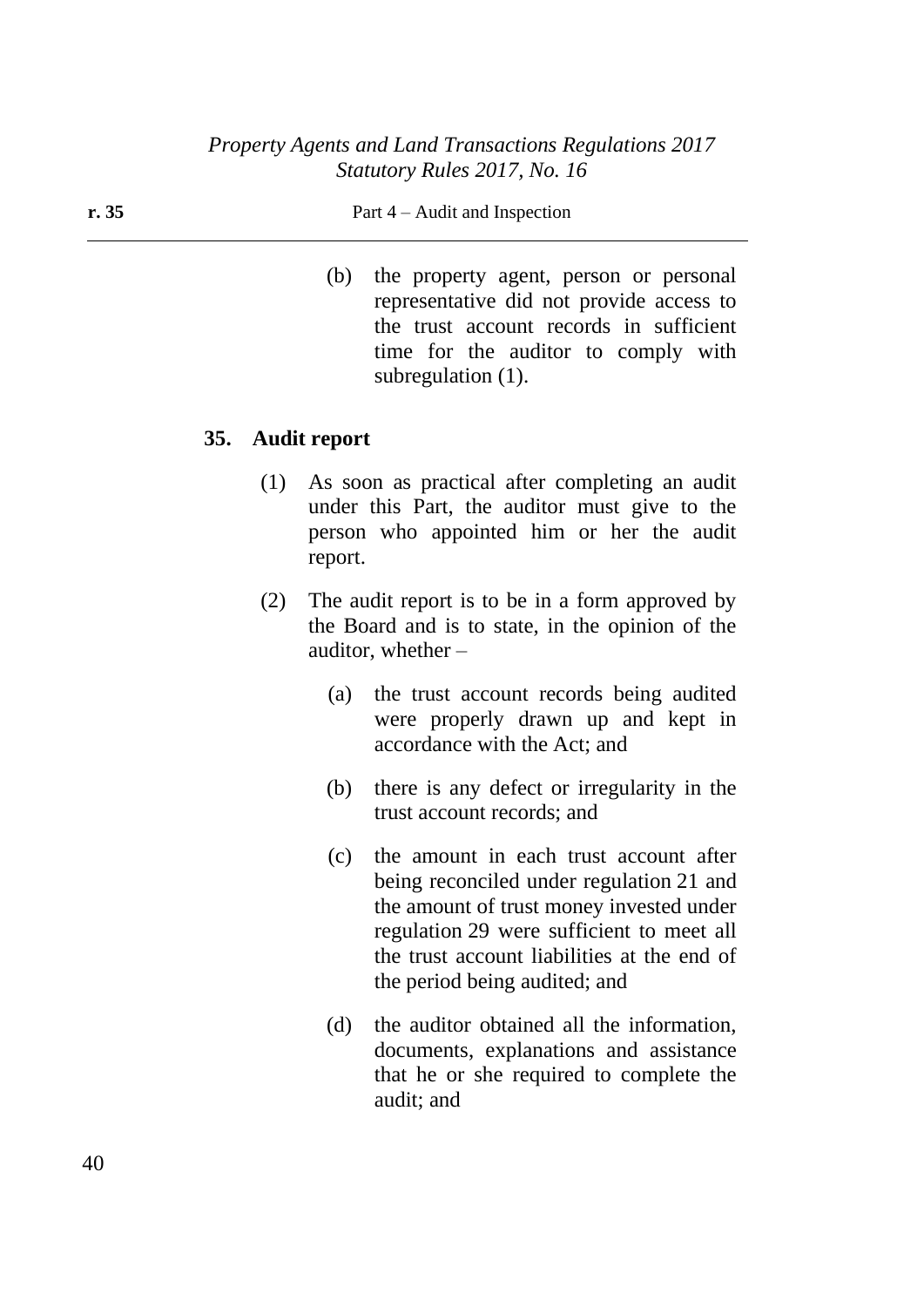#### Part 4 – Audit and Inspection **r. 36**

- (e) the requirements of the Act in respect of trust money and the keeping of trust accounts have been complied with.
- (3) If the auditor finds that the requirements of the Act in respect of trust money and the keeping of accounts have not been complied with fully, the auditor must specify in the audit report the matters in respect of which the Act has not been complied with fully.

### **36. Irregularity report by auditor**

- (1) An auditor must give a report to the Board as soon as practicable after discovering one or more of the following irregularities:
	- (a) the trust account records being kept in a manner that prevents them from being properly audited;
	- (b) something that appears to the auditor to involve dishonesty or a breach of the law;
	- (c) a deficiency of trust money in the trust account or ledger account;
	- (d) a failure to pay or account for trust money;
	- (e) a failure to comply with the provisions of the Act relating to the keeping of trust accounts.

Penalty: Fine not exceeding 50 penalty units.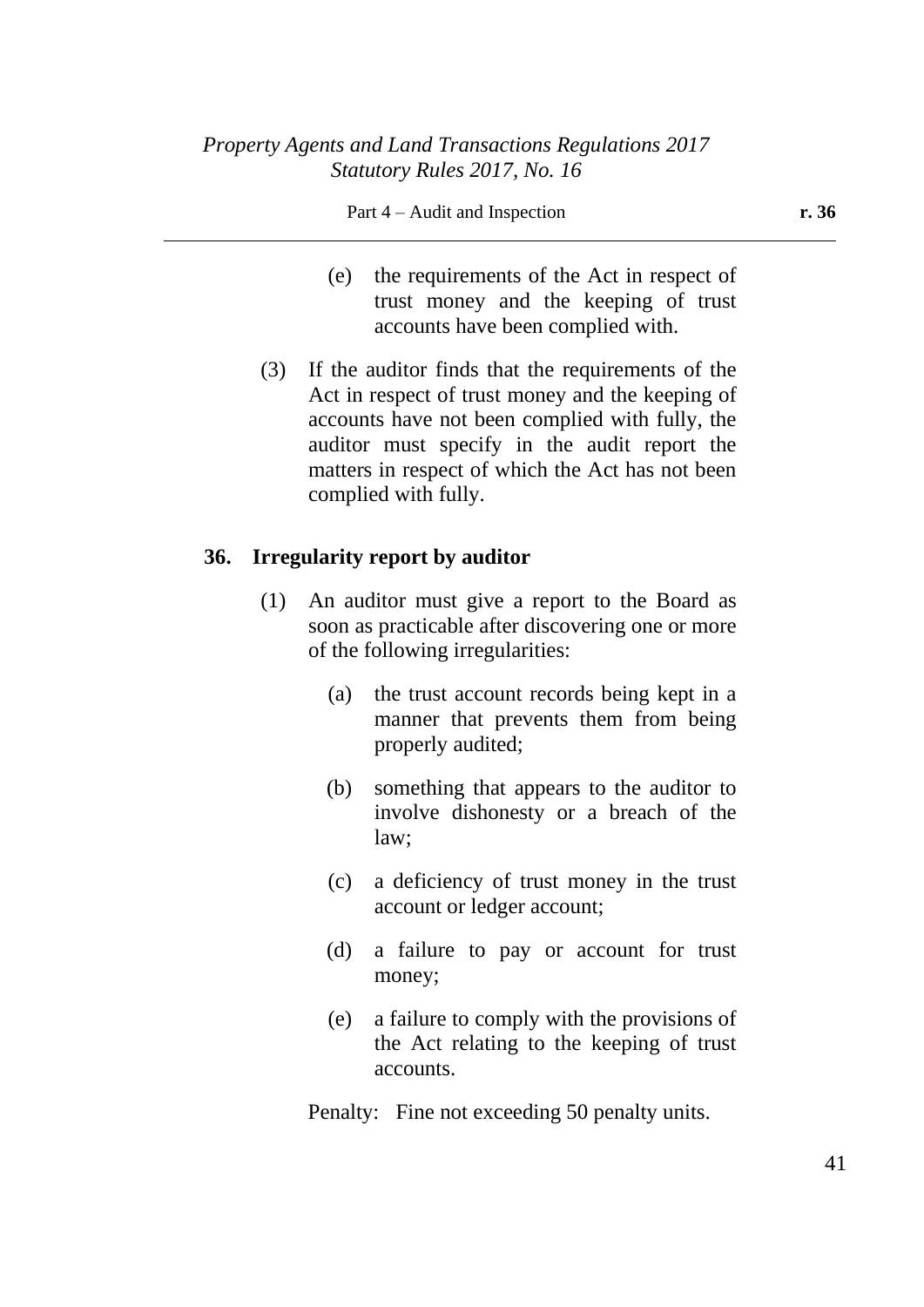| r. 37 | Part $4 -$ Audit and Inspection |                                                                                                                                                                    |  |
|-------|---------------------------------|--------------------------------------------------------------------------------------------------------------------------------------------------------------------|--|
|       | (2)                             | A report under subregulation (1) is to $-$<br>(a) specify the details of each irregularity<br>discovered by the auditor; and                                       |  |
|       |                                 | be signed by the auditor.<br>(b)                                                                                                                                   |  |
|       | (3)                             | The auditor is to also provide a signed copy of<br>the report under subregulation $(1)$ to the property<br>agent whose trust account records are being<br>audited. |  |
|       |                                 | 37. Audit report to be given to Board                                                                                                                              |  |

A person who appoints an auditor to carry out an audit under this Part must give the audit report to the Board within 7 days after receiving it from the auditor.

Penalty: Fine not exceeding 20 penalty units.

## *Division 2 – Inspections*

# **38. Interpretation**

In this Division –

*authorised officer* means a person authorised by the Board under regulation 39;

*record* means any account or record that refers to, or relates to, trust money held by a property agent.

42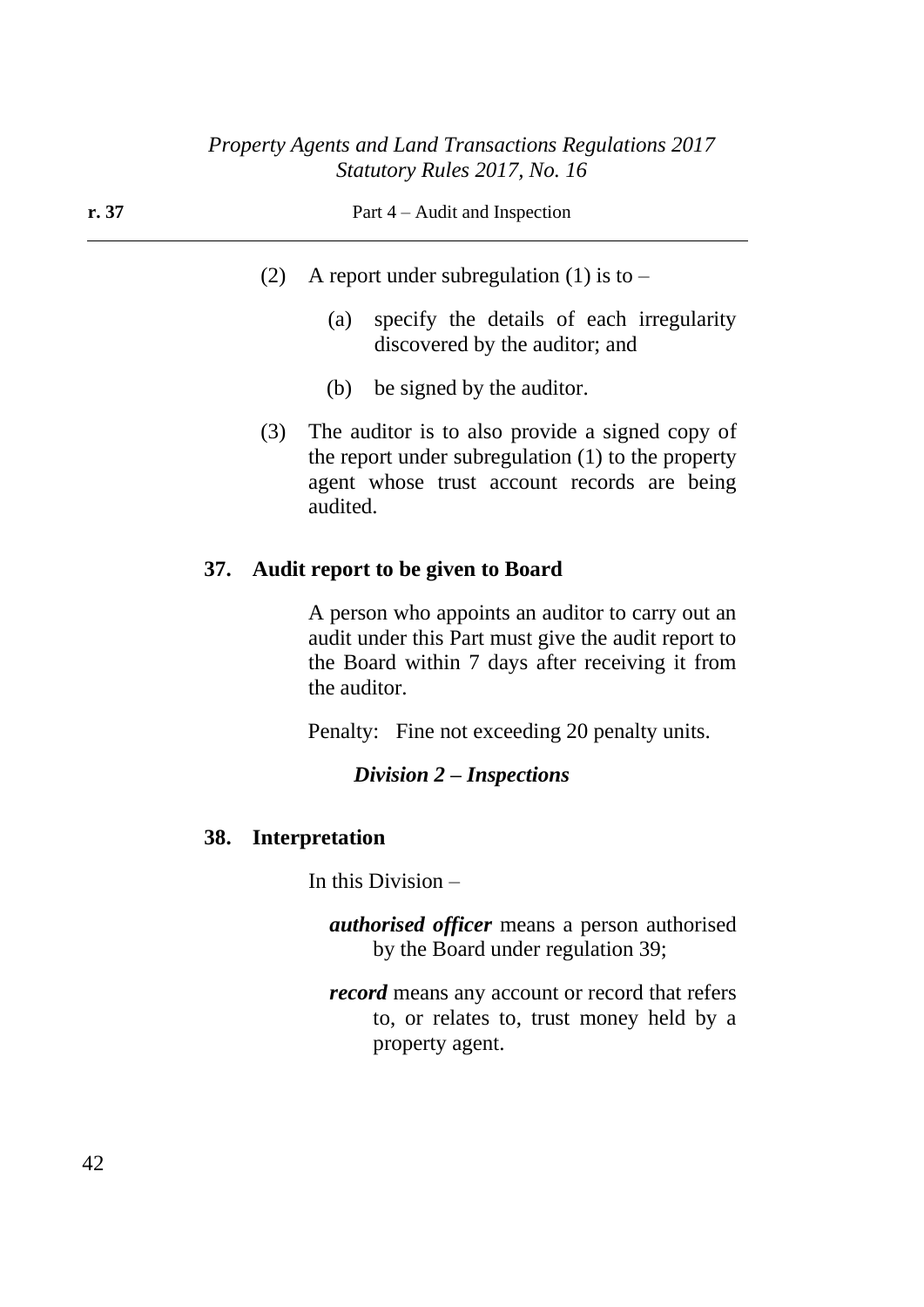### **39. Authorised officers**

The Board may authorise a person or persons to inspect the records of a property agent.

#### **40. Inspection of records**

- (1) An authorised officer may do all or any of the following to ascertain whether the provisions of the Act are being, or have been, complied with:
	- (a) enter, at a reasonable time, any premises where records are kept;
	- (b) require the person who appears to be in charge of the premises to produce for inspection any record held at the premises;
	- (c) inspect and take notes of, copies of or extracts from any such record;
	- (d) require the person who appears to be in charge of the premises to answer questions or give explanations;
	- (e) require the person who appears to be in charge of the premises to explain where records are being held.
- (2) An authorised officer may require that a record be transcribed into clearly written English if the record –
	- (a) is not in writing; or
	- (b) is not in English; or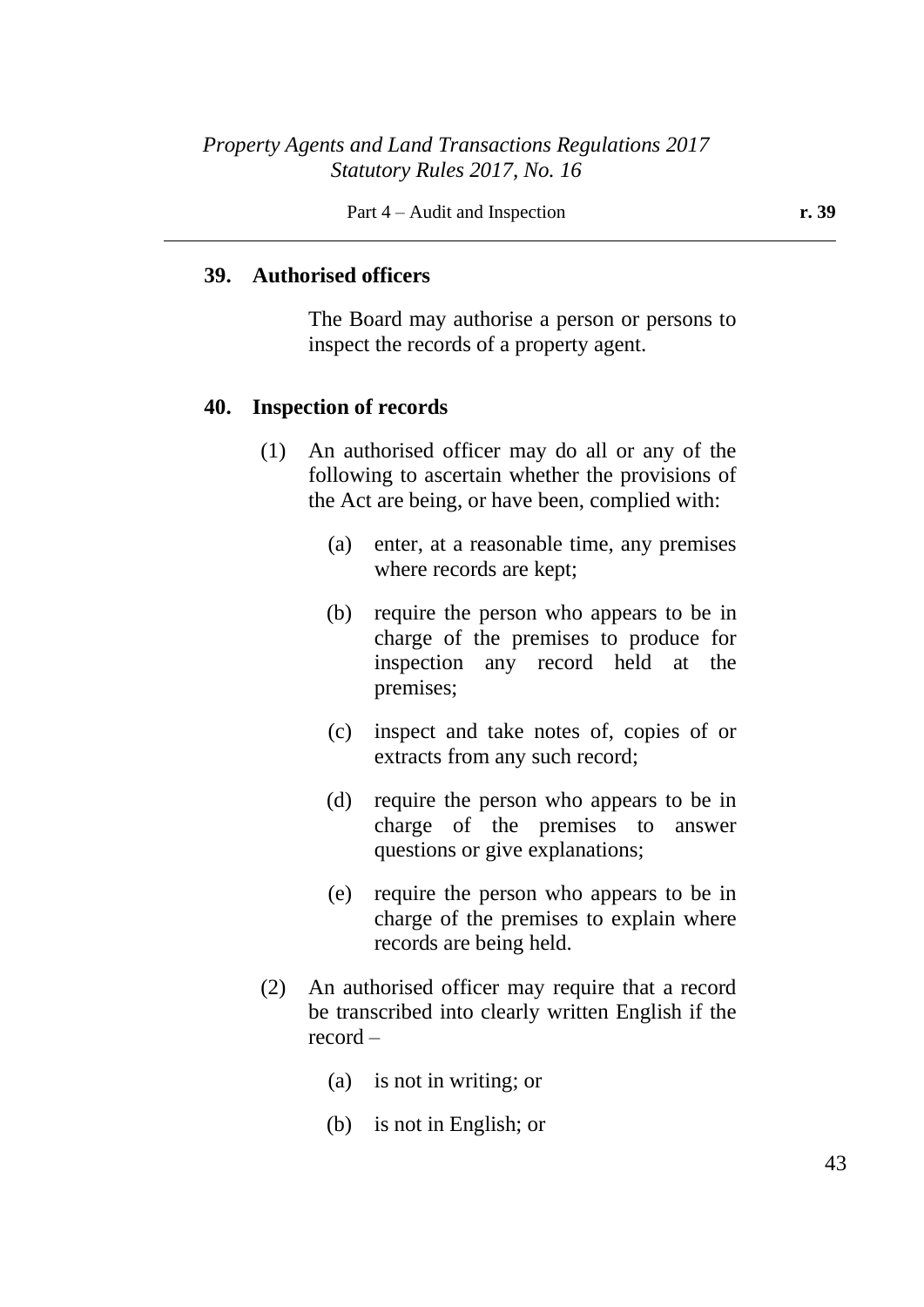| r.40 | Part 4 – Audit and Inspection                                                                                                                                                                |                                                                                                              |  |  |  |
|------|----------------------------------------------------------------------------------------------------------------------------------------------------------------------------------------------|--------------------------------------------------------------------------------------------------------------|--|--|--|
|      | is in such a condition as to make the<br>(c)<br>record unreadable.                                                                                                                           |                                                                                                              |  |  |  |
| (3)  |                                                                                                                                                                                              | A person must not $-$                                                                                        |  |  |  |
|      | (a)                                                                                                                                                                                          | fail to comply with a reasonable<br>requirement of an authorised officer in<br>relation to an inspection; or |  |  |  |
|      | wilfully obstruct, hinder or delay an<br>(b)<br>authorised officer; or                                                                                                                       |                                                                                                              |  |  |  |
|      | threaten or attempt to intimidate<br>(c)<br>an<br>authorised officer; or                                                                                                                     |                                                                                                              |  |  |  |
|      | give, or agree or offer to give, any gift,<br>(d)<br>reward or other inducement for the<br>authorised officer to do or abstain from<br>doing anything in relation to<br>an<br>inspection; or |                                                                                                              |  |  |  |
|      | (e)                                                                                                                                                                                          | knowingly give false or misleading<br>information or<br>documents<br>to<br>an<br>authorised officer; or      |  |  |  |
|      | (f)                                                                                                                                                                                          | conceal any information or record from<br>an authorised officer.                                             |  |  |  |
|      | Penalty: Fine not exceeding 50 penalty units.                                                                                                                                                |                                                                                                              |  |  |  |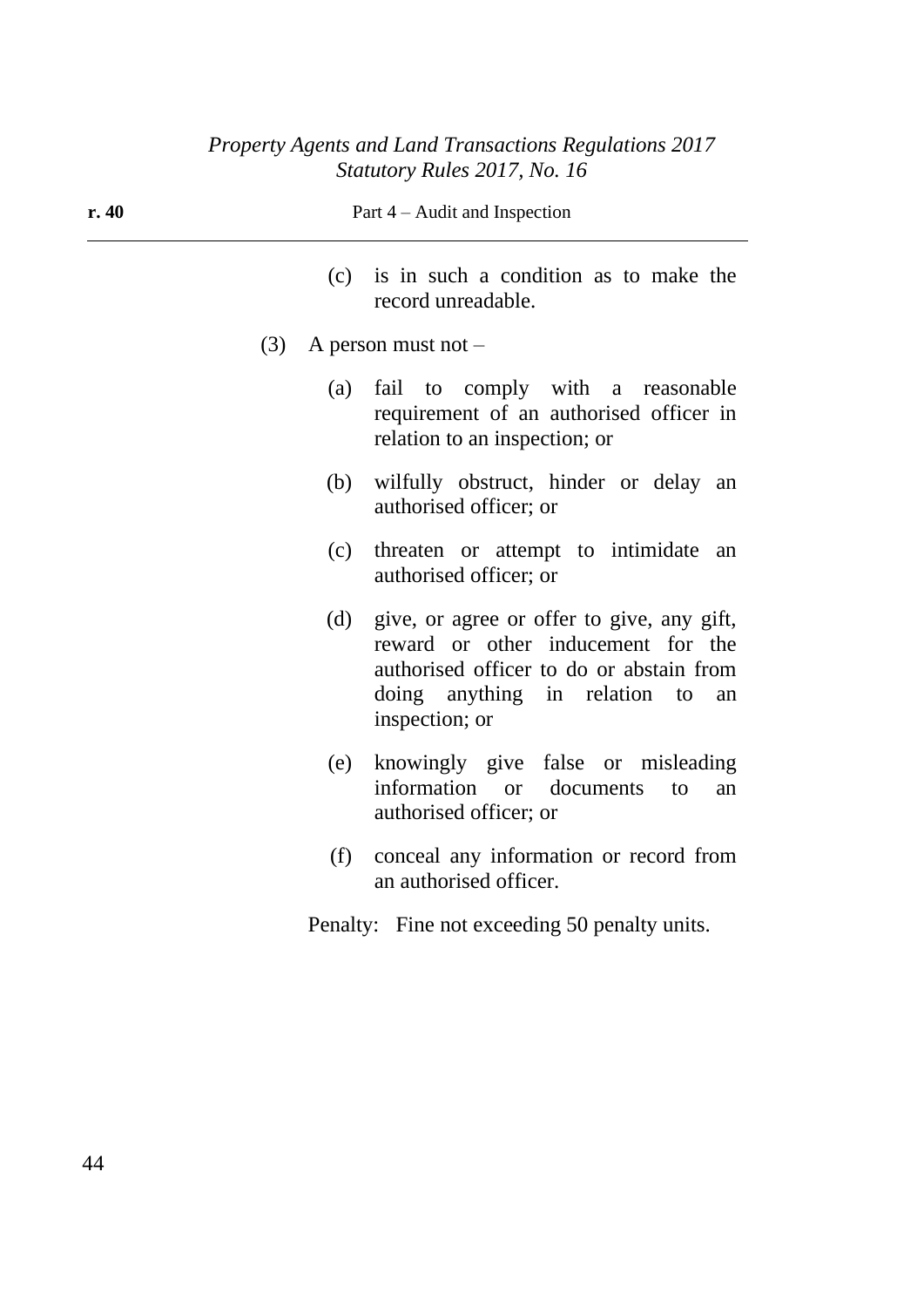Part 5 – Miscellaneous **r. 41** 

### **PART 5 – MISCELLANEOUS**

41**.** . . . . . . . .

#### **42. Obligation of partners**

If a property agent carries on business in partnership with another property agent, each partner in the partnership must perform the obligations imposed by these regulations unless otherwise specified.

#### **43. Exemption from application of Act**

(1) In this regulation  $-$ 

*Director of Housing* means the Director of Housing appointed pursuant to the *Homes Act 1935*.

- (2) A person who acts as a property manager is exempt from the application of the Act if all property managed by the property manager is only leased or let for a period of 90 days or less.
- (3) Two or more leases or lettings of the same property are to be treated as a single leasing or letting for the purposes of this regulation if –
	- (a) each leasing or letting is to the same person or persons; and
	- (b) any break in the occupancy of the property by that person, or those persons, is less than 7 days.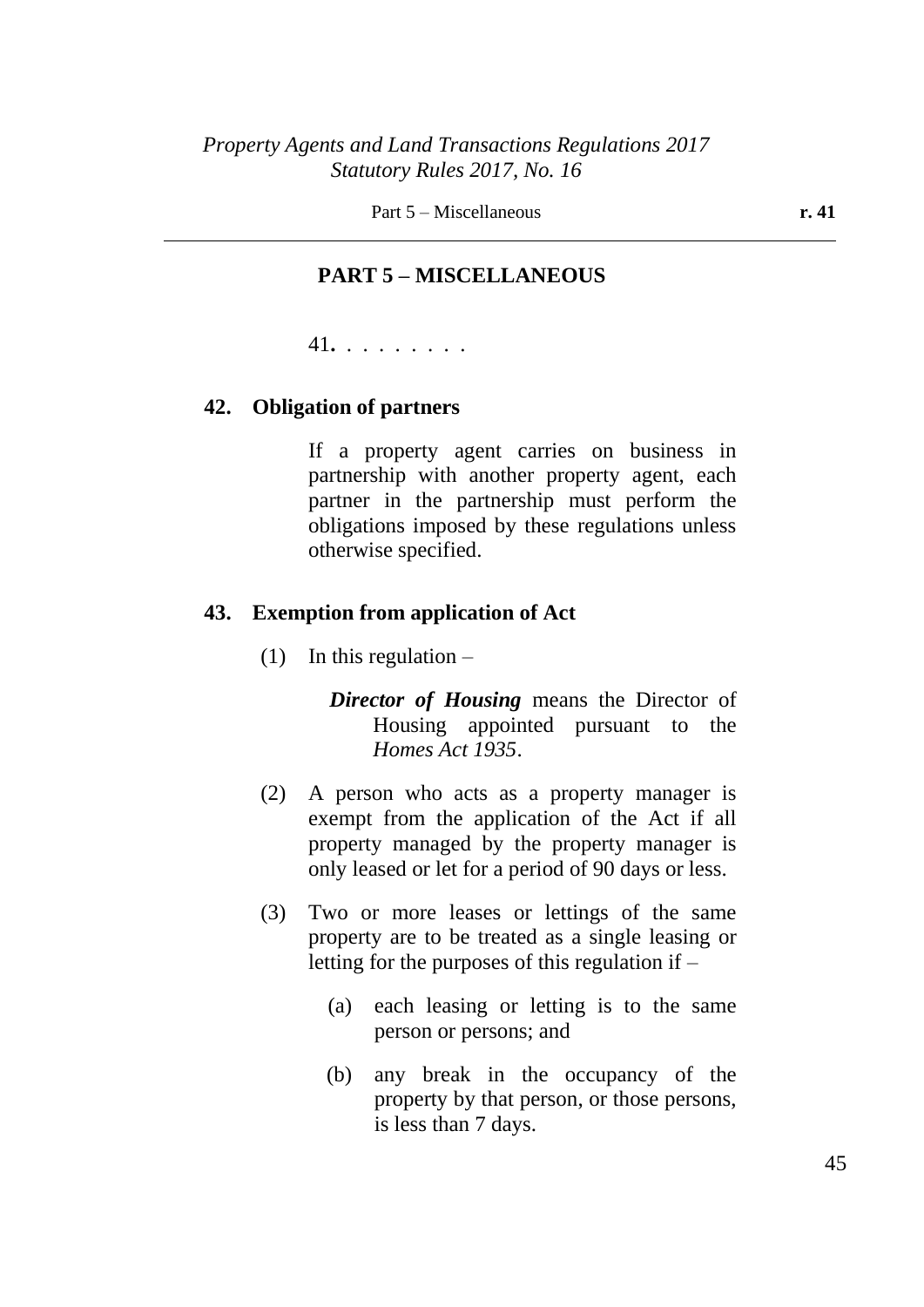| r. 44 | Part $5$ – Miscellaneous |          |                                                                                                                                                                                                                               |  |
|-------|--------------------------|----------|-------------------------------------------------------------------------------------------------------------------------------------------------------------------------------------------------------------------------------|--|
|       |                          | (4)      | A person who acts as a property manager in<br>relation to property $-$                                                                                                                                                        |  |
|       |                          |          | that is held by the Director of Housing<br>(a)<br>for and on behalf of the Crown in<br>accordance with section 5 of the <i>Homes</i><br>Act 1935; or                                                                          |  |
|       |                          |          | which is social housing, within the<br>(b)<br>meaning of the Residential Tenancy Act<br>$1997$ ; or                                                                                                                           |  |
|       |                          |          | in respect of which a residential<br>(c)<br>management agreement, within<br>the<br>meaning of section 16A of<br>the<br>Residential Tenancy Act 1997, is in force<br>between the Director of Housing and<br>another person $-$ |  |
|       |                          |          | is, in relation to that property, exempt from the<br>application of the Act.                                                                                                                                                  |  |
|       |                          | 44. Fees |                                                                                                                                                                                                                               |  |
|       |                          | (1)      | In this regulation and Schedule $1 -$                                                                                                                                                                                         |  |
|       |                          |          | <b>GST</b> has the same meaning as in the A New<br>Tax System (Goods and Services Tax) Act<br>1999 of the Commonwealth.                                                                                                       |  |
|       |                          | (2)      | The fees specified in this regulation<br>and<br>Schedule 1 are GST exclusive.                                                                                                                                                 |  |

(3) The fees specified in Part 1 of Schedule 1 are prescribed as the fees payable in respect of the matters to which they respectively relate.

46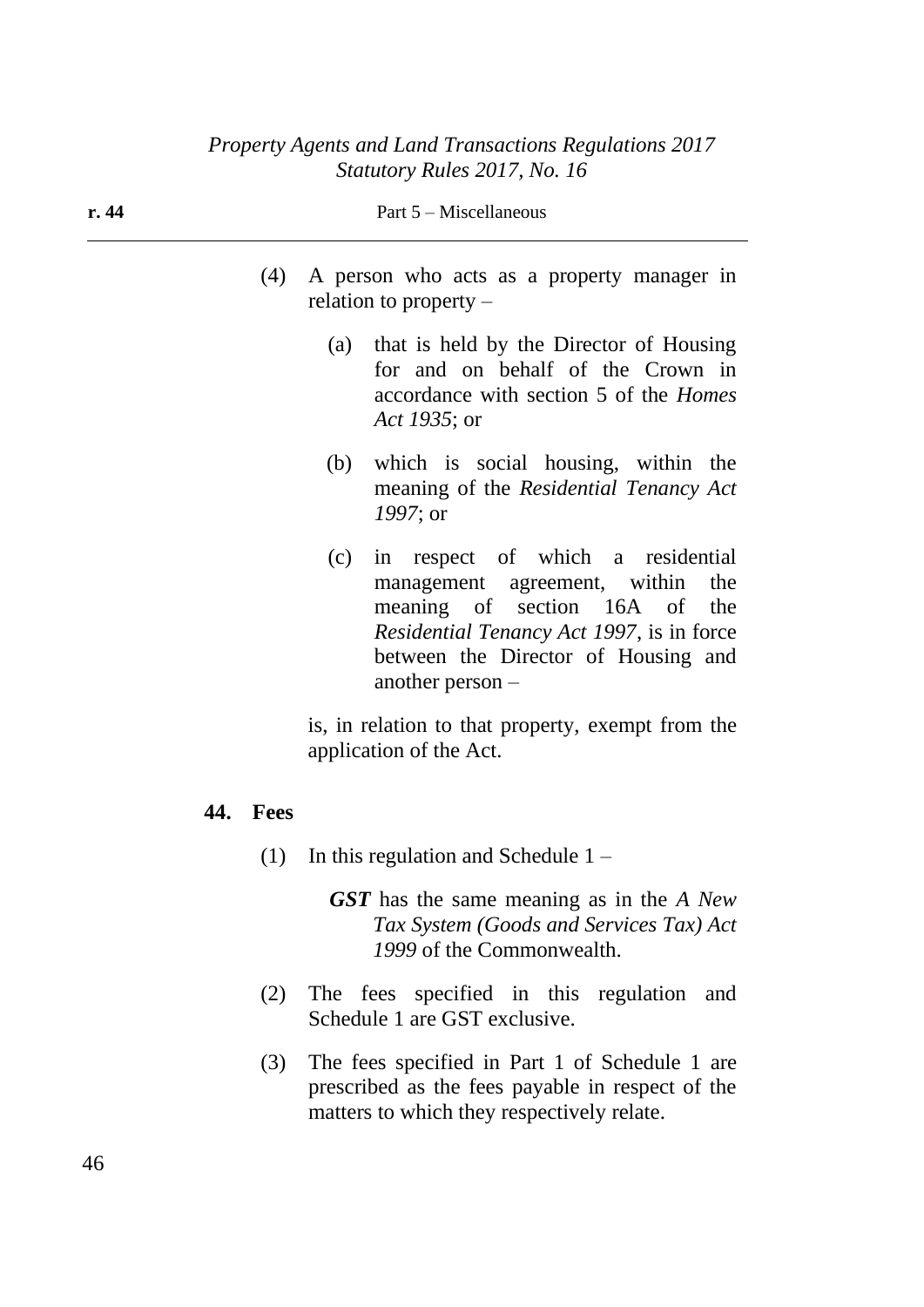- (4) The fees specified in Part 2 of Schedule 1 are
	- (a) prescribed as the fees payable in respect of the matters to which they respectively relate; and
	- (b) payable on, or after, the day on which the *Property Agents and Land Transactions Amendment Regulations 2022* take effect but before 1 April 2023.
- (5) The fees specified in Part 3 of Schedule 1 are
	- (a) prescribed as the fees payable in respect of the matters to which they respectively relate; and
	- (b) payable on, or after, 1 April 2023.

#### **45. Infringement notices**

- (1) For the purposes of section 167 of the Act
	- (a) an offence against a provision of the Act specified in column 2 of the table in Part 1 of Schedule 2 is prescribed as an offence for which an infringement notice may be issued; and
	- (b) an offence against a provision of the regulations specified in column 2 of the table in Part 2 of Schedule 2 is prescribed as an offence for which an infringement notice may be issued.
- (2) A penalty specified in column 3 of a table in Part 1 or 2 of Schedule 2 is prescribed as the penalty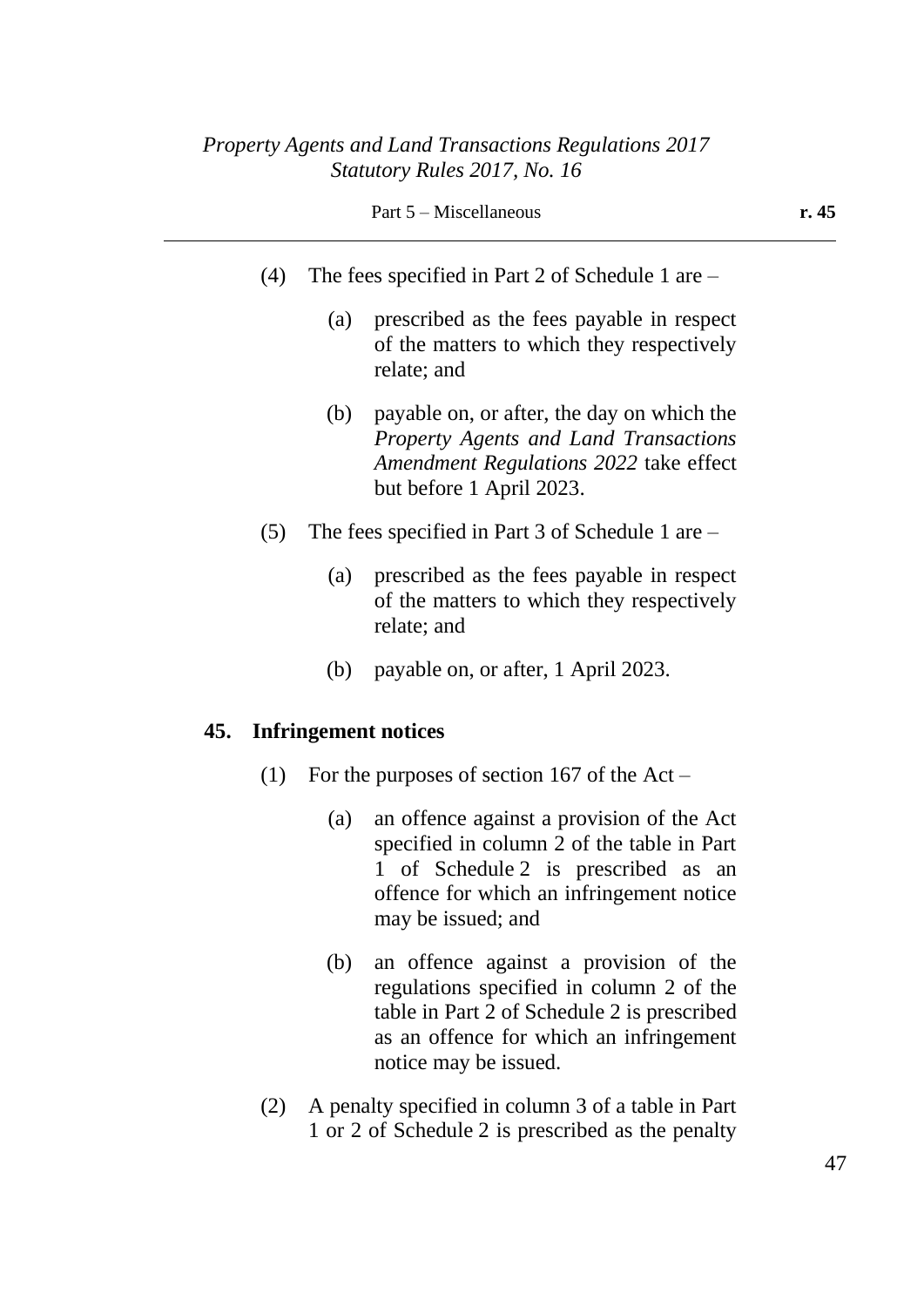| r.46 |     | Part $5$ – Miscellaneous                                                                                                                                                                                 |
|------|-----|----------------------------------------------------------------------------------------------------------------------------------------------------------------------------------------------------------|
|      |     | payable by an individual for the relevant offence<br>specified in column 2 of the relevant table.                                                                                                        |
|      | (3) | A penalty specified in column 4 of a table in Part<br>1 or 2 of Schedule 2 is prescribed as the penalty<br>payable by a body corporate for the relevant<br>offence specified in column 2 of the relevant |

# **46. Legislation rescinded**

table.

The legislation specified in Schedule 3 is rescinded.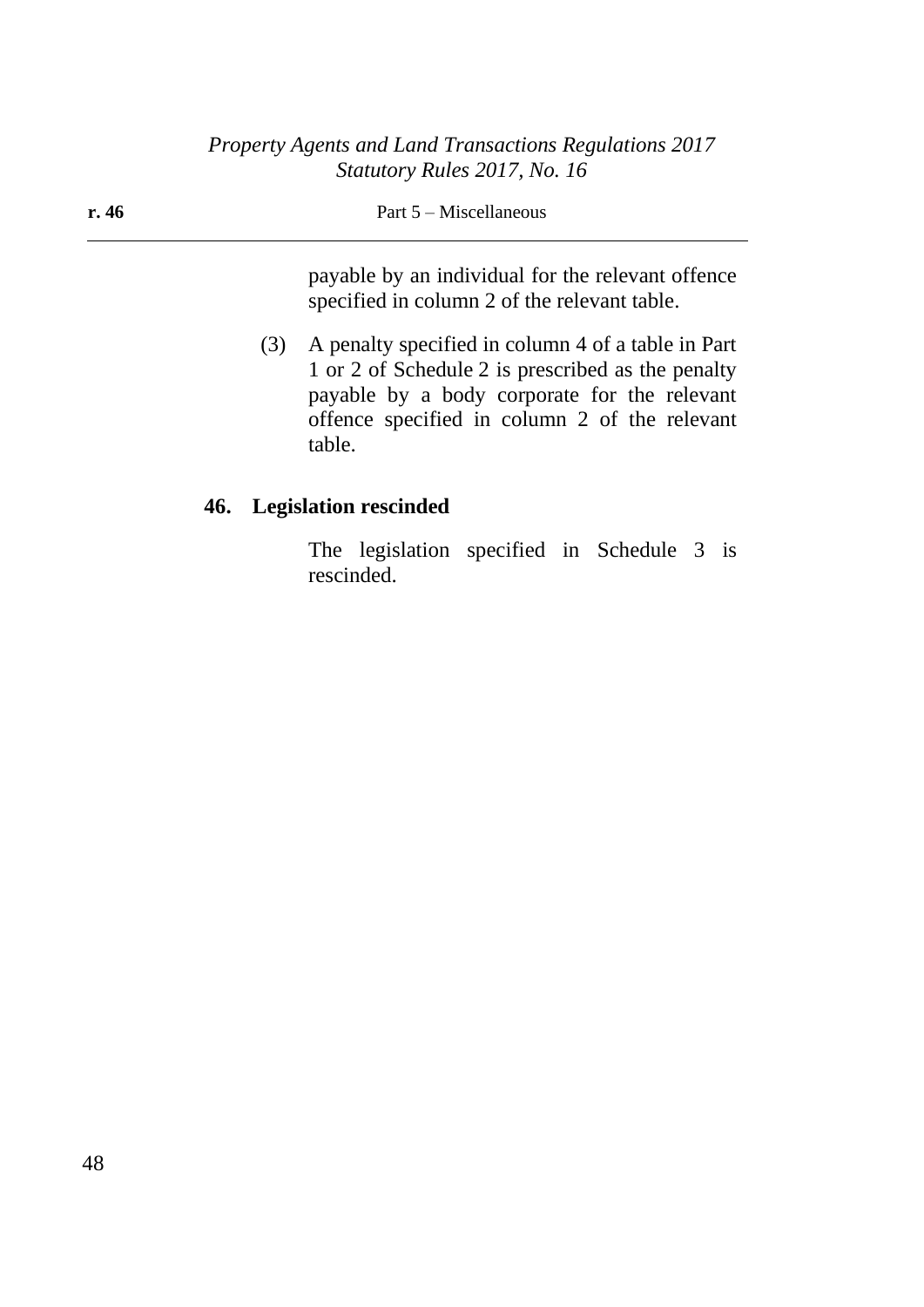### **SCHEDULE 1 – FEES**

Regulation 44

|    | .                                                                                                 |             |
|----|---------------------------------------------------------------------------------------------------|-------------|
|    |                                                                                                   | Fee         |
|    |                                                                                                   | (Fee units) |
|    | Examinations                                                                                      |             |
| 2. | Late provision of accounts and reports required under the<br>regulations to be given to the Board | 46          |

## **PART 1 – GENERAL FEES**

#### **PART 2 – ANNUAL LICENCE FEES (PAYABLE BEFORE 1 APRIL 2023)**  $\mathbf{r}$ **Fee**

|    | $P_{\rm L1}$ ond 1 m no $1000$                                                               |             |
|----|----------------------------------------------------------------------------------------------|-------------|
|    |                                                                                              | Fee         |
|    |                                                                                              | (Fee units) |
| 1. | Application for real estate agent licence or renewal of real<br>estate agent licence         |             |
|    | in respect of a real estate agent who is carrying on<br>(a)<br>a real estate agency business | 273         |
|    | in all other cases<br>(b)                                                                    | 168         |
| 2. | Application for property manager licence or renewal of<br>property manager licence           |             |
|    | in respect of a property manager who is carrying<br>(a)<br>on a property management business | 273         |
|    | in all other cases<br>(b)                                                                    | 168         |
| 3. | Application for general auctioneer licence or renewal of<br>general auctioneer licence       |             |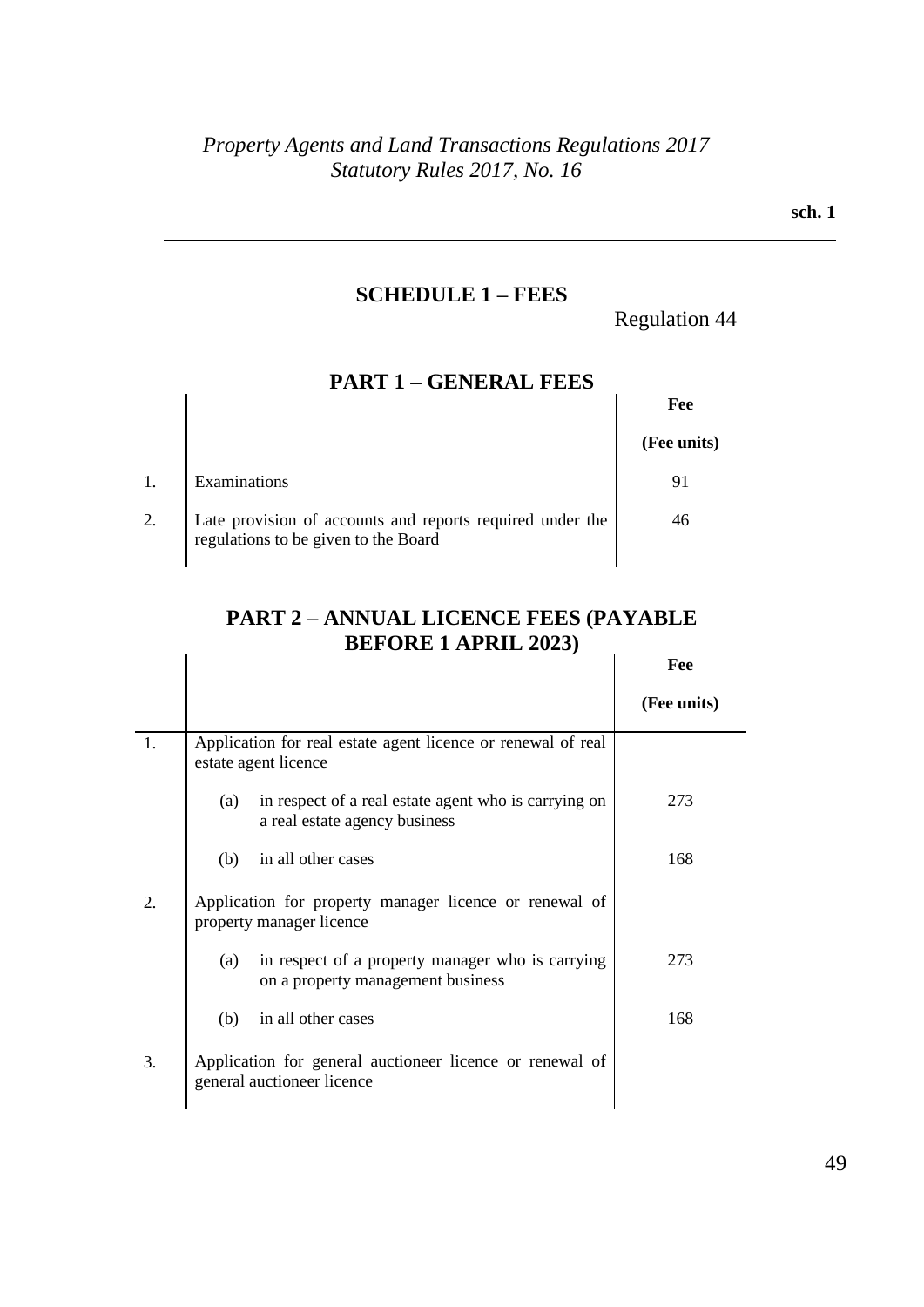#### **sch. 1**

|    |                                                                                                     | Fee                                                       |
|----|-----------------------------------------------------------------------------------------------------|-----------------------------------------------------------|
|    |                                                                                                     | (Fee units)                                               |
|    | if person applying is director of company which<br>(a)<br>carries on general auctioneering business | 273                                                       |
|    | (b)<br>in all other cases                                                                           | 168                                                       |
| 4. | Application for property representative licence or renewal<br>of property representative licence    | 168                                                       |
| 5. | Late lodgement of application for renewal of licence                                                | $25\%$ of<br>application fee<br>for renewal of<br>licence |

# **PART 3 – ANNUAL LICENCE FEES (PAYABLE ON, OR AFTER, 1 APRIL 2023)**

|    |                                                                                              | Fee         |
|----|----------------------------------------------------------------------------------------------|-------------|
|    |                                                                                              | (Fee units) |
| 1. | Application for real estate agent licence or renewal of real<br>estate agent licence         |             |
|    | in respect of a real estate agent who is carrying on<br>(a)<br>a real estate agency business | 273         |
|    | in all other cases<br>(b)                                                                    | 246         |
| 2. | Application for property manager licence or renewal of<br>property manager licence           |             |
|    | in respect of a property manager who is carrying<br>(a)<br>on a property management business | 273         |
|    | in all other cases<br>(b)                                                                    | 246         |
| 3. | Application for general auctioneer licence or renewal of<br>general auctioneer licence       |             |

50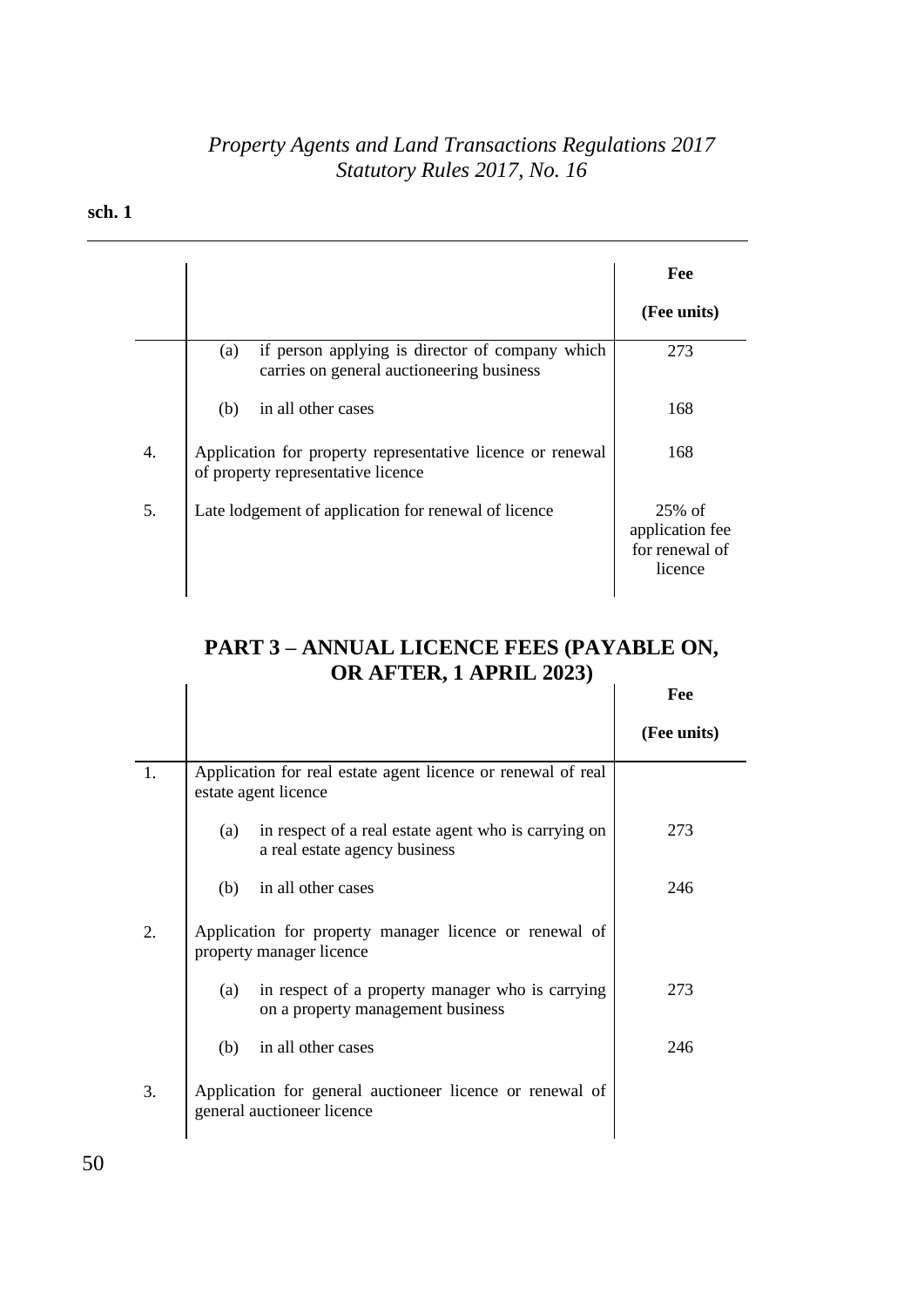|    |                                                                                                     | Fee                                                       |
|----|-----------------------------------------------------------------------------------------------------|-----------------------------------------------------------|
|    |                                                                                                     | (Fee units)                                               |
|    | if person applying is director of company which<br>(a)<br>carries on general auctioneering business | 273                                                       |
|    | in all other cases<br>(b)                                                                           | 246                                                       |
| 4. | Application for property representative licence or renewal<br>of property representative licence    | 246                                                       |
| 5. | Late lodgement of application for renewal of licence                                                | $25\%$ of<br>application fee<br>for renewal of<br>licence |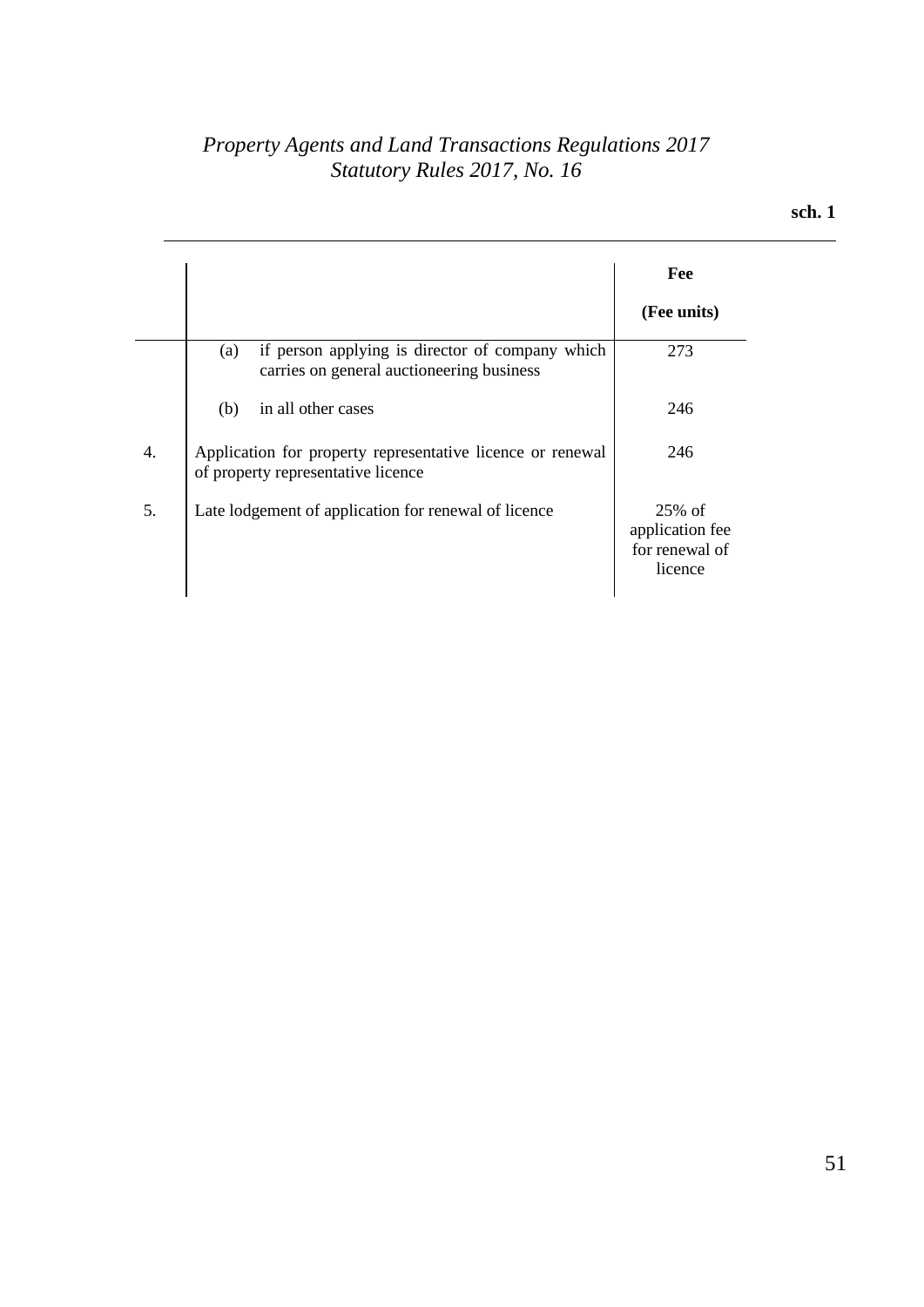**sch. 2**

# **SCHEDULE 2 – INFRINGEMENT NOTICE OFFENCES AND PENALTIES**

Regulation 45

| Column 1<br>Item no | 1 AR 1<br>Column 2<br><b>Section of Act</b> | OFFERCES CROEN THE ACT<br>Column 3<br><b>Individual</b> (penalty<br>units) | Column 4<br><b>Body</b><br>corporate |
|---------------------|---------------------------------------------|----------------------------------------------------------------------------|--------------------------------------|
|                     |                                             |                                                                            | (penalty units)                      |
| 1.                  | Section $20(5)$                             | 5                                                                          | 10                                   |
| 2.                  | Section 34                                  | 100                                                                        | 300                                  |
| 3.                  | Section 35                                  | 100                                                                        | 300                                  |
| $\overline{4}$ .    | Section $36(1)$                             | 5                                                                          | 10                                   |
| 5.                  | Section $36(2)$                             | 5                                                                          | 10                                   |
| 6.                  | Section $36(3)$                             | 5                                                                          | 10                                   |
| 7.                  | Section $37(1)$                             | 5                                                                          | 10                                   |
| 8.                  | Section $37(2)$                             | 5                                                                          | 10                                   |
| 9.                  | Section $37(3)$                             | 5                                                                          | 10                                   |
| 10.                 | Section $38(1)$                             | 50                                                                         | 100                                  |
| 11.                 | Section $38(2)$                             | 50                                                                         | 100                                  |
| 12.                 | Section 38(3)                               | 10                                                                         | 20                                   |
| 13.                 | Section 38(4)                               | 10                                                                         | 20                                   |
| 14.                 | Section $39(2)$                             | 5                                                                          | 10                                   |
|                     |                                             |                                                                            |                                      |

### **PART 1 – OFFENCES UNDER THE ACT**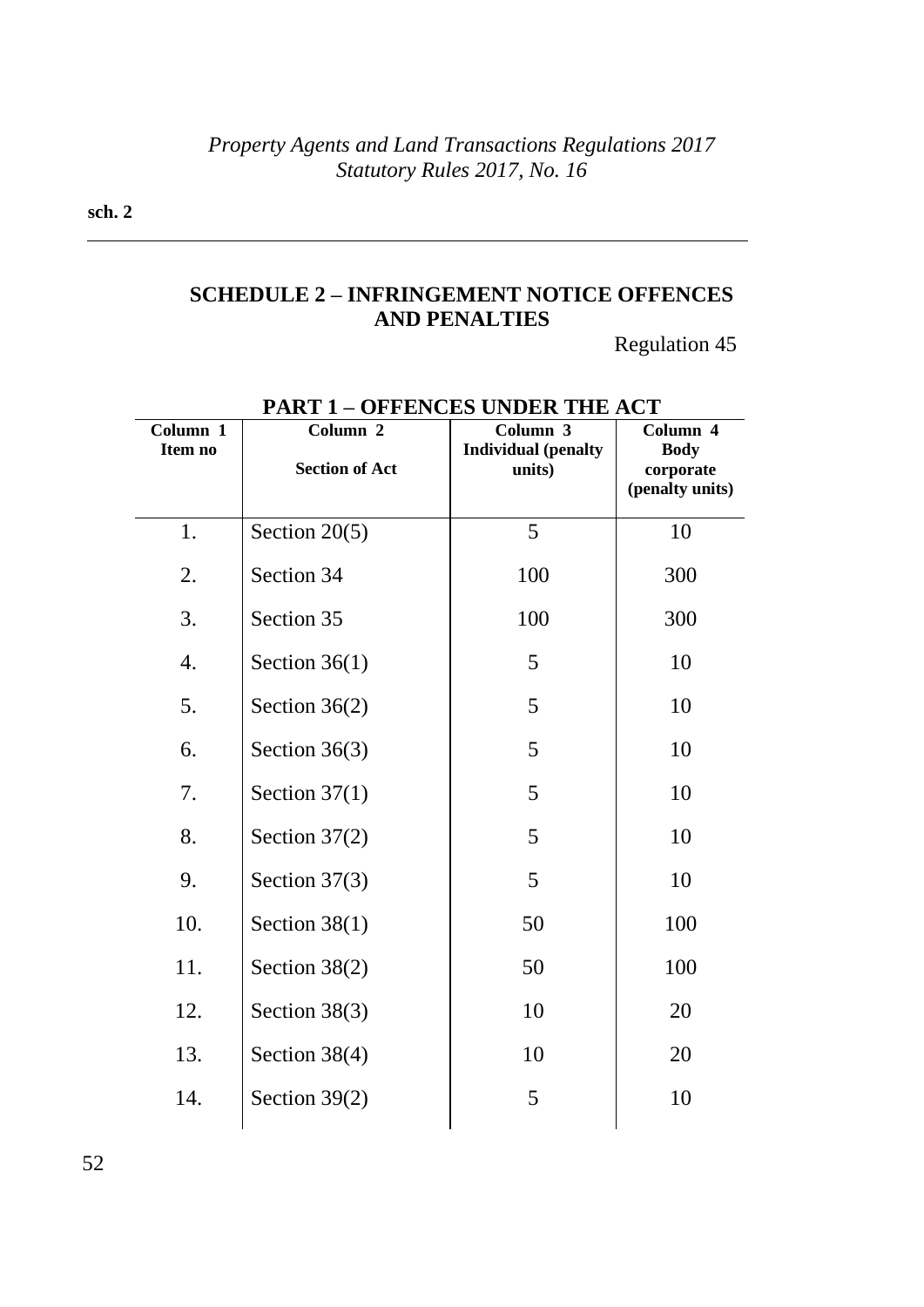| Column 1<br>Item no | Column 2              | Column 3<br><b>Individual</b> (penalty | Column 4<br><b>Body</b>      |
|---------------------|-----------------------|----------------------------------------|------------------------------|
|                     | <b>Section of Act</b> | units)                                 | corporate<br>(penalty units) |
| 15.                 | Section $39(3)$       | 5                                      | 10                           |
| 16.                 | Section $40(2)$       | 5                                      | 10                           |
| 17.                 | Section $40(3)$       | 5                                      | 10                           |
| 18.                 | Section 41            | 50                                     | 100                          |
| 19.                 | Section 42            | 50                                     | 100                          |
| 20.                 | Section 43            | 50                                     | 100                          |
| 21.                 | Section $44(6)$       | 5                                      | 10                           |
| 22.                 | Section $46(5)$       | 50                                     | 100                          |
| 23.                 | Section $47(2)$       | 50                                     | 100                          |
| 24.                 | Section $49(1)$       | 50                                     | 100                          |
| 25.                 | Section $49(2)$       | 50                                     | 100                          |
| 26.                 | Section $49(3)$       | 50                                     | 100                          |
| 27.                 | Section $49(4)$       | 50                                     | 100                          |
| 28.                 | Section $49(9)$       | 50                                     | 100                          |
| 29.                 | Section $50(1)$       | 50                                     | 100                          |
| 30.                 | Section $52(1)$       | 5                                      | 10                           |
| 31.                 | Section $52(2)$       | 5                                      | 10                           |
| 32.                 | Section $53(1)$       | 5                                      | 10                           |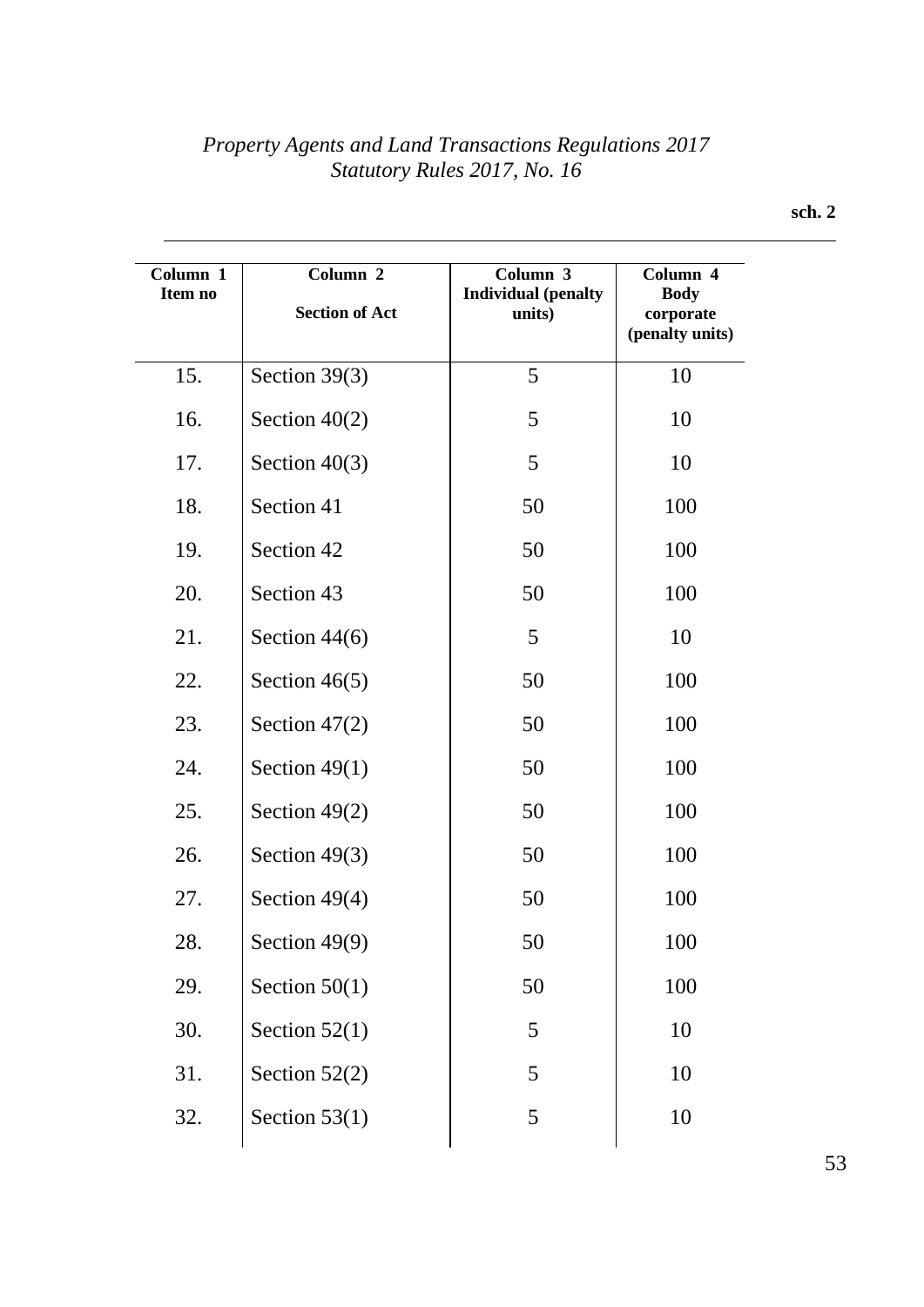| Column 1<br>Item no | Column 2<br><b>Section of Act</b> | Column 3<br><b>Individual</b> (penalty<br>units) | Column 4<br><b>Body</b><br>corporate<br>(penalty units) |
|---------------------|-----------------------------------|--------------------------------------------------|---------------------------------------------------------|
| 33.                 | Section $53(2)$                   | 5                                                | 10                                                      |
| 34.                 | Section 54                        | 5                                                | 10                                                      |
| 35.                 | Section 55                        | 5                                                | 10                                                      |
| 36.                 | Section 56                        | 50                                               | 100                                                     |
| 37.                 | Section $57(1)$                   | 5                                                | 10                                                      |
| 38.                 | Section $58(1)$                   | 5                                                | 10                                                      |
| 39.                 | Section $59(1)$                   | 100                                              | 300                                                     |
| 40.                 | Section $59(2)$                   | 5                                                | 10                                                      |
| 41.                 | Section $60(1)$                   | 5                                                | 10                                                      |
| 42.                 | Section $60(2)$                   | 5                                                | 10                                                      |
| 43.                 | Section 61                        | 50                                               | 100                                                     |
| 44.                 | Section $62(1)$                   | 5                                                | 10                                                      |
| 45.                 | Section $63(1)$                   | 5                                                | 10                                                      |
| 46.                 | Section $63(2)$                   | 5                                                | 10                                                      |
| 47.                 | Section 64                        | 5                                                | 10                                                      |
| 48.                 | Section 65                        | 50                                               | 100                                                     |
| 49.                 | Section 66                        | 50                                               | 100                                                     |
| 50.                 | Section $67(1)$                   | 50                                               | 100                                                     |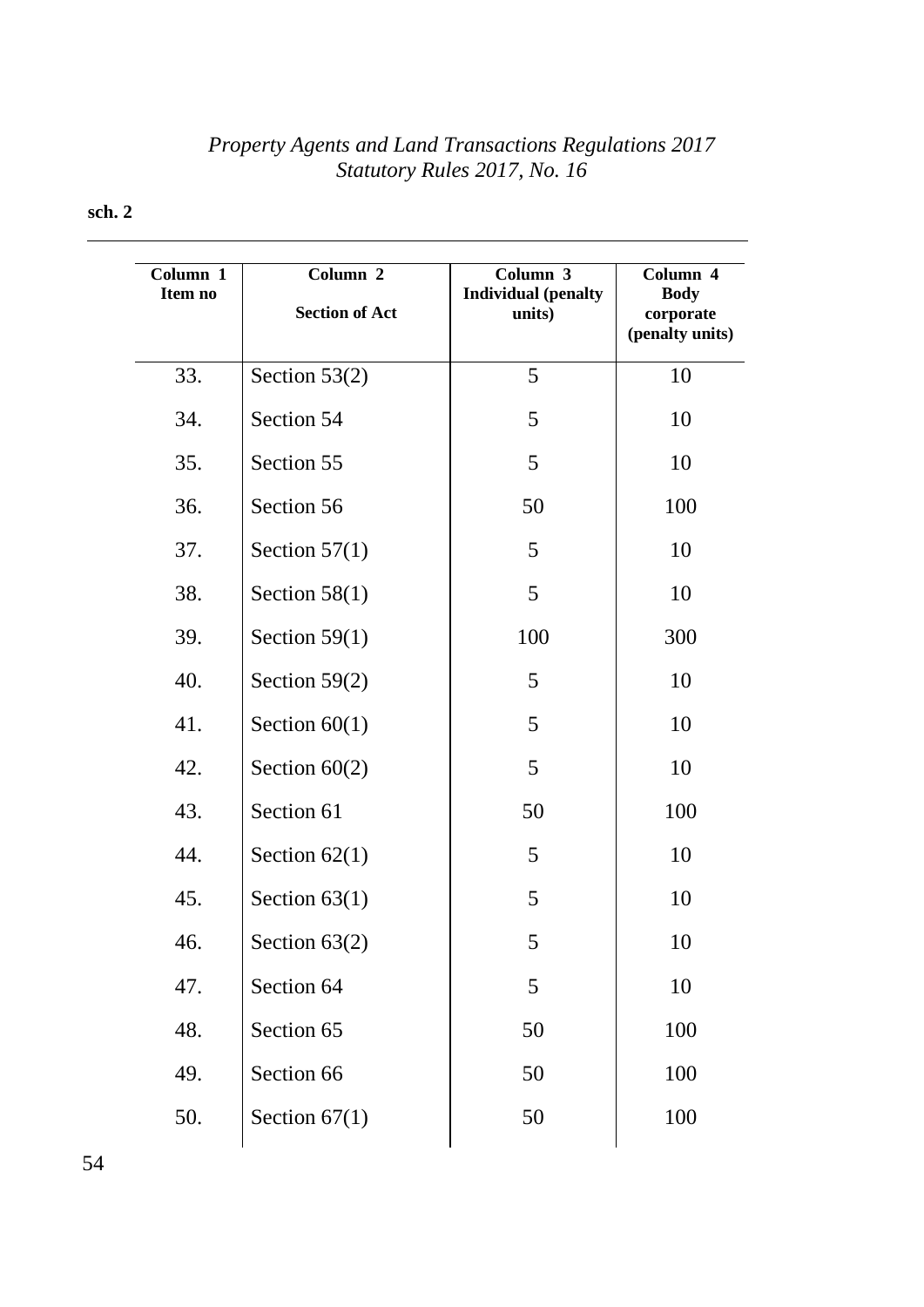| Column 1<br>Item no | Column 2<br><b>Section of Act</b> | Column 3<br><b>Individual</b> (penalty<br>units) | Column 4<br><b>Body</b><br>corporate<br>(penalty units) |
|---------------------|-----------------------------------|--------------------------------------------------|---------------------------------------------------------|
| 51.                 | Section $67(2)$                   | 50                                               | 100                                                     |
| 52.                 | Section 69                        | 50                                               | 100                                                     |
| 53.                 | Section 70                        | 50                                               | 100                                                     |
| 54.                 | Section $71(1)$                   | 5                                                | 10                                                      |
| 55.                 | Section $72(2)$                   | 50                                               | 100                                                     |
| 56.                 | Section 72(4)                     | 50                                               | 100                                                     |
| 57.                 | Section $72(5)$                   | 50                                               | 100                                                     |
| 58.                 | Section $76(2)$                   | 50                                               | 100                                                     |
| 59.                 | Section $76(3)$                   | 50                                               | 100                                                     |
| 60.                 | Section $77(2)$                   | 50                                               | 100                                                     |
| 61.                 | Section $77(3)$                   | 50                                               | 100                                                     |
| 62.                 | Section $78(1)$                   | 5                                                | 10                                                      |
| 63.                 | Section 79                        | 5                                                | 10                                                      |
| 64.                 | Section $80(5)$                   | 50                                               | 100                                                     |
| 65.                 | Section $81(2)$                   | 50                                               | 100                                                     |
| 66.                 | Section 98(5)                     | 50                                               | 100                                                     |
| 67.                 | Section $107(2)$                  | 50                                               | 100                                                     |
| 68.                 | Section $118(4)$                  | 5                                                | 10                                                      |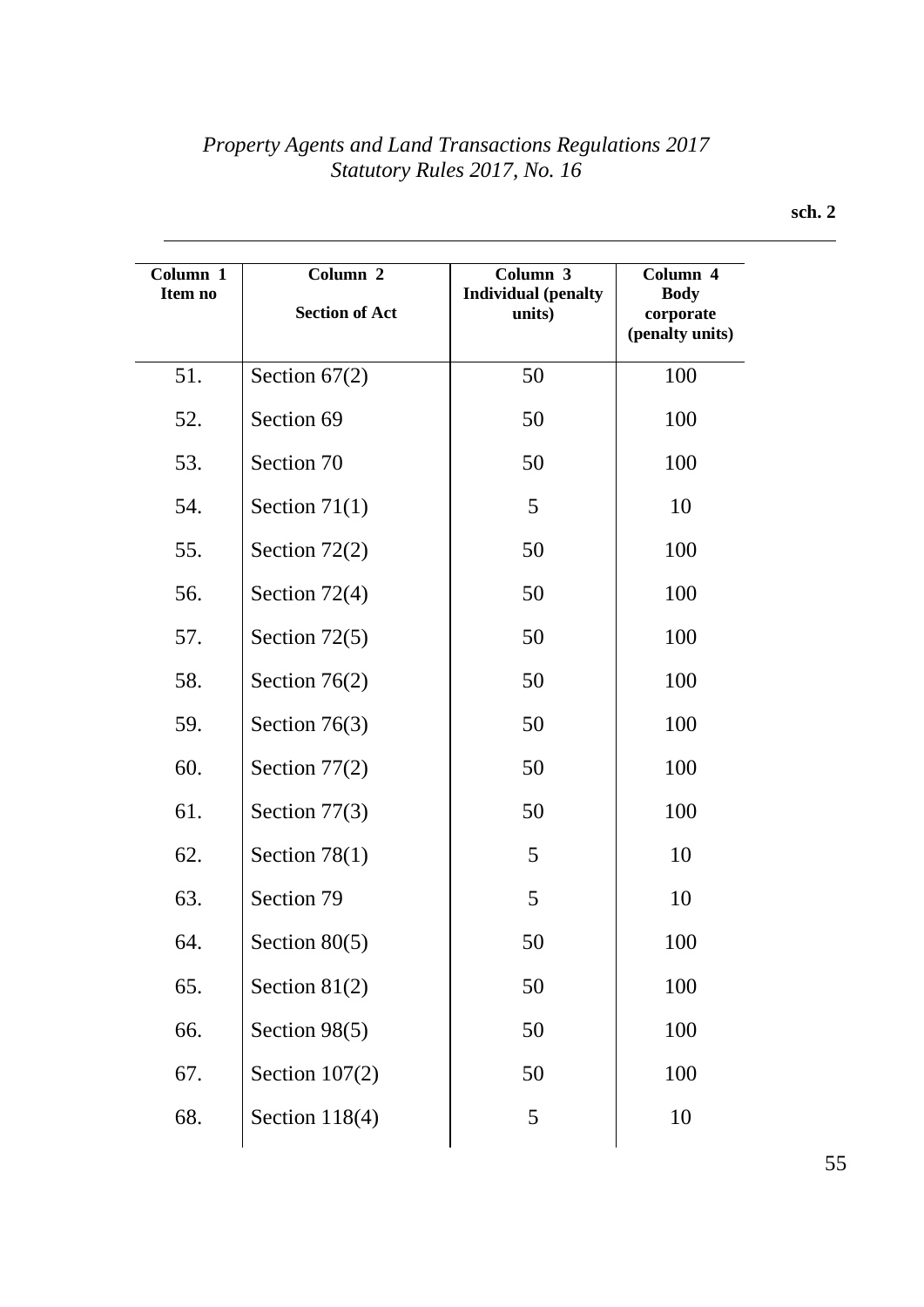# **Column 1 Item no Column 2 Section of Act Column 3 Individual (penalty units) Column 4 Body corporate (penalty units)** 69. Section 121(3) 50 100 70. Section 122(2) 50 100 71. | Section 131(2) | 50 | 100 72. Section 131(5) 5 10 73. Section 131(6) | 50 | 100 74. Section 132(2) 5 10 75. Section 135(1) 50 100 76. | Section 136(2) | 20 | 40 77. Section 136(3) 20 40 78. Section 137(2) 5 10 79. Section 140(2) 79. 100 80. Section 148 100 200 81. Section 165 100 200 82. Section 169 100

#### **sch. 2**

### **PART 2 – OFFENCES UNDER THE REGULATIONS**

| <b>Column</b> | Column 2          | Column 3                   | Column 4        |
|---------------|-------------------|----------------------------|-----------------|
| Item no       |                   | <b>Individual</b> (penalty | <b>Body</b>     |
|               | <b>Regulation</b> | units)                     | corporate       |
|               |                   |                            | (penalty units) |
|               |                   |                            |                 |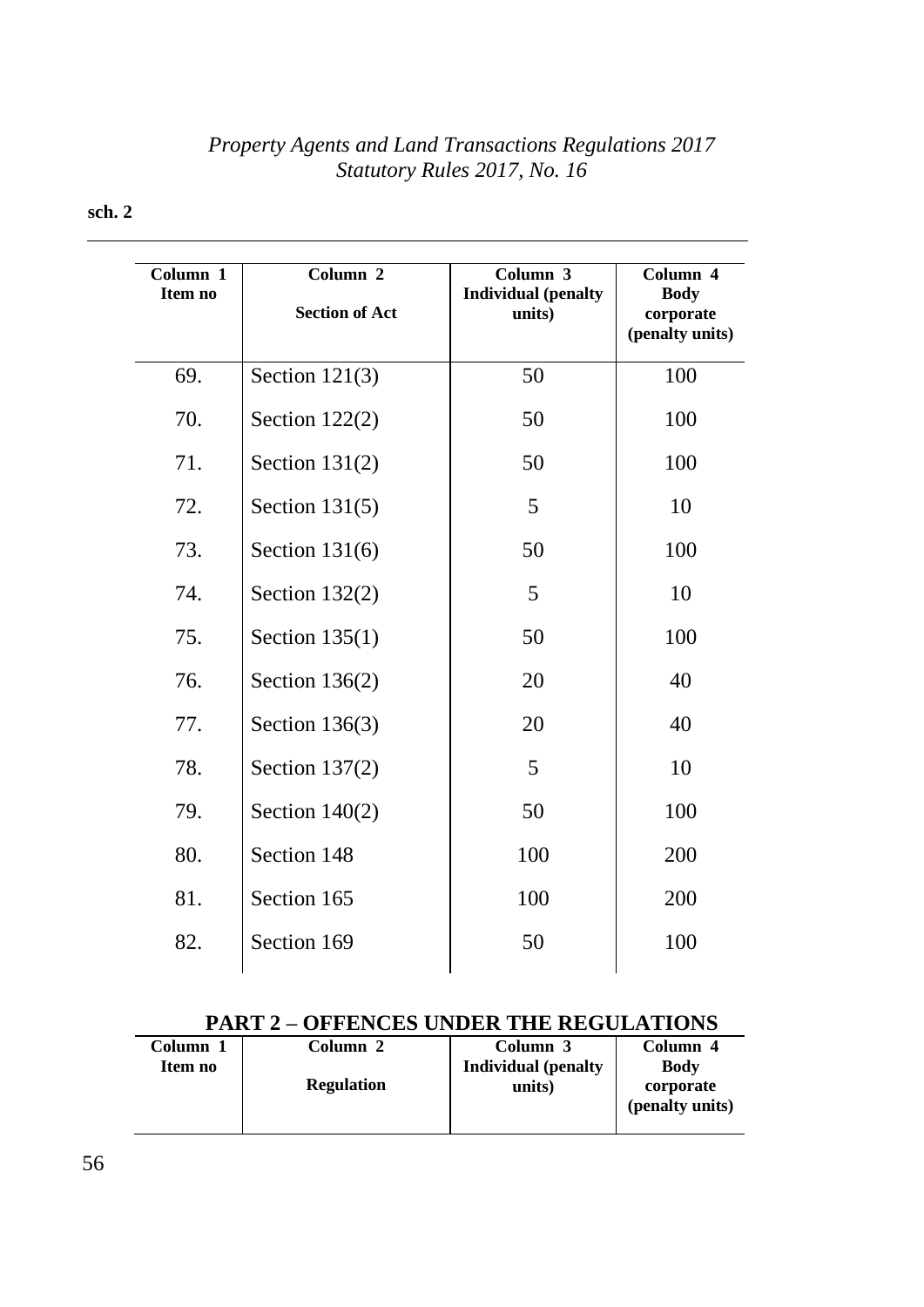| Column 1<br>Item no | Column 2<br><b>Regulation</b> | Column 3<br><b>Individual</b> (penalty<br>units) | Column 4<br><b>Body</b><br>corporate<br>(penalty units) |
|---------------------|-------------------------------|--------------------------------------------------|---------------------------------------------------------|
| 1.                  | <b>Regulation 4</b>           | 5                                                | 10                                                      |
| 2.                  | Regulation $5(2)$             | 5                                                | 10                                                      |
| 3.                  | Regulation $6(1)$             | 5                                                | 10                                                      |
| 4.                  | <b>Regulation 7</b>           | 5                                                | 10                                                      |
| 5.                  | Regulation $8(1)$             | 5                                                | 10                                                      |
| 6.                  | Regulation $8(2)$             | 5                                                | 10                                                      |
| 7.                  | Regulation $9(2)$             | 5                                                | 10                                                      |
| 8.                  | Regulation $9(5)$             | 5                                                | 10                                                      |
| 9.                  | Regulation $9(6)$             | 5                                                | 10                                                      |
| 10.                 | Regulation $10(2)$            | 5                                                | 10                                                      |
| 11.                 | Regulation $10(3)$            | 5                                                | 10                                                      |
| 12.                 | Regulation $11(1)$            | 5                                                | 10                                                      |
| 13.                 | Regulation $11(3)$            | 5                                                | 10                                                      |
| 14.                 | <b>Regulation 12</b>          | 5                                                | 10                                                      |
| 15.                 | Regulation 13(2)              | 5                                                | 10                                                      |
| 16.                 | Regulation $15(1)$            | 5                                                | 10                                                      |
| 17.                 | Regulation 16                 | 5                                                | 10                                                      |
| 18.                 | <b>Regulation 17</b>          | 5                                                | 10                                                      |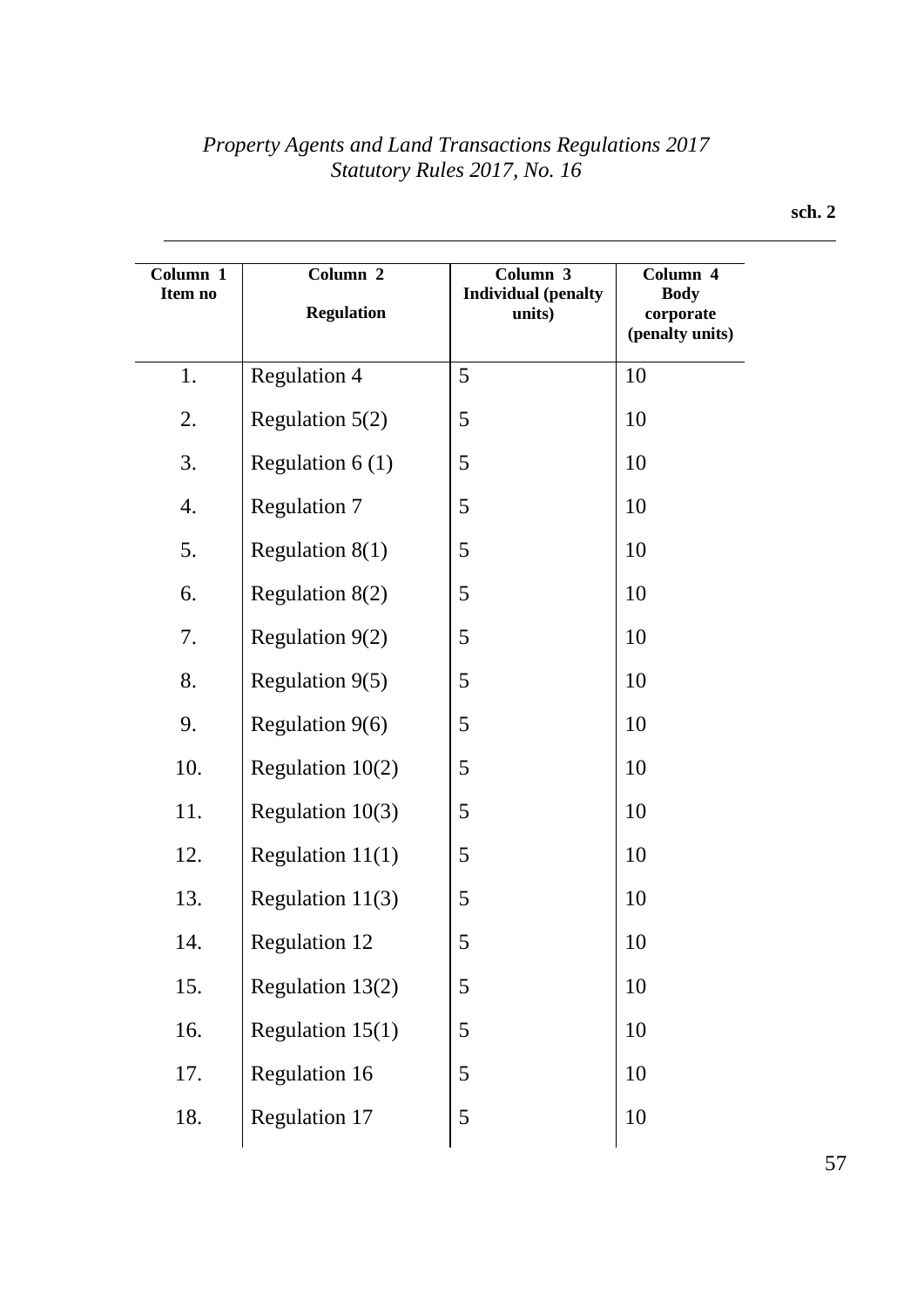| Column 1<br>Item no | Column 2<br><b>Regulation</b> | Column 3<br><b>Individual</b> (penalty<br>units) | Column 4<br><b>Body</b><br>corporate<br>(penalty units) |
|---------------------|-------------------------------|--------------------------------------------------|---------------------------------------------------------|
| 19.                 | Regulation 18(1)              | 5                                                | 10                                                      |
| 20.                 | <b>Regulation 19</b>          | 5                                                | 10                                                      |
| 21.                 | Regulation 20(2)              | 5                                                | 10                                                      |
| 22.                 | Regulation $21(1)$            | 5                                                | 10                                                      |
| 23.                 | Regulation $21(2)$            | 5                                                | 10                                                      |
| 24.                 | Regulation $22(1)$            | 5                                                | 10                                                      |
| 25.                 | Regulation 22(3)              | 5                                                | 10                                                      |
| 26.                 | Regulation 23(1)              | 5                                                | 10                                                      |
| 27.                 | Regulation 24(2)              | 5                                                | 10                                                      |
| 28.                 | Regulation 24(4)              | 5                                                | 10                                                      |
| 29.                 | Regulation $25(1)$            | 5                                                | 10                                                      |
| 30.                 | Regulation $25(3)$            | 5                                                | 10                                                      |
| 31.                 | Regulation 25(4)              | 5                                                | 10                                                      |
| 32.                 | Regulation 26(1)              | 5                                                | 10                                                      |
| 33.                 | Regulation $27(1)$            | 5                                                | 10                                                      |
| 34.                 | Regulation 28(2)              | 5                                                | 10                                                      |
| 35.                 | Regulation 28(3)              | 5                                                | 10                                                      |
| 36.                 | <b>Regulation 29</b>          | 5                                                | 10                                                      |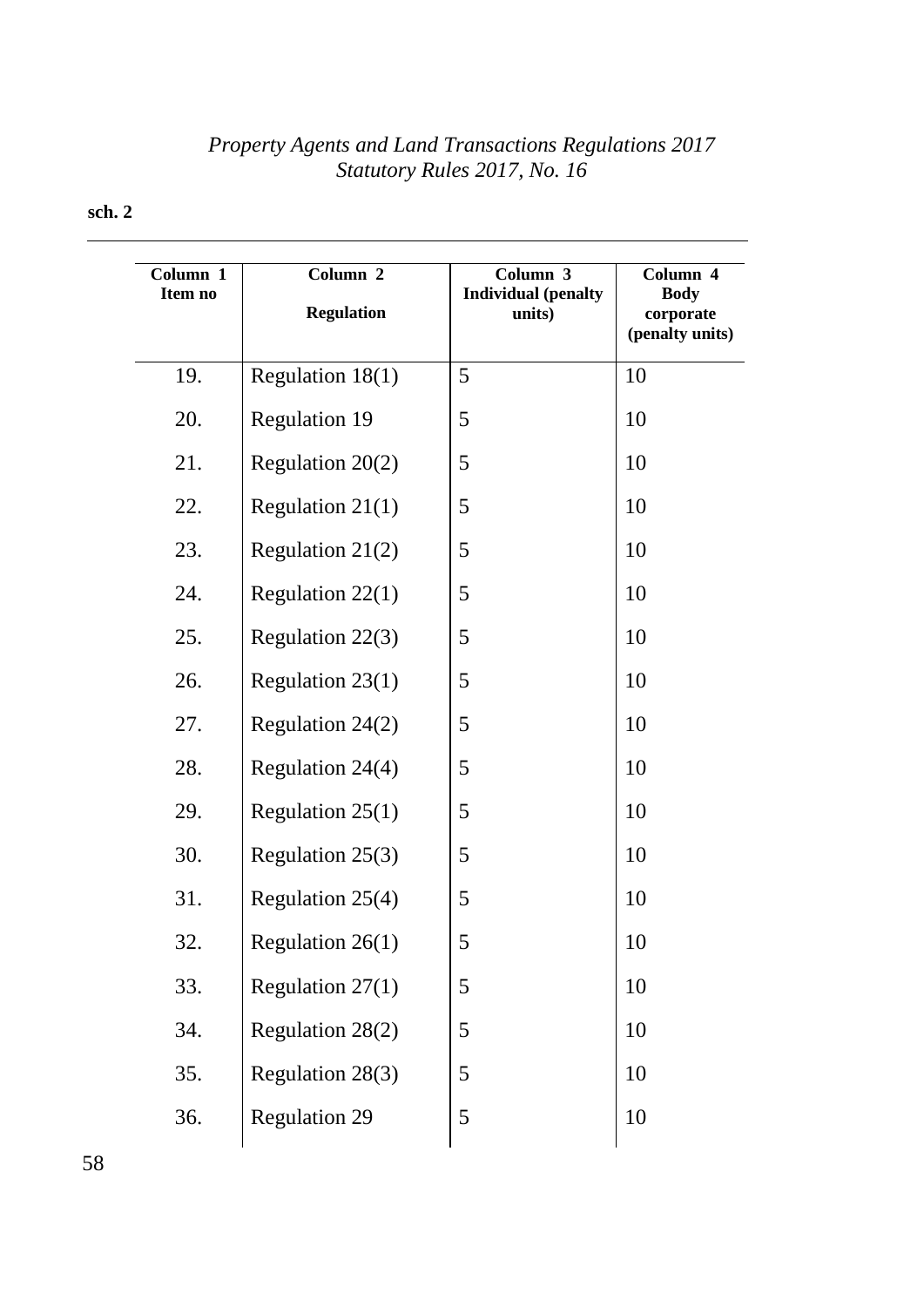| Column 1<br>Item no | Column 2<br><b>Regulation</b> | Column 3<br><b>Individual</b> (penalty<br>units) | Column 4<br><b>Body</b><br>corporate<br>(penalty units) |
|---------------------|-------------------------------|--------------------------------------------------|---------------------------------------------------------|
| 37.                 | Regulation $31(1)$            | 5                                                | 10                                                      |
| 38.                 | Regulation $31(2)$            | 5                                                | 10                                                      |
| 39.                 | Regulation 31(3)              | 5                                                | 10                                                      |
| 40.                 | Regulation 33(2)              | 5                                                | 10                                                      |
| 41.                 | Regulation 33(3)              | 5                                                | 10                                                      |
| 42.                 | Regulation $34(1)$            | 5                                                | 10                                                      |
| 43.                 | Regulation $36(1)$            | 5                                                | 10                                                      |
| 44.                 | <b>Regulation 37</b>          | 2                                                | 4                                                       |
| 45.                 | Regulation $40(3)$            | 5                                                | 10                                                      |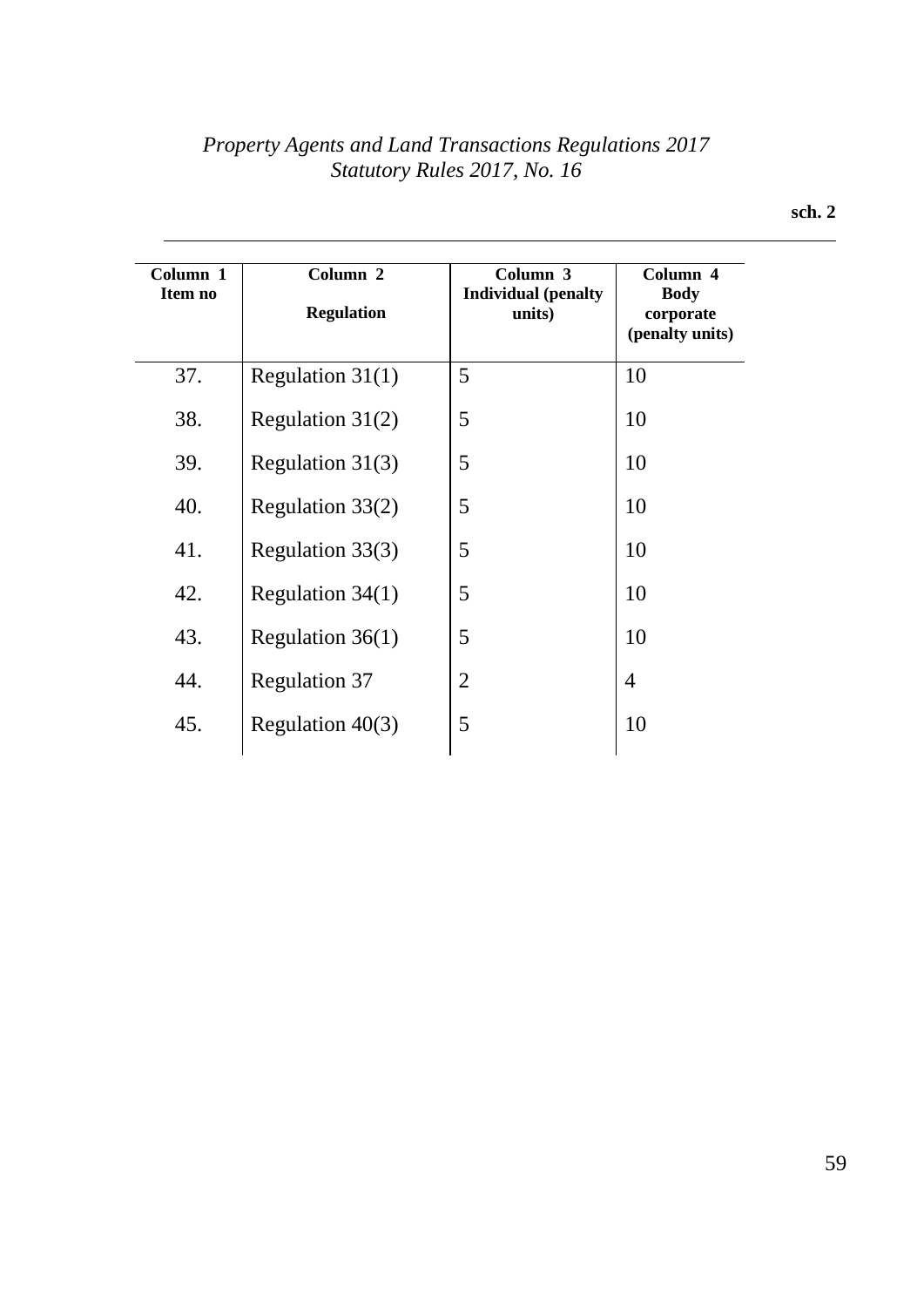**sch. 3**

# **SCHEDULE 3 – LEGISLATION RESCINDED**

Regulation 46 *Property Agents and Land Transactions Regulations 2016* (No. 99 of 2016)